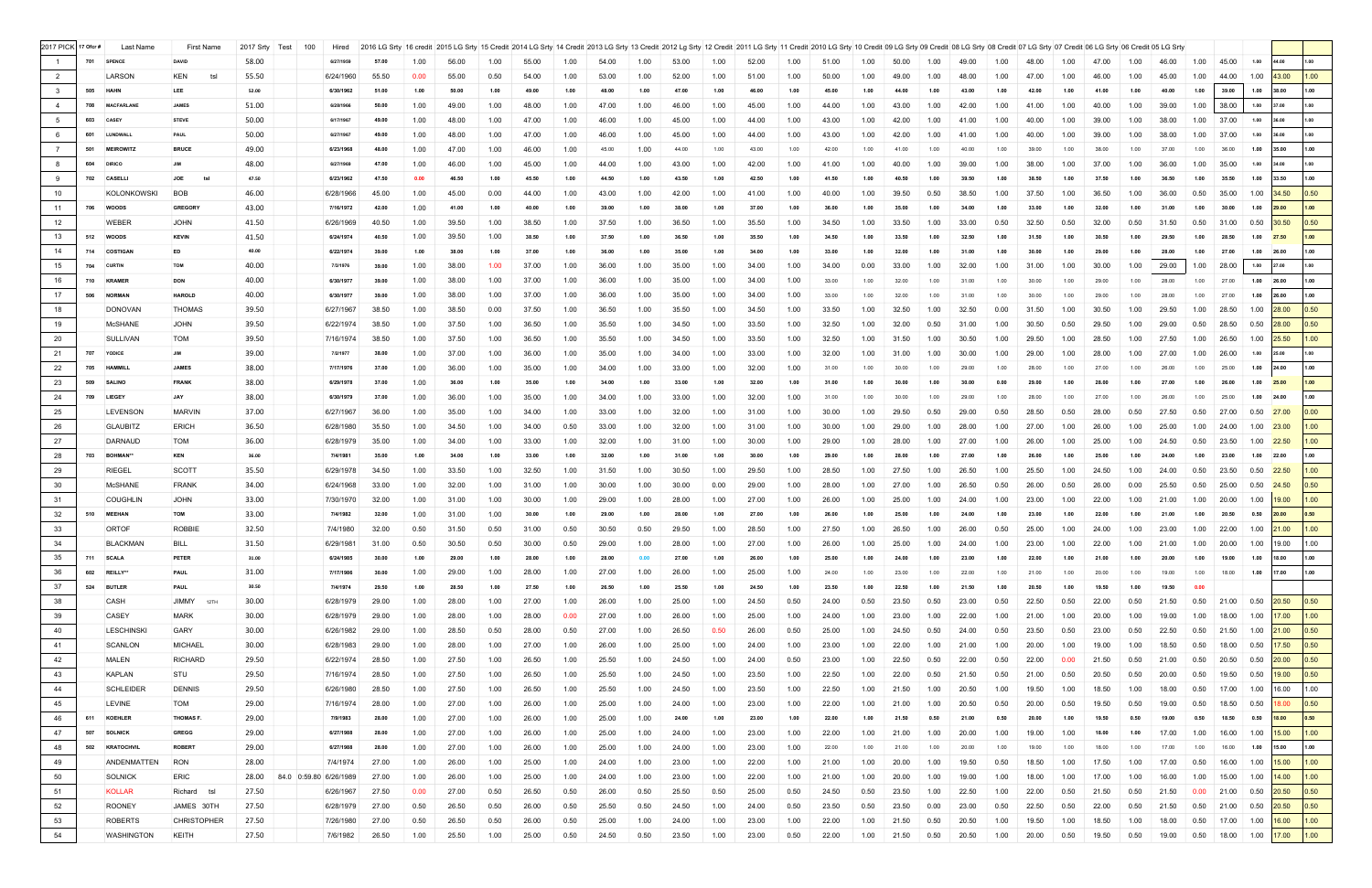| 2017 PICK 17 Ofcr # |          | Last Name          | <b>First Name</b>      | 2017 Srty Test |      |         | Hired                        |       |      | 2016 LG Srty 16 credit 2015 LG Srty 15 Credit 2014 LG Srty 14 Credit 2013 LG Srty 13 Credit 2012 Lg Srty 12 Credit 2011 LG Srty 11 Credit 2011 LG Srty 11 Credit 2011 LG Srty 11 Credit 2011 LG Srty 11 Credit 2011 LG Srty 11 |      |       |      |       |      |       |      |       |      |       |      |       |      |       |      |       |      |       |      |       |      |                                          |                  |       |                   |
|---------------------|----------|--------------------|------------------------|----------------|------|---------|------------------------------|-------|------|--------------------------------------------------------------------------------------------------------------------------------------------------------------------------------------------------------------------------------|------|-------|------|-------|------|-------|------|-------|------|-------|------|-------|------|-------|------|-------|------|-------|------|-------|------|------------------------------------------|------------------|-------|-------------------|
| 55                  |          | <b>HARVAZINSKI</b> | <b>STEPHEN</b>         | 27.00 57.0     |      |         | 6/22/1974                    | 26.00 | 1.00 | 25.00                                                                                                                                                                                                                          | 1.00 | 24.00 | 1.00 | 23.00 | 1.00 | 23.00 | 0.00 | 22.00 | 1.00 | 21.00 | 1.00 | 20.50 | 0.50 | 19.50 | 1.00 | 18.50 | 1.00 | 17.50 | 1.00 | 17.00 | 0.50 | 16.50                                    | 0.50             | 15.50 | 1.00              |
| 56                  |          | ADLER              | BOB                    | 27.00          |      |         | 7/16/1974                    | 26.50 | 0.50 | 25.50                                                                                                                                                                                                                          | 1.00 | 25.50 | 0.00 | 24.50 | 1.00 | 23.50 | 1.00 | 22.50 | 1.00 | 21.50 | 1.00 | 20.50 | 1.00 | 20.00 | 0.50 | 19.50 | 0.50 | 18.50 | 1.00 | 18.00 | 0.50 | 17.50                                    | 0.50             | 17.00 | 0.50              |
| 57                  |          | <b>FLANNIGAN</b>   | <b>KAREN</b>           | 27.00          |      |         | 7/17/1979                    | 26.00 | 1.00 | 25.00                                                                                                                                                                                                                          | 1.00 | 24.00 | 1.00 | 23.00 | 1.00 | 22.00 | 1.00 | 21.00 | 1.00 | 20.00 | 1.00 | 19.50 | 0.50 | 19.00 | 0.50 | 19.00 | 0.00 | 18.50 | 0.50 | 18.00 | 0.50 | 17.00                                    | 1.00             | 16.50 | 0.50              |
| 58                  |          | <b>DEFINA</b>      | MICHAEL J              | 27.00          |      |         | 6/22/1987                    | 26.50 | 0.50 | 25.50                                                                                                                                                                                                                          | 1.00 | 24.50 | 1.00 | 23.50 | 1.00 | 23.00 | 0.50 | 22.00 | 1.00 | 21.00 | 1.00 | 20.00 | 1.00 | 19.00 | 1.00 | 18.00 | 1.00 | 17.00 | 1.00 | 16.00 | 1.00 | 15.00                                    | 1.00             | 14.00 | 1.00              |
| 59                  | 712      | <b>FRIEDMAN</b>    | <b>JOSH</b>            | 27.00          | 57.0 | 1:08.2  | 6/26/1989                    | 27.00 | 0.00 | 26.00                                                                                                                                                                                                                          | 1.00 | 25.00 | 1.00 | 24.00 | 1.00 | 23.00 | 1.00 | 22.00 | 1.00 | 21.00 | 1.00 | 20.00 | 1.00 | 19.00 | 1.00 | 18.00 | 1.00 | 17.00 | 1.00 | 16.00 | 1.00 | 15.00                                    | 1.00             |       | 1.00              |
| 60                  |          | <b>RAFFERTY</b>    | <b>CHRISTOPHER</b>     | 27.00          | 77.0 |         | 6/25/1990                    | 26.00 | 1.00 | 25.00                                                                                                                                                                                                                          | 1.00 | 24.00 | 1.00 | 23.00 | 1.00 | 22.00 | 1.00 | 21.00 | 1.00 | 20.00 | 1.00 | 19.00 | 1.00 | 18.00 | 1.00 | 17.00 | 1.00 | 16.00 | 1.00 | 15.00 | 1.00 | 14.00                                    | 1.00             | 13.00 | 1.00              |
| 61                  | 503 VEIT |                    | <b>JOHN</b>            | 27.00          | 71.0 |         | 6/25/1990                    | 26.00 | 1.00 | 25.00                                                                                                                                                                                                                          | 1.00 | 24.00 | 1.00 | 23.00 | 1.00 | 22.00 | 1.00 | 21.00 | 1.00 | 20.00 | 1.00 | 19.00 | 1.00 | 18.00 | 1.00 | 17.00 | 1.00 | 16.00 | 1.00 | 15.00 | 1.00 | 14.00                                    | 1.00             | 13.00 | 1.00              |
| 62                  |          | <b>URBACH</b>      | <b>THOMAS</b>          | 26.50          |      |         | 7/16/1974                    | 25.50 | 1.00 | 24.50                                                                                                                                                                                                                          | 1.00 | 23.50 | 1.00 | 22.50 | 1.00 | 21.50 | 1.00 | 20.50 | 1.00 | 19.50 | 1.00 | 19.00 | 0.50 | 18.50 | 0.50 | 18.00 | 0.50 | 17.50 | 0.50 | 17.00 | 0.50 | 16.50                                    | 0.50             | 16.00 | 0.50              |
| 63                  |          | KOLLAR             | <b>ROBERT</b>          | 26.00          |      |         | 7/11/1973                    | 25.00 | 1.00 | 24.00                                                                                                                                                                                                                          | 1.00 | 23.00 | 1.00 | 22.00 | 1.00 | 21.00 | 1.00 | 20.50 | 0.50 | 20.00 | 0.50 | 19.50 | 0.50 | 19.00 | 0.50 | 18.00 | 1.00 | 17.50 | 0.50 | 16.50 | 1.00 | 16.00                                    | 0.50             | 15.50 | 0.50              |
| 64                  |          | <b>DURYEA</b>      | <b>CORY</b>            | 25.50          |      |         | 6/26/1967                    | 24.50 | 1.00 | 23.50                                                                                                                                                                                                                          | 1.00 | 22.50 | 1.00 | 21.50 | 1.00 | 20.50 | 1.00 | 19.50 | 1.00 | 18.50 | 1.00 | 18.00 | 0.50 | 17.50 | 0.50 | 17.00 | 0.50 | 16.50 | 0.50 | 16.00 | 0.50 | 15.50                                    | 0.50             | 15.00 | 0.50              |
| 65                  | 609      | <b>LOUDEN</b>      | <b>JOHN "BARNEY"</b>   | 25.50          |      |         | 6/26/1985                    | 24.50 | 1.00 | 23.50                                                                                                                                                                                                                          | 1.00 | 22.50 | 1.00 | 21.50 | 1.00 | 20.50 | 1.00 | 19.50 | 1.00 | 18.50 | 1.00 |       |      |       |      | 15.50 |      | 15.00 | 0.50 | 14.00 | 1.00 | 13.00                                    | 1.00             | 12.50 | 0.50              |
| 66                  |          | <b>SHIEBLER</b>    | <b>JEFF</b>            | 25.50          |      |         | 6/27/1988                    | 25.00 | 0.50 | 25.00                                                                                                                                                                                                                          | 0.00 | 24.00 | 1.00 | 23.00 | 1.00 | 22.00 | 1.00 | 21.00 | 1.00 | 20.00 | 1.00 | 20.00 | 0.00 | 19.00 | 1.00 | 18.00 | 1.00 | 17.00 | 1.00 | 17.00 | 0.00 | 16.00                                    | 1.00             | 15.00 | 1.00              |
| 67                  |          | <b>LOUGHLIN</b>    | <b>THOMAS</b>          | 25.00          |      |         | 6/28/1973                    | 24.00 | 1.00 | 23.00                                                                                                                                                                                                                          | 1.00 | 22.00 | 1.00 | 21.00 | 1.00 | 20.50 | 0.50 | 20.00 | 0.50 | 19.50 | 0.50 | 19.00 | 0.50 | 18.50 | 0.50 | 18.00 | 0.50 | 17.50 | 0.50 | 17.00 | 0.50 |                                          |                  |       |                   |
| 68                  |          | <b>GRONER</b>      | PETER                  | 25.00          |      |         | 7/3/1976                     | 24.50 | 0.50 | 24.00                                                                                                                                                                                                                          | 0.50 | 23.50 | 0.50 | 23.00 | 0.50 | 22.50 | 0.50 | 22.00 | 0.50 | 21.50 | 0.50 | 21.00 | 0.50 | 20.50 | 0.50 | 20.00 | 0.50 | 19.50 | 0.50 | 19.00 | 0.50 | 18.50                                    | 0.50             | 18.00 | 0.50              |
| 69                  |          | 610 FRICKE         | <b>ROBERT</b>          | 25.00          | 46.0 | 1:14.90 | 6/26/1989                    | 24.00 | 1.00 | 23.00                                                                                                                                                                                                                          | 1.00 | 22.00 | 1.00 | 21.00 | 1.00 | 20.00 | 1.00 | 19.00 | 1.00 | 18.00 | 1.00 | 17.00 | 1.00 | 16.00 | 1.00 | 15.00 | 1.00 | 14.00 |      |       | 1.00 | 12.00                                    | 1.00             | 11.50 | 0.50              |
| 70                  |          | <b>HADLEY</b>      | TOM                    | 24.00          |      |         | 6/28/1965                    | 23.00 | 1.00 | 22.00                                                                                                                                                                                                                          | 1.00 | 21.00 | 1.00 | 20.00 | 1.00 | 19.00 | 1.00 | 18.00 | 1.00 | 17.00 | 1.00 | 16.00 | 1.00 | 15.50 | 0.50 | 15.00 | 0.50 |       | 0.50 | 14.00 | 0.50 | 13.50                                    | 0.50             |       |                   |
| 71                  |          | NELLEN             | <b>CHRIS</b>           | 24.00          |      |         | 6/22/1987                    | 23.50 | 0.50 | 23.50                                                                                                                                                                                                                          | 0.00 | 23.00 | 0.50 | 22.00 | 1.00 | 21.00 | 1.00 | 20.00 | 1.00 | 19.00 | 1.00 | 18.50 | 0.50 | 17.50 | 1.00 | 16.50 | 1.00 | 15.50 | 1.00 | 15.00 | 0.50 | 14.50                                    | 0.50             | 14.00 | 0.50              |
| 72                  | 511      | <b>DIAZ</b>        | <b>ORLANDO</b>         | 24.00          | 81.0 | 1:00.03 | 6/24/1993                    | 23.00 | 1.00 | 22.00                                                                                                                                                                                                                          | 1.00 | 21.00 | 1.00 | 20.00 | 1.00 | 19.00 | 1.00 | 18.00 | 1.00 |       | 1.00 | 16.00 |      |       |      | 14.00 |      | 13.00 |      |       | 1.00 | 11.00                                    | 1.00             | 10.00 | 1.00              |
|                     |          |                    |                        |                |      |         |                              |       |      |                                                                                                                                                                                                                                |      |       |      |       |      |       | 1.00 |       |      |       |      |       |      |       |      |       |      |       |      |       |      |                                          |                  |       | 1.00              |
| 73                  |          | 504 GILLON         | <b>JOHN</b>            | 24.00          | 78.0 | 0.00    | 6/24/1993                    | 23.00 | 1.00 | 22.00                                                                                                                                                                                                                          | 1.00 | 21.00 | 1.00 | 20.00 | 1.00 | 19.00 |      | 18.00 | 1.00 | 17.00 |      | 16.00 | 1.00 |       | 1.00 | 14.00 | 1.00 | 13.00 | 1.00 | 12.00 | 1.00 | 11.00                                    | 1.00             | 10.00 |                   |
| 74                  |          | <b>FIGLIUOLO</b>   | <b>JAMES</b>           | 23.50          |      |         | 6/28/1979                    | 23.00 | 0.50 | 22.50                                                                                                                                                                                                                          | 0.50 | 22.00 | 0.50 | 21.00 | 1.00 | 20.00 | 1.00 | 19.00 | 1.00 | 18.00 | 1.00 | 17.50 | 0.50 | 17.00 | 0.50 | 16.50 | 0.50 | 16.00 | 0.50 | 15.50 | 0.50 | 15.00                                    | 0.50             | 14.50 | 0.50              |
| 75                  |          | <b>SOFFEY</b>      | <b>DOUG</b>            | 23.00          |      |         | 6/28/1979                    | 22.50 | 0.50 | 22.00                                                                                                                                                                                                                          | 0.50 | 21.50 | 0.50 | 21.00 | 0.50 | 20.50 | 0.50 | 20.00 | 0.50 | 19.50 | 0.50 | 19.00 | 0.50 | 18.50 | 0.50 | 18.00 | 0.50 | 17.50 | 0.50 | 17.00 | 0.50 | 16.50                                    | 0.50             | 16.00 | 0.50              |
| 76                  |          | <b>FLANNIGAN</b>   | <b>THOMAS</b>          | 23.00          |      |         | 6/30/1980                    | 22.00 | 1.00 | 21.00                                                                                                                                                                                                                          | 1.00 | 20.00 | 1.00 | 19.00 | 1.00 | 18.00 | 1.00 | 17.00 | 1.00 | 16.00 | 1.00 | 15.00 | 1.00 | 14.50 | 0.50 | 13.50 | 1.00 | 13.00 | 0.50 | 12.50 | 0.50 | 11.50                                    | 1.00             |       |                   |
| 77                  |          | ZANVILLE           | <b>SCOTT</b>           | 23.00          |      |         | 93.0 0:55.07 6/22/1992       | 22.00 | 1.00 | 21.00                                                                                                                                                                                                                          | 1.00 | 20.50 | 0.50 | 20.00 | 0.50 | 19.00 | 1.00 | 18.00 | 1.00 | 17.00 | 1.00 | 16.00 | 1.00 | 15.00 | 1.00 | 14.00 | 1.00 | 13.00 | 1.00 | 12.00 | 1.00 | 11.00                                    | 1.00             | 10.00 | 1.00 <sub>1</sub> |
| 78                  |          | 616 GRANDA         | <b>SANTIAGO</b>        | 23.00          | 77.0 | 0:55.14 | 6/19/1994                    | 22.00 | 1.00 | 21.00                                                                                                                                                                                                                          | 1.00 | 20.00 | 1.00 | 19.00 | 1.00 | 18.00 | 1.00 | 17.00 | 1.00 | 16.00 | 1.00 | 15.00 | 1.00 | 14.00 | 1.00 | 13.00 | 1.00 | 12.00 | 1.00 | 11.00 | 1.00 | 10.00                                    | 1.00<br>9.00     |       | 1.00              |
| 79                  |          | <b>MILLER</b>      | <b>ROBERT</b>          | 23.00          |      |         | 68.0 1:02.41 6/19/1994       | 22.00 | 1.00 | 21.00                                                                                                                                                                                                                          | 1.00 | 20.00 | 1.00 | 19.00 | 1.00 | 18.00 | 1.00 | 17.00 | 1.00 | 16.00 | 1.00 | 15.00 | 1.00 | 14.00 | 1.00 | 13.00 | 1.00 | 12.00 | 1.00 |       |      |                                          |                  |       |                   |
| 80                  |          | <b>CLERICI</b>     | JOSEPH C.              | 22.50          | 43.0 |         | 6/22/1974                    | 21.50 | 1.00 | 20.50                                                                                                                                                                                                                          | 1.00 | 19.50 | 1.00 | 18.50 | 1.00 | 17.50 | 1.00 | 16.50 | 1.00 | 15.50 | 1.00 | 15.00 | 0.50 | 14.50 | 0.50 | 13.50 | 1.00 | 12.50 | 1.00 | 12.00 | 0.50 | 11.00                                    | 1.00             | 10.00 | 1.00              |
| 81                  |          | <b>DONLEVY</b>     | JOE                    | 22.50          |      |         | 6/29/1981                    | 22.00 | 0.50 | 21.50                                                                                                                                                                                                                          | 0.50 | 21.00 | 0.50 | 20.50 | 0.50 | 19.50 | 1.00 | 19.00 | 0.50 | 18.50 | 0.50 | 18.00 | 0.50 | 17.50 | 0.50 | 17.00 | 0.50 | 16.50 | 0.50 | 16.00 | 0.50 | 15.50                                    | 0.50             | 15.00 | 0.50              |
| 82                  | 620      | <b>BENEDETTO</b>   | JOHN A.                | 22.50          | 68.0 | 106.8   | 6/23/1992                    | 21.50 | 1.00 | 20.50                                                                                                                                                                                                                          | 1.00 | 19.50 | 1.00 | 18.50 | 1.00 | 17.50 | 1.00 | 16.50 | 1.00 | 15.50 |      | 14.50 |      |       |      | 13.00 | 0.50 | 12.00 |      |       |      | 10.00                                    | 1.00<br>9.00     |       | 1.00              |
| 83                  | 608      | <b>HEPWORTH</b>    | <b>BRAD</b>            | 22.00          | 84.5 | 0:55.89 | 6/17/1995                    | 21.00 | 1.00 | 20.00                                                                                                                                                                                                                          | 1.00 | 19.00 | 1.00 | 18.00 | 1.00 | 17.00 | 1.00 | 16.00 | 1.00 | 15.00 | 1.00 | 14.00 |      |       |      | 12.00 | 1.00 | 11.00 | 1.00 | 10.00 | 1.00 | 9.00                                     | 1.00<br>8.00     |       | 1.00              |
| 84                  |          | <b>PLACKIS</b>     | <b>JAMES</b>           | 21.50          |      |         | 6/29/1978                    | 21.00 | 0.50 | 20.50                                                                                                                                                                                                                          | 0.50 | 20.50 | 0.00 | 20.00 | 0.50 | 19.00 | 1.00 | 18.00 | 1.00 | 17.00 | 1.00 | 16.50 | 0.50 | 15.50 | 1.00 | 15.00 | 0.50 | 14.50 | 0.50 | 14.00 | 0.50 | 13.50                                    | 0.50             | 13.00 | 0.50              |
| 85                  |          | <b>WALLACE</b>     | SHAWN                  | 21.50          | 67.0 |         | 6/25/1990                    | 21.00 | 0.50 | 20.50                                                                                                                                                                                                                          | 0.50 | 20.00 | 0.50 | 19.00 | 1.00 | 18.50 | 0.50 | 18.00 | 0.50 | 17.50 | 0.50 | 16.50 | 1.00 | 16.00 | 0.50 | 15.50 | 0.50 | 15.00 | 0.50 | 14.50 | 0.50 | 13.50                                    | 1.00             | 12.50 | 1.00              |
| 86                  |          | <b>MAURO</b>       | <b>MARIO</b>           | 21.50          |      |         | 59.0 1:07.92 7/9/1994        | 20.50 | 1.00 | 19.50                                                                                                                                                                                                                          | 1.00 | 18.50 | 1.00 | 17.50 | 1.00 | 16.50 | 1.00 | 15.50 | 1.00 | 14.50 | 1.00 | 13.50 | 1.00 | 13.00 | 0.50 | 12.00 | 1.00 | 11.00 | 1.00 | 10.50 | 0.50 | 9.50                                     | 1.00             | 8.50  | 1.00              |
| 87                  |          | <b>BUNTING</b>     | <b>KEVIN</b>           |                |      |         | 21.50 61.5 1:06.24 6/27/1995 | 20.50 | 1.00 | 19.50                                                                                                                                                                                                                          | 1.00 | 18.50 | 1.00 | 17.50 | 1.00 | 16.50 | 1.00 | 15.50 | 1.00 | 14.50 | 1.00 | 13.50 | 1.00 | 12.50 | 1.00 | 11.50 | 1.00 | 10.50 | 1.00 | 9.50  | 1.00 | 8.50                                     | 1.00             | 7.50  | 1.00              |
| 88                  |          | McMANUS-GOEKE ERIN |                        | 21.00          | 57.0 |         | $1:11.0$ 7/3/1992            | 20.00 | 1.00 | 19.00                                                                                                                                                                                                                          | 1.00 | 18.50 | 0.50 | 18.00 | 0.50 | 17.50 | 0.50 | 17.50 |      | 17.00 | 0.50 | 17.00 | 0.00 | 16.00 | 1.00 | 15.00 | 1.00 |       | 1.00 | 13.00 | 1.00 | 12.00                                    | 1.00             | 11.00 |                   |
| 89                  |          | <b>VEIT</b>        | <b>CHRIS</b>           |                |      |         | 21.00 63.0 1:06.62 6/19/1994 | 20.00 | 1.00 | 19.00                                                                                                                                                                                                                          | 1.00 | 18.00 | 1.00 | 17.00 | 1.00 | 16.00 | 1.00 | 15.00 | 1.00 | 14.00 | 1.00 | 13.00 | 1.00 | 12.50 | 0.50 | 11.50 | 1.00 | 10.50 | 1.00 | 10.00 | 0.50 | 9.00                                     | 1.00             | 8.50  | 0.50              |
| 90                  |          | <b>GENTILE</b>     | ERIK                   |                |      |         | 21.00 75.0 0:57.30 6/27/1995 | 20.50 | 0.50 | 19.50                                                                                                                                                                                                                          | 1.00 | 18.50 | 1.00 | 17.50 | 1.00 | 16.50 | 1.00 | 15.50 | 1.00 | 14.50 | 1.00 | 13.50 | 1.00 | 12.50 | 1.00 | 11.50 | 1.00 | 10.50 | 1.00 | 9.50  |      | 1.00 9.00 0.50 8.00                      |                  |       | 1.00              |
| 91                  |          | <b>DOYLE</b>       | <b>PAT</b>             | 20.50          |      |         | 7/3/1983                     | 19.50 | 1.00 | 18.50                                                                                                                                                                                                                          | 1.00 | 17.50 | 1.00 | 16.50 | 1.00 | 15.50 | 1.00 | 14.50 | 1.00 |       |      |       |      |       |      |       |      |       |      |       |      |                                          |                  |       |                   |
| 92                  |          | DAVY               | <b>MARK</b>            | 20.50          |      |         | 45.0 1:02.50 7/7/1994        | 19.50 | 1.00 | 19.00                                                                                                                                                                                                                          | 0.50 | 18.50 | 0.50 | 18.00 | 0.50 | 18.00 | 0.00 | 17.00 | 1.00 | 16.00 | 1.00 | 15.00 | 1.00 | 14.00 | 1.00 | 13.00 | 1.00 | 12.00 | 1.00 | 11.00 | 1.00 | $10.00$ 1.00 $9.00$                      |                  |       | 1.00              |
| 93                  |          | GALLO              | ED                     | 20.00          |      |         | 6/26/1982                    | 19.50 | 0.50 | 19.00                                                                                                                                                                                                                          | 0.50 | 18.50 | 0.50 | 18.00 | 0.50 | 17.50 | 0.50 | 17.00 | 0.50 | 16.50 | 0.50 | 16.00 | 0.50 | 15.50 | 0.50 | 15.00 | 0.50 | 15.00 | 0.00 | 14.50 | 0.50 | 14.00 0.50 13.50                         |                  |       | 0.50              |
| 94                  |          | <b>LIBRETTO</b>    | ED                     | 20.00          |      |         | 70.0 1:00.60 6/20/1997       | 19.00 | 1.00 | 18.00                                                                                                                                                                                                                          | 1.00 | 17.00 | 1.00 | 16.00 | 1.00 | 15.00 | 1.00 | 14.00 | 1.00 | 13.00 | 1.00 | 12.00 | 1.00 | 11.00 | 1.00 | 10.00 | 1.00 | 9.00  | 1.00 | 8.00  | 1.00 | 7.00                                     | 1.00 6.00        |       | 1.00              |
| 95                  |          | TALLES             | <b>MICHAEL</b>         | 20.00          |      |         | 36.0 1:08.25 6/21/1997       | 19.00 | 1.00 | 18.00                                                                                                                                                                                                                          | 1.00 | 17.00 | 1.00 | 16.00 | 1.00 | 15.00 | 1.00 | 14.00 | 1.00 | 13.00 | 1.00 | 12.00 | 1.00 | 11.00 | 1.00 | 10.00 | 1.00 | 9.00  | 1.00 | 8.00  | 1.00 | 7.00                                     | $1.00\quad 6.00$ |       | 1.00              |
| 96                  |          | <b>LEVENSON</b>    | <b>STEVEN toss(KL)</b> | 19.50          |      |         | 6/29/1970                    | 18.50 | 1.00 | 17.50                                                                                                                                                                                                                          | 1.00 | 16.50 | 1.00 | 15.50 | 1.00 | 14.50 | 1.00 | 13.50 | 1.00 | 12.50 | 1.00 | 11.50 | 1.00 | 11.00 | 0.50 | 10.00 | 1.00 |       |      |       |      |                                          |                  |       |                   |
| 97                  |          | DEGENHARDT         | <b>KURT</b>            | 19.50          |      |         | 6/19/1981                    | 19.00 | 0.50 | 18.50                                                                                                                                                                                                                          | 0.50 | 18.00 | 0.50 | 17.50 | 0.50 | 17.00 | 0.50 | 17.00 | 0.00 | 16.50 | 0.50 | 16.00 | 0.50 | 15.50 | 0.50 | 15.00 | 0.50 |       |      |       |      |                                          |                  |       |                   |
| 98                  |          | <b>UCKERT</b>      | KATHY                  | 19.50 toss     |      |         | 6/27/1988                    | 19.00 | 0.50 | 18.50                                                                                                                                                                                                                          | 0.50 | 18.00 | 0.50 | 17.50 | 0.50 | 16.50 | 1.00 | 16.00 | 0.50 | 15.00 | 1.00 | 14.50 | 0.50 | 14.00 | 0.50 | 13.00 | 1.00 | 12.00 | 1.00 | 11.50 | 0.50 | $\vert$ 11.00 $\vert$ 0.50 $\vert$ 10.50 |                  |       | 0.50              |
| 99                  |          | 508 VERTUCCIO      | <b>TONY</b>            | 19.50          |      |         | 7/28/1994                    | 18.50 | 1.00 | 17.50                                                                                                                                                                                                                          | 1.00 | 16.50 | 1.00 | 15.50 | 1.00 | 14.50 | 1.00 | 13.50 | 1.00 | 12.50 | 1.00 | 11.50 |      | 10.50 | 1.00 | 10.50 | 0.00 | 9.50  | 1.00 | 9.50  | 0.00 | 8.50                                     | 1.00<br>7.50     |       |                   |
| 100                 |          | <b>ENGSTROM</b>    | GREGORY (toss A)       | 19.00          |      |         | 6/29/1978                    | 18.00 | 1.00 | 17.00                                                                                                                                                                                                                          | 1.00 | 16.00 | 1.00 | 15.00 | 1.00 | 14.00 | 1.00 | 13.00 | 1.00 | 12.00 | 1.00 | 11.00 | 1.00 | 10.00 | 1.00 | 10.00 |      | 10.00 |      | 10.00 |      | 10.00                                    |                  | 10.00 |                   |
| 101                 |          | <b>LINDBOM</b>     | <b>MATTHEW</b>         |                |      |         | 19.00 62.0 0:56.50 7/7/1994  | 18.50 | 0.50 | 18.00                                                                                                                                                                                                                          | 0.50 | 18.00 | 0.00 | 17.50 | 0.50 | 17.00 | 0.50 | 16.00 | 1.00 | 15.00 | 1.00 | 14.50 | 0.50 | 13.50 | 1.00 | 13.00 | 0.50 | 12.00 | 1.00 | 11.00 | 1.00 | 10.00                                    | 1.00             | 9.00  | 1.00              |
| 102                 |          | 514 Epstein        | Cary                   | 19.00          | 87.0 |         | 6/20/1998                    | 18.00 | 1.00 | 17.00                                                                                                                                                                                                                          | 1.00 | 16.00 | 1.00 | 15.00 | 1.00 | 14.00 | 1.00 | 13.00 | 1.00 | 12.00 | 1.00 | 11.00 | 1.00 | 10.00 | 1.00 | 9.00  | 1.00 | 8.00  | 1.00 | 7.00  | 1.00 | 6.00                                     | 1.00<br>5.00     |       | 1.00              |
| 103                 |          | 615 Hunter         | <b>Matthew</b>         | 19.00          | 83.0 |         | 6/20/1998                    | 18.00 | 1.00 | 17.00                                                                                                                                                                                                                          | 1.00 | 16.00 | 1.00 | 15.00 | 1.00 | 14.00 | 1.00 | 13.00 | 1.00 | 12.00 | 1.00 | 11.00 | 1.00 | 10.00 | 1.00 | 9.00  | 1.00 | 8.00  | 1.00 | 7.00  | 1.00 | 6.00                                     | 1.00<br>5.00     |       | 1.00              |
| 104                 |          | 519 Angermaier     | <b>Derek</b>           | 19.00          | 65.0 | 1:08.3  | 6/20/1998                    | 18.00 | 1.00 | 17.00                                                                                                                                                                                                                          | 1.00 | 16.00 | 1.00 | 15.00 | 1.00 | 14.00 | 1.00 | 13.00 | 1.00 | 12.00 | 1.00 | 11.00 | 1.00 | 10.00 | 1.00 | 9.00  | 1.00 | 8.00  | 1.00 | 7.00  | 1.00 | 6.00                                     | 1.00 5.00        |       | 1.00              |
| 105                 |          | 713 O'DONNELL      | <b>JASON</b>           | 19.00          | 60.0 | 1:11.4  | 6/20/1998                    | 18.00 | 1.00 | 17.00                                                                                                                                                                                                                          | 1.00 | 16.00 | 1.00 | 15.00 | 1.00 | 14.00 | 1.00 | 13.00 | 1.00 | 12.00 | 1.00 | 11.00 | 1.00 | 10.00 | 1.00 | 9.00  | 1.00 | 8.00  | 1.00 | 7.00  | 1.00 | 6.00                                     | 1.00<br>5.00     |       | 1.00              |
| 106                 |          | <b>LODDIGS</b>     | SCOTT<br>mdlv          | 18.50          |      |         | 80.0 1:01.10 6/26/1989       | 18.50 | 0.00 | 18.00                                                                                                                                                                                                                          | 0.50 | 17.50 | 0.50 | 17.00 | 0.50 | 16.00 | 1.00 | 15.50 | 0.50 | 15.50 | 0.00 | 15.00 | 0.50 | 14.50 | 0.50 | 14.00 | 0.50 | 13.50 | 0.50 | 13.00 | 0.50 | 12.50                                    | 0.50             | 12.00 | 0.50              |
| 107                 |          | <b>BRODERSON</b>   | <b>CHRISTIAN</b>       | 18.50          |      |         | 46.0 1:15.00 6/22/1996       | 17.50 | 1.00 | 17.00                                                                                                                                                                                                                          | 0.50 | 16.50 | 0.50 | 15.50 | 1.00 | 15.50 | 0.00 | 14.50 | 1.00 | 13.50 | 1.00 | 12.50 | 1.00 | 11.50 | 1.00 | 10.50 | 1.00 | 9.50  | 1.00 | 8.50  | 1.00 | 8.00                                     | 0.50             | 7.00  | 1.00              |
|                     |          |                    | ts                     | 18.00          |      |         |                              |       |      |                                                                                                                                                                                                                                |      |       |      |       |      | 15.50 |      |       |      | 15.50 |      | 15.50 |      | 15.50 |      |       |      |       |      | 15.50 |      |                                          |                  |       |                   |
| 108                 |          | <b>FOXEN</b>       | <b>TIM</b>             |                |      |         | 5/26/1979                    | 18.00 | 0.00 | 17.00                                                                                                                                                                                                                          | 1.00 | 16.00 | 1.00 | 15.50 | 0.50 |       |      | 15.50 |      |       |      |       |      |       |      | 15.50 |      | 15.50 |      |       |      |                                          |                  |       |                   |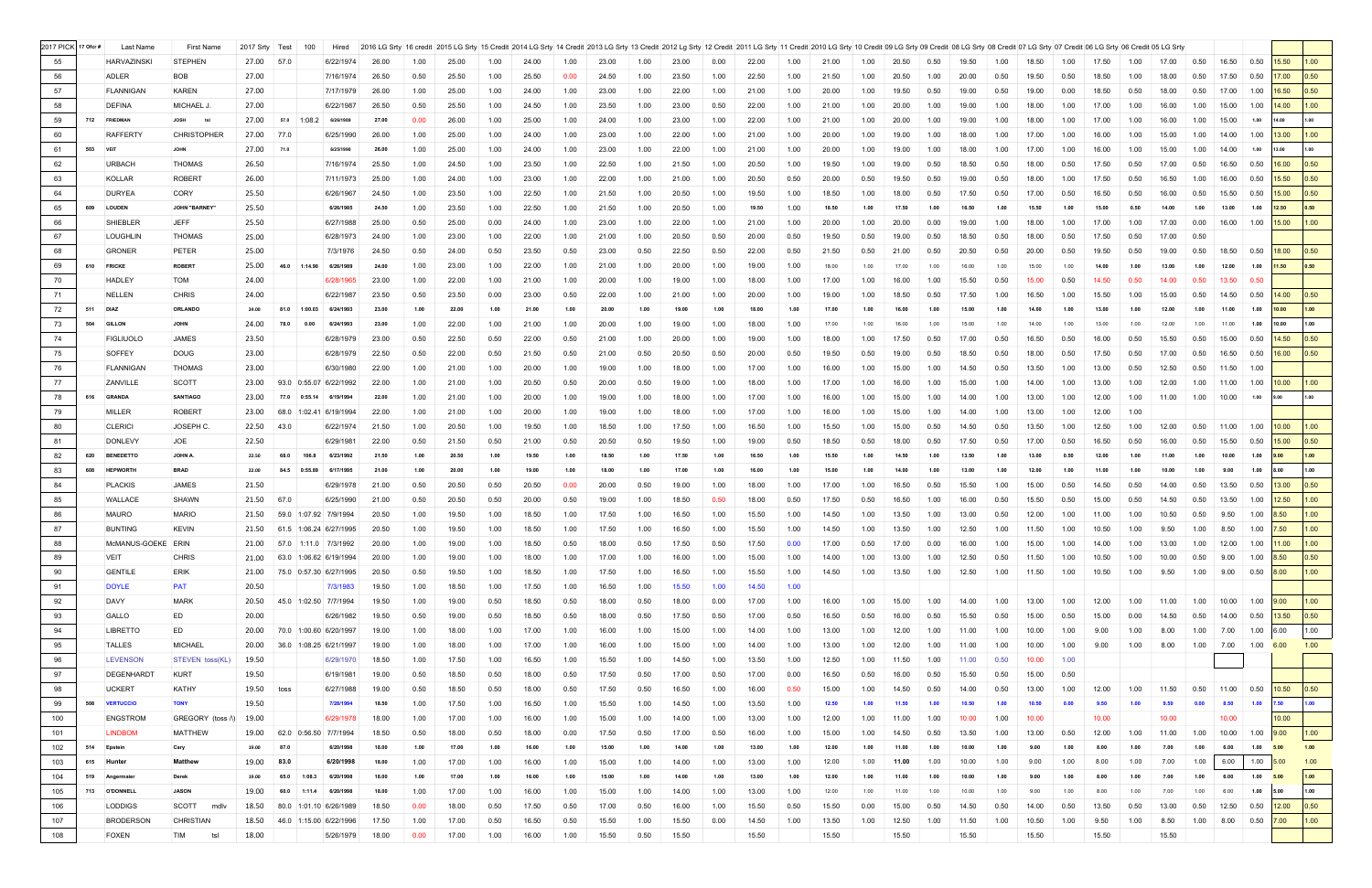| 2017 PICK 17 Ofcr # |     | Last Name          | <b>First Name</b>  | 2017 Srty | Test<br>100<br>Hired              |       |      |       |      |       |      |       |      |       |      | 2016 LG Srty   16 credit   2015 LG Srty   15 Credit   2014 LG Srty   14 Credit   2013 LG Srty   13 Credit   2012 LG Srty   12 Credit   2012 LG Srty   12 Credit 12011 LG Srty   12 Credit   2011 LG Srty   10 Credit   2010 LG |      |       |      |       |      |       |      |       |      |       |      |       |      |                                  |               |                  |                   |
|---------------------|-----|--------------------|--------------------|-----------|-----------------------------------|-------|------|-------|------|-------|------|-------|------|-------|------|--------------------------------------------------------------------------------------------------------------------------------------------------------------------------------------------------------------------------------|------|-------|------|-------|------|-------|------|-------|------|-------|------|-------|------|----------------------------------|---------------|------------------|-------------------|
| 109                 |     | <b>REINITZ</b>     | <b>MIKE</b>        | 18.00     | 73.0 0:57.00 6/26/1989            | 17.50 | 0.50 | 17.00 | 0.50 | 16.50 | 0.50 | 16.00 | 0.50 | 16.00 | 0.00 | 15.50                                                                                                                                                                                                                          | 0.50 | 15.00 | 0.50 | 14.50 | 0.50 | 14.00 | 0.50 | 13.50 |      |       | 0.50 | 12.50 | 0.50 | 12.00                            | 0.50          | 12.00            | 0.00              |
| 110                 |     | <b>MUND</b>        | <b>KRISTIN</b>     | 18.00     | 1:01.5 6/22/1992                  | 17.50 | 0.50 | 17.00 | 0.50 | 16.50 | 0.50 | 16.00 | 0.50 | 15.50 | 0.50 | 15.00                                                                                                                                                                                                                          | 0.50 | 14.50 | 0.50 | 14.00 | 0.50 | 13.50 | 0.50 | 13.50 | 0.00 | 13.00 | 0.50 | 13.00 | 0.00 | 12.00                            | 1.00          | 11.00            | 1.00              |
| 111                 |     | <b>MUNNICH</b>     | <b>MARK</b>        | 18.00     | 56.0 1:14.00 6/15/1996            | 17.00 | 1.00 | 16.00 | 1.00 | 15.00 | 1.00 | 14.00 | 1.00 | 13.00 | 1.00 | 12.00                                                                                                                                                                                                                          | 1.00 | 11.00 | 1.00 | 10.00 | 1.00 | 9.00  | 1.00 | 8.00  | 1.00 | 7.50  | 0.50 | 7.00  | 0.50 | 6.50                             | 0.50          | 6.00             | 0.50              |
| 112                 |     | SOKOL              | PHILLIP            | 18.00     | 54.0<br>1:04.44 6/21/1997         | 17.00 | 1.00 | 16.00 | 1.00 | 15.00 | 1.00 | 14.00 | 1.00 | 13.00 | 1.00 | 13.00                                                                                                                                                                                                                          | 0.00 | 12.00 | 1.00 | 11.00 | 1.00 | 10.00 | 1.00 | 9.00  | 1.00 | 8.00  | 1.00 | 7.00  | 1.00 | 6.00                             | 1.00          | 5.00             | 1.00 <sub>1</sub> |
| 113                 | 522 | Storoshenko        | Jared mdlv         | 18.00     | 80.0<br>6/20/1998                 | 18.00 | 0.00 | 17.00 | 1.00 | 16.00 | 1.00 | 15.00 | 1.00 | 14.00 | 1.00 | 13.00                                                                                                                                                                                                                          | 1.00 | 12.00 | 1.00 | 11.00 | 1.00 |       |      | 9.00  | 1.00 | 8.00  | 1.00 | 7 NO  | 1.00 | 6.00                             | 1.00          | 5.00             | 1.00              |
| 114                 | 525 | <b>TUFFINI</b>     | <b>RICHARD</b>     | 18.00     | 65.0<br>1:10.93 6/19/1999         | 17.00 | 1.00 | 16.00 | 1.00 | 15.00 | 1.00 | 14.00 | 1.00 | 13.00 | 1.00 | 12.00                                                                                                                                                                                                                          | 1.00 | 11.00 | 1.00 | 10.00 | 1.00 | 9.00  |      | 8.00  | 1.00 | 7.00  | 1.00 |       | 1.00 | 5.00                             | 1.00          | 4.00             | 1.00              |
|                     |     | LEW                | <b>THIERRY</b>     |           | 56.0 1:05.59 6/19/1994            |       |      |       |      |       |      |       |      |       |      |                                                                                                                                                                                                                                |      |       |      |       |      |       |      |       |      |       |      |       |      |                                  |               | 4.50             | 1.00              |
| 115                 |     |                    |                    | 17.50     |                                   | 16.50 | 1.00 | 15.50 | 1.00 | 15.00 | 0.50 | 14.50 | 0.50 | 13.50 | 1.00 | 12.50                                                                                                                                                                                                                          | 1.00 | 11.50 | 1.00 | 10.50 | 1.00 | 9.50  | 1.00 | 8.50  | 1.00 | 7.50  | 1.00 | 6.50  | 1.00 | 5.50                             | 1.00          |                  |                   |
| 116                 |     | <b>KEVINS</b>      | <b>JESSICA</b>     | 17.50     | 63.0 1:03.30 6/17/1995            | 17.00 | 0.50 | 16.50 | 0.50 | 16.00 | 0.50 | 15.00 | 1.00 | 14.50 | 0.50 | 13.50                                                                                                                                                                                                                          | 1.00 | 13.50 | 0.00 | 12.50 | 1.00 | 11.50 | 1.00 | 10.50 | 1.00 | 9.50  | 1.00 | 8.50  | 1.00 | 7.50                             | 1.00          | 6.50             | 1.00              |
| 117                 |     | <b>RODRIGO</b>     | <b>GENARO</b>      | 17.50     | 74.0 0:57.72 6/27/1995            | 16.50 | 1.00 | 16.00 | 0.50 | 15.50 | 0.50 | 15.00 | 0.50 | 14.50 | 0.50 | 14.00                                                                                                                                                                                                                          | 0.50 | 13.50 | 0.50 | 13.00 | 0.50 | 12.50 | 0.50 | 11.50 | 1.00 | 10.50 | 1.00 | 9.50  | 1.00 | 8.50                             | 1.00          | 7.50             | 1.00              |
| 118                 | 612 | <b>STROBEL</b>     | <b>ROBERT</b>      | 17.50     | 78.0<br>0:56.10 6/15/1996         | 16.50 | 1.00 | 15.50 | 1.00 | 14.50 | 1.00 | 13.50 | 1.00 | 12.50 | 1.00 | 12.50                                                                                                                                                                                                                          | 0.00 | 11.50 | 1.00 | 11.50 | 0.00 | 11.00 | 0.50 | 10.00 | 1.00 | 9.00  | 1.00 | 8.00  | 1.00 | 8.00                             | 0.00          | 7.00             | 1.00              |
| 119                 |     | <b>RUSH</b>        | PAT                | 17.00     | 6/28/1979                         | 16.50 | 0.50 | 16.00 | 0.50 | 15.50 | 0.50 | 15.00 | 0.50 | 14.50 | 0.50 | 14.00                                                                                                                                                                                                                          | 0.50 | 13.50 | 0.50 | 13.00 | 0.50 | 12.50 | 0.50 | 12.50 | 0.00 | 12.00 | 0.50 | 11.50 | 0.50 |                                  |               |                  |                   |
| 120                 |     | ANGERMAIER         | <b>DENNIS JR</b>   | 17.00     | 73.0 1:01.8 6/22/1992             | 16.50 | 0.50 | 16.50 | 0.00 | 16.00 | 0.50 | 15.50 | 0.50 | 15.00 | 0.50 | 14.50                                                                                                                                                                                                                          | 0.50 | 14.00 | 0.50 | 13.50 | 0.50 | 13.00 | 0.50 | 12.50 | 0.50 | 12.00 | 0.50 | 12.00 |      | $12.00 \ 0.00$                   |               | 11.00            | 1.00              |
| 121                 |     | VASSEL             | <b>EUGENE</b>      | 17.00     | 55.0<br>6/22/1992                 | 16.50 | 0.50 | 16.00 | 0.50 | 15.50 | 0.50 | 15.00 | 0.50 | 14.00 | 1.00 | 13.00                                                                                                                                                                                                                          | 1.00 | 12.50 | 0.50 | 12.50 | 0.00 | 12.00 | 0.50 | 11.50 | 0.50 | 10.50 | 1.00 | 9.50  | 1.00 | 8.50                             | 1.00          | 7.50             | 1.00 <sub>1</sub> |
| 122                 |     | MULLIGAN           | <b>PAT</b>         | 17.00     | 67.0 1:08.7 7/18/1992             | 16.50 | 0.50 | 16.00 | 0.50 | 15.50 | 0.50 | 15.00 | 0.50 | 14.00 | 1.00 | 13.00                                                                                                                                                                                                                          | 1.00 | 12.00 | 1.00 | 11.00 | 1.00 | 10.00 | 1.00 | 10.00 |      | 10.00 |      | 10.00 |      | 10.00                            |               | 9.50             | 0.50              |
| 123                 |     | 613 GUADI          | <b>MIKE</b>        | 17.00     | 52.0<br>1:05.13<br>6/19/1994      | 16.00 | 1.00 | 15.00 | 1.00 | 14.00 | 1.00 | 14.00 | 0.00 | 13.00 | 1.00 | 12.00                                                                                                                                                                                                                          | 1.00 | 11.00 | 1.00 | 10.00 | 1.00 | 9.00  | 1.00 | 8.00  | 1.00 | 7.00  | 1.00 | 7.00  |      | 7.00                             | 0.00          | 6.00             | 1.00              |
| 124                 |     | CASEY              | <b>BROOKE</b>      | 17.00     | 52.0<br>1:08.40 6/19/1999         | 16.00 | 1.00 | 15.00 | 1.00 | 14.00 | 1.00 | 13.00 | 1.00 | 12.00 | 1.00 | 11.00                                                                                                                                                                                                                          | 1.00 | 10.00 | 1.00 | 10.00 | 0.00 | 9.00  | 1.00 | 8.00  | 1.00 | 7.00  | 1.00 | 6.00  | 1.00 | 5.00                             | 1.00          | 4.00             | 1.00              |
| 125                 |     | 528 OSSWALD        | <b>BRETT</b>       | 17.00     | 65.0<br>1:10.10<br>6/17/2000      | 16.00 | 1.00 | 15.00 | 1.00 | 14.00 | 1.00 | 13.00 | 1.00 | 12.00 | 1.00 | 11.00                                                                                                                                                                                                                          | 1.00 | 10.00 |      |       |      |       |      | 7.00  | 1.00 | 6.00  | 1.00 | 5.00  | 1.00 | 4.00                             | 1.00          | 3.00             | 1.00              |
| 126                 |     | 516 PHILCOX        | <b>EVAN</b>        | 17.00     | 6/17/2000<br>45.0<br>1:12.3       | 16.00 | 1.00 | 15.00 | 1.00 | 14.00 | 1.00 | 13.00 | 1.00 | 12.00 | 1.00 | 11.00                                                                                                                                                                                                                          | 1.00 | 10.00 | 1.00 | 9.00  |      |       | 1.00 | 7.00  | 1.00 | 6.00  | 1.00 |       | 1.00 | 4.00                             | 1.00          | 3.00             | 1.00              |
| 127                 |     | <b>BARANEK</b>     | <b>STEVEN</b>      | 16.50     | 70.0<br>6/29/1978                 | 15.50 | 1.00 | 14.50 | 1.00 | 13.50 | 1.00 | 12.50 | 1.00 | 12.00 | 0.50 | 11.50                                                                                                                                                                                                                          | 0.50 | 11.00 | 0.50 | 10.50 | 0.50 | 10.00 | 0.50 | 9.50  | 0.50 | 9.00  | 0.50 | 8.50  | 0.50 | 8.00                             | 0.50          | 7.50             | 0.50              |
| 128                 |     | <b>BATTISTI</b>    | <b>ANTHONY</b>     | 16.50     | 6/28/1979                         | 15.50 | 1.00 | 14.50 | 1.00 | 14.00 | 0.50 | 13.00 | 1.00 | 12.00 | 1.00 | 11.50                                                                                                                                                                                                                          | 0.50 | 10.50 | 1.00 | 2.00  | 0.50 | 1.50  | 0.50 | 1.00  | 0.50 | 0.50  | 0.50 | 0.00  | 0.50 | 0.00                             |               |                  |                   |
| 129                 |     | MARESCA-ORTOF LIZ  |                    | 16.50     | 6/25/1985                         | 16.00 | 0.50 | 15.50 | 0.50 | 15.00 | 0.50 | 14.50 | 0.50 | 14.00 | 0.50 | 13.50                                                                                                                                                                                                                          | 0.50 | 13.00 | 0.50 | 12.50 | 0.50 | 12.00 | 0.50 | 11.50 | 0.50 | 11.00 | 0.50 | 11.00 | 0.00 | 11.00                            | 0.00          | 10.50            | 0.50              |
| 130                 |     | <b>CAPOBIANCO</b>  | <b>MIKE</b>        | 16.50     | 6/22/1987                         | 15.50 | 1.00 | 15.00 | 0.50 | 14.00 | 1.00 | 13.00 | 1.00 | 12.50 | 0.50 | 11.50                                                                                                                                                                                                                          | 1.00 | 11.00 | 0.50 | 11.00 | 0.00 | 10.50 | 0.50 | 10.00 | 0.50 | 9.50  | 0.50 | 9.00  | 0.50 | 8.00                             | 1.00          | 7.50             | 0.50              |
| 131                 |     | <b>FRANCO</b>      | PAUL<br>mil Iv     | 16.50     | 88.0 0:53.33 6/17/1995            | 15.50 | 1.00 | 14.50 | 1.00 | 13.50 | 1.00 | 12.50 | 1.00 | 12.00 | 0.50 | 11.50                                                                                                                                                                                                                          | 0.50 | 11.00 | 0.50 | 10.00 | 1.00 | 9.50  | 0.50 |       | 0.50 |       | 0.50 | 8.00  | 0.50 | 7.50                             | 0.50          | 6.50             | 1.00              |
| 132                 |     | PATTERSON          | <b>JAMES</b>       | 16.50     | 64.0 0:58.09 6/17/1995            | 15.50 | 1.00 | 14.50 | 1.00 | 13.50 |      |       | 0.50 | 12.00 | 1.00 |                                                                                                                                                                                                                                |      | 10.00 | 1.00 |       |      |       |      | 7.50  | 0.50 | 7.00  | 0.50 | 6.50  | 0.50 | 6.00                             | 0.50          | 5.50             | 0.50              |
|                     |     |                    |                    |           |                                   |       |      |       |      |       | 1.00 | 13.00 |      |       |      | 11.00                                                                                                                                                                                                                          | 1.00 |       |      | 9.00  | 1.00 | 8.00  | 1.00 |       |      |       |      |       |      |                                  |               |                  |                   |
| 133                 |     | McDONALD           | <b>BRIAN</b>       | 16.50     | 58.C<br>6/20/1998                 | 16.00 | 0.50 | 15.50 | 0.50 | 15.00 | 0.50 | 14.50 | 0.50 | 14.00 | 0.50 | 13.00                                                                                                                                                                                                                          | 1.00 | 12.00 | 1.00 | 11.00 | 1.00 | 10.00 | 1.00 | 9.00  | 1.00 | 8.00  | 1.00 | 7.00  | 1.00 | 6.00                             | 1.00          | 5.00             | 1.00 <sub>1</sub> |
| 134                 |     | <b>GABORA</b>      | KEITH              | 16.50     | 95.0 0:52.60 6/19/1999            | 15.50 | 1.00 | 14.50 | 1.00 | 13.50 | 1.00 | 12.50 | 1.00 | 11.50 | 1.00 | 10.50                                                                                                                                                                                                                          | 1.00 | 9.50  | 1.00 | 9.00  | 0.50 | 8.50  | 0.50 | 8.00  | 0.50 | 7.00  | 1.00 | 6.00  | 1.00 | 5.00                             | 1.00          | 4.00             | 1.00              |
| 135                 |     | SMITH              | <b>GREGORY</b>     | 16.50     | 63.0 1:11.87 6/19/1999            | 15.50 | 1.00 | 15.00 | 0.50 | 14.00 | 1.00 | 13.00 | 1.00 | 12.00 | 1.00 | 11.00                                                                                                                                                                                                                          | 1.00 | 10.00 | 1.00 | 9.50  | 0.50 | 8.50  | 1.00 | 8.00  | 0.50 | 7.00  | 1.00 | 6.00  | 1.00 | 5.00                             | 1.00          | 4.00             | 1.00              |
| 136                 |     | STEEL              | <b>CLAUDIO</b>     | 16.50     | 45.0<br>$1:02.5$ 6/17/2000        | 15.50 | 1.00 | 14.50 | 1.00 | 13.50 | 1.00 | 12.50 | 1.00 | 12.00 | 0.50 | 11.00                                                                                                                                                                                                                          | 1.00 | 10.00 | 1.00 | 9.00  | 1.00 | 8.00  | 1.00 | 7.00  | 1.00 | 6.00  | 1.00 | 5.00  | 1.00 | 4.00                             | 1.00          | 3.00             | 1.00              |
| 137                 |     | <b>RUSSELL</b>     | <b>DAVID</b>       | 16.00     | 7/8/1976                          | 15.50 | 0.50 | 15.00 | 0.50 | 14.50 | 0.50 | 14.00 | 0.50 | 13.50 | 0.50 | 13.00                                                                                                                                                                                                                          | 0.50 |       |      |       |      |       |      |       |      |       |      |       |      |                                  |               |                  |                   |
| 138                 |     | 618 McLOUGHLIN     | <b>TAMMY</b>       | 16.00     | 6/26/1984                         | 15.00 | 1.00 | 14.00 | 1.00 | 13.00 | 1.00 | 12.00 | 1.00 | 11.00 | 1.00 | 10.00                                                                                                                                                                                                                          | 1.00 |       |      |       |      |       |      |       |      |       |      |       |      |                                  |               |                  |                   |
| 139                 |     | <b>ROMANO</b>      | PAVAL              | 16.00     | 6/24/1985                         | 15.50 | 0.50 | 15.00 | 0.50 | 14.00 | 1.00 | 13.50 | 0.50 | 12.50 | 1.00 | 12.00                                                                                                                                                                                                                          | 0.50 | 11.50 | 0.50 | 11.00 | 0.50 | 10.00 | 1.00 | 9.50  | 0.50 | 9.00  | 0.50 | 9.00  | 0.00 | 8.50                             | 0.50          |                  |                   |
| 140                 |     | <b>CRANE</b>       | <b>RICHARD</b>     | 16.00     | 6/27/1988                         | 15.00 | 1.00 | 14.00 | 1.00 | 13.00 | 1.00 | 12.00 | 1.00 | 11.00 | 1.00 | 10.00                                                                                                                                                                                                                          | 1.00 | 9.00  | 1.00 | 8.00  | 1.00 | 7.50  | 0.50 | 7.00  | 0.50 | 6.50  | 0.50 | 6.50  | 0.00 | 6.00                             | 0.50          |                  |                   |
| 141                 |     | 529 PETERS-DICTOR  | <b>CORINNE</b>     |           | 16.00 76.0 1:01.47<br>6/24/1993   | 15.00 | 1.00 | 14.00 | 1.00 | 13.00 | 1.00 | 12.00 | 1.00 | 12.00 | 0.00 | 12.00                                                                                                                                                                                                                          | 0.00 | 12.00 | 0.00 | 12.00 | 0.00 | 12.00 | 0.00 | 12.00 | 0.00 | 12.00 | 0.00 | 12.00 | 0.00 | 12.00                            |               |                  |                   |
| 142                 |     | <b>FRIEDMAN</b>    | JILL               |           | 16.00 51.0 1:07.18 7/7/1994       | 15.50 | 0.50 | 15.50 | 0.00 | 14.50 | 1.00 | 13.50 | 1.00 | 12.50 | 1.00 | 11.50                                                                                                                                                                                                                          | 1.00 | 10.50 | 1.00 | 10.00 | 0.50 | 9.00  | 1.00 |       | 0.50 |       | 0.50 | 7.50  |      |                                  |               | 7.00 0.50 $6.50$ | $\vert$ 0.50      |
| 143                 |     | <b>BEDWARD</b>     | <b>NICHOLAS</b>    | 16.00     | 90.0 0:55.00 6/19/1999            | 15.50 | 0.50 | 15.00 | 0.50 | 14.50 | 0.50 | 14.00 | 0.50 | 13.00 | 1.00 | 12.00                                                                                                                                                                                                                          | 1.00 | 11.00 | 1.00 | 10.00 | 1.00 |       |      |       |      |       | 1.00 | 6.00  | 1.00 | 5.00                             | 1.00          | 4.00             | 1.00              |
| 144                 |     | 515 CAMPBELL       | <b>DONNIE</b>      | 16.00     | 68.0<br>1:06.81<br>6/17/2000      | 15.00 | 1.00 | 14.00 | 1.00 | 13.00 | 1.00 | 12.00 | 1.00 | 11.00 | 1.00 | 10.00                                                                                                                                                                                                                          | 1.00 | 10.00 | 0.00 | 9.00  |      |       |      |       | 1.00 | 6.00  |      |       |      |                                  | 1.00          | 3.00             | $1.00$            |
| 145                 |     | GOTTWALD           | <b>KURT</b>        | 16.00     | 37.0 1:10.05 6/17/2000            | 15.00 | 1.00 | 14.00 | 1.00 | 13.00 | 1.00 | 12.00 | 1.00 | 11.00 | 1.00 | 10.00                                                                                                                                                                                                                          | 1.00 | 9.00  | 1.00 | 8.00  | 1.00 | 7.00  | 1.00 | 6.00  | 1.00 | 5.00  | 1.00 | 4.50  | 0.50 | 3.50                             | 1.00          | 2.50             | 1.00              |
| 146                 |     | <b>ROGERS</b>      | <b>MATTHEW</b>     | 16.00     | 95.0<br>$0:52.6$ 6/16/2001        | 15.00 | 1.00 | 14.00 | 1.00 | 13.00 | 1.00 | 12.00 | 1.00 | 11.00 | 1.00 | 10.00                                                                                                                                                                                                                          | 1.00 | 9.00  | 1.00 | 8.00  | 1.00 | 7.00  | 1.00 | 6.00  | 1.00 | 5.00  | 1.00 | 4.00  | 1.00 | 3.00                             | 1.00          | 2.00             | 1.00              |
| 147                 | 606 | <b>GRABOWSKI</b>   | <b>BRENDAN</b>     | 16.00     | 80.0<br>0:58.5<br>6/16/2001       | 15.00 | 1.00 | 14.00 | 1.00 | 13.00 | 1.00 | 12.00 | 1.00 | 11.00 | 1.00 | 10.00                                                                                                                                                                                                                          | 1.00 | 9.00  | 1.00 | 8.00  | 1.00 | 7.00  | 1.00 | 6.00  | 1.00 | 5.00  | 1.00 | 4.00  | 1.00 | 3.00                             | 1.00          | 2.00             | $1.00$            |
| 148                 |     | <b>McMAHON</b>     | <b>CORY</b>        | 15.50     | 7/5/1992                          | 15.00 | 0.50 | 14.50 | 0.50 | 14.50 | 0.00 | 13.50 | 1.00 | 13.00 | 0.50 | 12.50                                                                                                                                                                                                                          | 0.50 | 12.00 | 0.50 | 11.50 | 0.50 | 11.00 | 0.50 | 10.50 | 0.50 | 10.00 | 0.50 | 10.00 | 0.00 | 9.50                             | $0.50$ $9.00$ |                  | $ 0.50\rangle$    |
| 149                 |     | <b>DOWD</b>        | <b>CHRIS</b>       | 15.50     | 51.0 1:14.03 6/19/1994            | 15.00 | 0.50 | 14.00 | 1.00 | 13.50 | 0.50 | 13.00 | 0.50 | 12.50 | 0.50 | 12.00                                                                                                                                                                                                                          | 0.50 | 11.50 | 0.50 | 11.00 | 0.50 | 10.50 | 0.50 |       |      |       | 0.50 | 9.00  | 0.50 | 8.50                             | 0.50          |                  |                   |
|                     |     | <b>CRUICKSHANK</b> | <b>THOMAS</b>      |           |                                   |       |      |       |      |       |      |       |      |       |      |                                                                                                                                                                                                                                |      |       |      |       |      |       |      |       | 1.00 |       |      |       | 0.50 |                                  |               |                  | 1.00              |
| 150                 |     |                    |                    | 15.50     | 67.0 1:08.00 6/17/2000            | 14.50 | 1.00 | 13.50 | 1.00 | 12.50 | 1.00 | 11.50 | 1.00 | 10.50 | 1.00 | 9.50                                                                                                                                                                                                                           | 1.00 | 8.50  | 1.00 | 7.50  | 0.50 | 7.00  | 0.50 | 6.00  |      | 5.00  | 1.00 | 4.50  | 1.00 | 3.50                             | $1.00$ 2.50   |                  |                   |
| 151                 |     | COGLIANO           | <b>DUSTIN</b>      | 15.50     | 48.0 1:09.15 6/17/2000            | 14.50 | 1.00 | 13.50 | 1.00 | 12.50 | 1.00 | 11.50 | 1.00 | 10.50 | 1.00 | 9.50                                                                                                                                                                                                                           | 1.00 | 9.50  | 0.00 | 8.50  | 1.00 | 7.50  | 1.00 | 6.50  | 1.00 | 5.50  | 1.00 | 4.50  |      | 3.50                             | 1.00          | 3.00             | $ 0.50\rangle$    |
| 152                 | 605 | <b>BARTOLI</b>     | <b>KEITH</b>       | 15.50     | 64.0<br>1:03.8<br>6/16/2001       | 14.50 | 1.00 | 13.50 | 1.00 | 12.50 | 1.00 | 11.50 | 1.00 | 10.50 | 1.00 | 9.50                                                                                                                                                                                                                           | 1.00 | 8.50  | 1.00 | 7.50  | 1.00 | 6.50  | 1.00 | 5.50  | 1.00 | 4.50  | 1.00 | 3.50  | 1.00 | 2.50                             | 1.00          | 1.50             | 1.00              |
| 153                 |     | <b>SCHNAUFER</b>   | <b>JAMES</b>       | 15.50     | 1:14.9 7/7/2001<br>61.0           | 14.50 | 1.00 | 13.50 | 1.00 | 12.50 | 1.00 | 11.50 | 1.00 | 10.50 | 1.00 | 9.50                                                                                                                                                                                                                           | 1.00 | 8.50  | 1.00 | 7.50  | 1.00 | 6.50  | 1.00 | 5.50  | 1.00 | 4.50  | 1.00 | 3.50  | 1.00 | 2.50                             | $1.00$ 1.50   |                  | 1.00              |
| 154                 |     | <b>DELSIGNORE</b>  | <b>ROBERT</b>      | 15.00     | 6/28/1979                         | 14.50 | 0.50 | 14.00 | 0.50 |       |      |       |      |       |      |                                                                                                                                                                                                                                |      |       |      |       |      |       |      |       |      |       |      |       |      |                                  |               |                  |                   |
| 155                 |     | <b>CLARK</b>       | PETER<br>mdlv      | 15.00     | 6/27/1991                         | 15.00 | 0.00 | 15.00 | 0.00 | 15.00 | 0.00 | 14.50 | 0.50 | 14.50 | 0.00 | 14.50                                                                                                                                                                                                                          | 0.00 | 14.00 | 0.50 | 13.50 | 0.50 | 13.00 | 0.50 | 12.50 | 0.50 | 12.00 | 0.50 | 11.50 | 0.50 | 11.00                            | 0.50          | 10.50            | 0.50              |
| 156                 |     | <b>MANGIO</b>      | <b>CRAIG</b>       |           | 15.00 79.0 0:59.84 6/24/1993      | 14.50 | 0.50 | 14.00 | 0.50 | 14.00 | 0.00 | 13.50 | 0.50 | 13.00 | 0.50 | 12.50                                                                                                                                                                                                                          | 0.50 | 12.00 | 0.50 | 11.50 | 0.50 | 11.00 | 0.50 | 10.50 | 0.50 | 10.00 | 0.50 | 9.50  | 0.50 | 9.00                             | 0.50          | 8.50             | 0.50              |
| 157                 |     | <b>ROTTKAMP</b>    | <b>DOUGLAS</b>     | 15.00     | 72.0 1:03.00 6/19/1999            | 14.50 | 0.50 | 14.00 | 0.50 | 13.50 | 0.50 | 13.50 | 0.00 | 13.00 | 0.50 | 12.00                                                                                                                                                                                                                          | 1.00 | 11.00 | 1.00 | 10.00 | 1.00 | 9.00  | 1.00 | 8.00  | 1.00 | 7.00  | 1.00 | 6.00  | 1.00 | 5.00                             | 1.00          | 4.00             | 1.00              |
| 158                 |     | <b>MARTINICH</b>   | <b>JUSTIN</b>      | 15.00     | 69.0 1:06.0 6/19/1999             | 14.50 | 0.50 | 14.00 | 0.50 | 13.50 | 0.50 | 12.50 | 1.00 | 12.00 | 0.50 | 12.00                                                                                                                                                                                                                          | 0.00 | 11.00 | 1.00 | 10.00 | 1.00 | 9.00  | 1.00 | 8.00  | 1.00 | 7.00  | 1.00 | 6.00  | 1.00 | 5.00                             | 1.00          | 4.00             | 1.00              |
| 159                 |     | <b>SCHLEIDER</b>   | <b>CHRIS</b>       | 15.00     | 72.0<br>6/17/2000                 | 14.00 | 1.00 | 13.00 | 1.00 | 12.00 | 1.00 | 11.00 | 1.00 | 10.00 | 1.00 | 9.00                                                                                                                                                                                                                           | 1.00 | 8.00  | 1.00 | 7.00  | 1.00 | 6.00  | 1.00 | 5.00  | 1.00 | 4.00  | 1.00 | 3.00  | 1.00 | 2.00                             | 1.00          | 1.00             | 1.00              |
| 160                 |     | DALY               | <b>SHANNON</b>     | 15.00     | 0:55.6 6/16/2001<br>87.0          | 14.00 | 1.00 | 13.00 | 1.00 | 12.50 | 0.50 | 12.00 | 0.50 | 11.00 | 1.00 | 10.00                                                                                                                                                                                                                          | 1.00 | 9.00  | 1.00 | 8.00  | 1.00 | 7.00  | 1.00 | 6.00  | 1.00 | 5.00  | 1.00 | 4.00  | 1.00 | 3.00                             | 1.00 2.00     |                  | 1.00              |
| 161                 |     | <b>OLSEN</b>       | <b>CHRISTOPHER</b> | 15.00     | 63.0 1:09.2 6/16/2001             | 14.00 | 1.00 | 13.00 | 1.00 | 12.00 | 1.00 | 11.00 | 1.00 | 10.00 | 1.00 | 9.50                                                                                                                                                                                                                           | 0.50 | 9.00  | 0.50 | 8.00  | 1.00 | 7.00  | 1.00 | 6.00  | 1.00 | 5.00  | 1.00 | 4.00  | 1.00 | 3.00                             | $1.00$ 2.00   |                  | 1.00              |
| 162                 |     | <b>DAVERN</b>      | SCOTT              |           | 15.00   54.0   1:10.9   6/16/2001 | 14.50 | 0.50 | 13.50 | 1.00 | 12.50 | 1.00 | 11.50 | 1.00 | 11.00 | 0.50 | 10.00                                                                                                                                                                                                                          | 1.00 | 9.00  | 1.00 | 8.00  | 1.00 | 7.00  | 1.00 | 6.00  | 1.00 | 5.00  | 1.00 | 4.00  |      | 1.00 3.00 1.00 <mark>2.00</mark> |               |                  | 1.00              |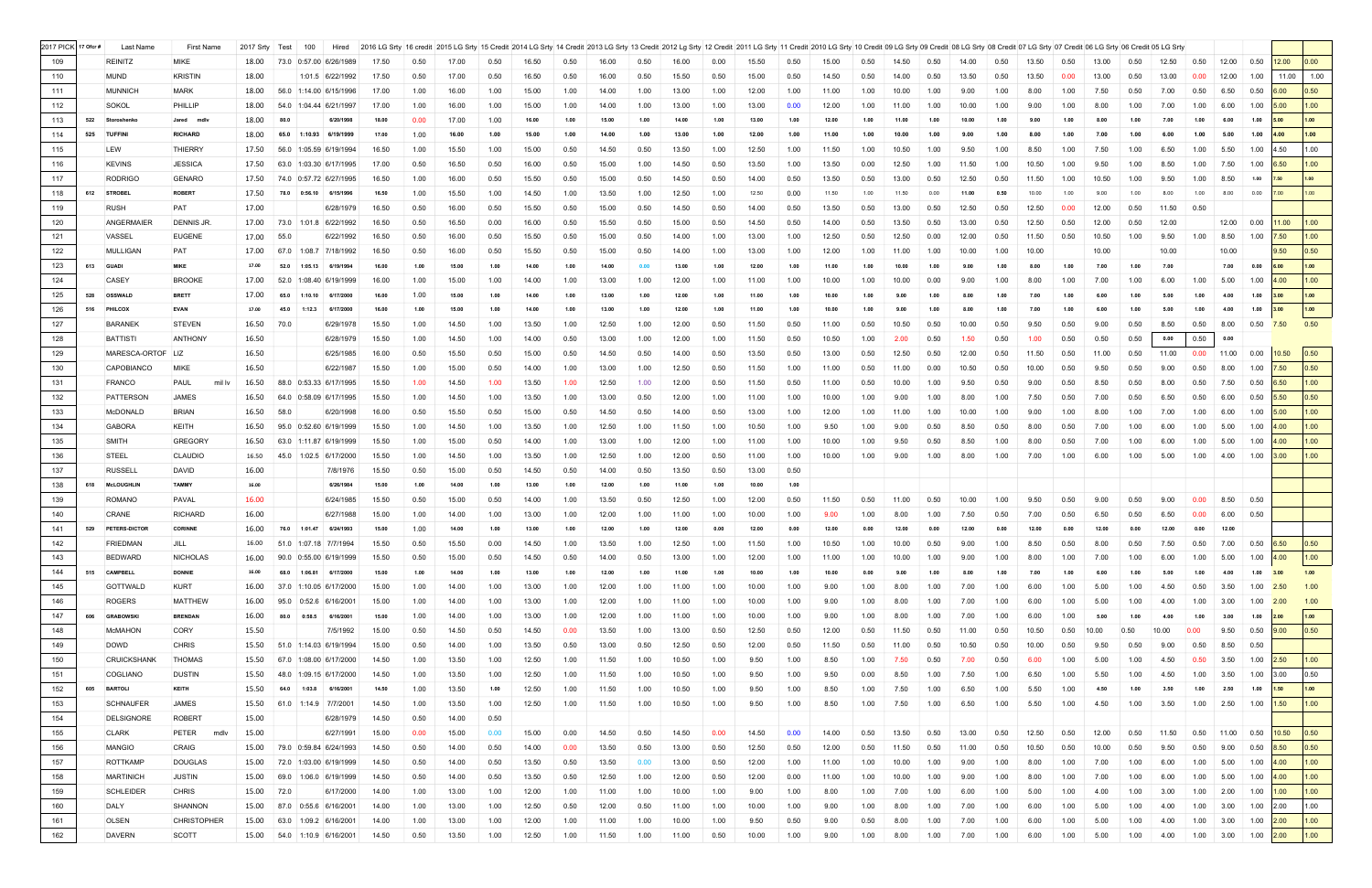| 2017 PICK 17 Ofcr # |     | Last Name                     | <b>First Name</b>   | 2017 Srty  | Test | 100     | Hired                              |       |      | 2016 LG Srty   16 credit 2015 LG Srty   15 Credit 2014 LG Srty   14 Credit 2013 LG Srty   13 Credit 2012 Lg Srty   12 Credit 2011 LG Srty   11 Credit 2011 LG Srty   10 Credit 2011 LG Srty   10 Credit 09 LG Srty   00 Credit |      |       |      |       |      |       |      |       |      |       |      |       |      |       |      |       |      |       |      |      |      |                       |                  |                    |                   |
|---------------------|-----|-------------------------------|---------------------|------------|------|---------|------------------------------------|-------|------|--------------------------------------------------------------------------------------------------------------------------------------------------------------------------------------------------------------------------------|------|-------|------|-------|------|-------|------|-------|------|-------|------|-------|------|-------|------|-------|------|-------|------|------|------|-----------------------|------------------|--------------------|-------------------|
| 163                 |     | HINDE                         | <b>DAVID</b>        | 15.00      |      |         | 48.0 1:15.0 6/16/2001              | 14.00 | 1.00 | 13.00                                                                                                                                                                                                                          | 1.00 | 12.00 | 1.00 | 11.00 | 1.00 | 10.00 | 1.00 | 9.00  | 1.00 |       | 1.00 | 7.00  | 1.00 | 6.00  | 1.00 | 5.00  | 1.00 |       | 1.00 | 4.00 | 0.00 | 3.00                  | 1.00             | 2.00               | 1.00 <sub>1</sub> |
| 164                 |     | 530 ROALDSEN                  | <b>RONALD</b>       | 15.00      |      |         | 43.0 1:11.4 6/16/2001              | 14.00 | 1.00 | 13.00                                                                                                                                                                                                                          | 1.00 | 12.00 | 1.00 | 11.00 | 1.00 | 10.00 | 1.00 | 9.00  | 1.00 | 8.00  | 1.00 | 7.00  | 1.00 |       | 0.50 | 6.00  | 0.50 | 5.00  | 1.00 | 4.00 | 1.00 | 3.00                  | 1.00             | 2.00               | 1.00              |
| 165                 |     | <b>HOLDER</b>                 | DELANO              | 14.50      |      |         | $71.0$ 1:06.0 6/22/1992            | 13.50 | 1.00 | 13.50                                                                                                                                                                                                                          | 0.00 | 13.00 | 0.50 | 12.50 | 0.50 | 12.00 | 0.50 | 11.50 | 0.50 | 10.50 | 1.00 | 10.00 | 0.50 | 9.50  | 0.50 | 9.00  | 0.50 | 8.50  | 0.50 | 8.50 | 0.00 | 8.00                  | 0.50             | 7.50               | 0.50              |
| 166                 |     | <b>MALONEY</b>                | <b>JAMES</b>        | 14.50      |      |         | 67.0 1:02.80 6/15/1996             | 14.00 | 0.50 | 13.50                                                                                                                                                                                                                          | 0.50 | 13.00 | 0.50 | 12.50 | 0.50 | 12.00 | 0.50 | 11.50 | 0.50 | 11.00 | 0.50 | 11.00 | 0.00 | 10.50 | 0.50 | 10.00 | 0.50 | 10.00 | 0.00 | 9.00 | 1.00 | 8.00                  | 1.00             | 7.00               | 1.00              |
| 167                 | 607 | <b>REGAZZI</b>                | <b>JOHN</b>         | 14.50      |      |         | 7/20/1996                          | 13.50 | 1.00 | 12.50                                                                                                                                                                                                                          | 1.00 | 11.50 | 1.00 | 10.50 | 1.00 | 9.50  | 1.00 | 8.50  | 1.00 | 7.50  | 1.00 | 6.50  | 1.00 | 5.50  | 1.00 | 5.50  | 0.00 | 5.00  | 0.50 | 4.00 | 1.00 | 3.00                  | 1.00             | 2.50               | 0.50              |
| 168                 |     | <b>CLARK</b>                  | <b>KEVIN E</b>      |            |      |         | 14.50 70.0 1:00.15 6/22/2002       | 13.50 | 1.00 | 12.50                                                                                                                                                                                                                          | 1.00 | 12.00 | 0.50 | 11.00 | 1.00 | 10.00 | 1.00 | 9.00  | 1.00 | 8.00  | 1.00 | 7.00  | 1.00 | 6.00  | 1.00 | 5.00  | 1.00 | 4.00  | 1.00 | 3.00 | 1.00 | 2.00                  | 1.00             | 1.00               | 1.00              |
| 169                 |     | AHERN                         | <b>MIKE</b>         |            |      |         | 14.50 46.0 1:10.60 7/20/2002       | 13.50 | 1.00 | 12.50                                                                                                                                                                                                                          | 1.00 | 11.50 | 1.00 | 10.50 | 1.00 | 9.50  | 1.00 | 8.50  | 1.00 | 7.50  | 1.00 | 6.50  | 1.00 | 5.50  | 1.00 | 4.50  | 1.00 | 3.50  | 1.00 | 2.50 | 1.00 | 1.50                  | 1.00             | 0.50               | 1.00              |
| 170                 |     | <b>TAUBE</b>                  | ERIC<br>< 0.5       | 14.00      |      |         | 66.0 1:11.50 7/4/1992              | 13.50 | 0.50 | 13.00                                                                                                                                                                                                                          | 0.50 | 12.50 | 0.50 | 11.50 | 1.00 | 11.50 | 0.00 | 11.00 | 0.50 | 10.50 | 0.50 | 10.00 | 0.50 | 9.50  | 0.50 | 9.00  | 0.50 | 8.50  | 0.50 | 8.00 | 0.50 | 7.50                  | 0.50             | 7.00               | 0.50              |
| 171                 |     | Smith                         | Bradley             | 14.00      |      |         | $77.0$ 0:58.3 6/20/1998            | 13.50 | 0.50 | 12.50                                                                                                                                                                                                                          | 1.00 | 12.00 | 0.50 | 11.00 | 1.00 | 10.50 | 0.50 | 10.00 | 0.50 | 9.50  | 0.50 | 9.00  | 0.50 | 8.50  | 0.50 | 8.00  | 0.50 | 7.50  | 0.50 | 7.00 | 0.50 | 6.00                  | 1.00             | 5.00               | 1.00              |
| 172                 |     | YABLON                        | <b>JEFF</b>         | 14.00      | 43.0 |         | 6/19/1999                          | 13.00 | 1.00 | 12.00                                                                                                                                                                                                                          | 1.00 | 11.00 | 1.00 | 10.00 | 1.00 | 9.00  | 1.00 | 8.00  | 1.00 | 7.50  | 0.50 | 7.00  | 0.50 | 6.50  | 0.50 | 6.00  | 0.50 | 5.00  | 1.00 | 4.50 | 0.50 | 3.50                  |                  | 1.00 1/2/1900 0.50 |                   |
| 173                 | 521 | <b>DISCEPOLO</b>              | <b>SCOTT</b>        | 14.00      | 49.0 | 1:08.30 | 7/27/2002                          | 13.00 | 1.00 | 12.00                                                                                                                                                                                                                          | 1.00 | 11.00 | 1.00 | 10.00 | 1.00 | 9.00  | 1.00 | 8.00  | 1.00 | 7.00  |      | 6.00  | 1.00 |       | 0.50 | 4.50  | 1.00 | 3.50  | 1.00 | 2.50 | 1.00 | 1.50                  | 1.00             | 0.50               | 1.00              |
| 174                 |     | <b>CUEBAS</b>                 | <b>JEREMY</b>       | 14.00 78.0 |      |         | 7/7/2003                           | 13.00 | 1.00 | 12.00                                                                                                                                                                                                                          | 1.00 | 11.00 | 1.00 | 10.00 | 1.00 | 9.00  | 1.00 | 8.00  | 1.00 | 7.00  | 1.00 | 6.00  | 1.00 | 5.00  | 1.00 | 4.00  | 1.00 | 3.00  | 1.00 | 2.00 | 1.00 | 1.00                  | 1.00             | 0.00               | 1.00              |
| 175                 |     | 527 BARRETT                   | <b>BRIAN</b>        | 13.50      |      |         | 7/7/1976                           | 12.50 | 1.00 | 11.50                                                                                                                                                                                                                          | 1.00 | 10.50 | 1.00 | 9.50  | 1.00 | 8.50  | 1.00 | 8.00  | 0.50 | 8.00  |      | 8.00  |      | 8.00  |      | 8.00  |      | 8.00  |      | 8.00 |      | 8.00                  |                  | 8.00               |                   |
| 176                 |     | <b>BRENNAN</b>                | <b>VICKY</b>        | 13.50      |      |         | 80.0 1:01.9 6/22/1992              | 13.00 | 0.50 | 13.00                                                                                                                                                                                                                          | 0.00 | 12.50 | 0.50 | 12.50 | 0.00 | 12.00 | 0.50 | 11.50 | 0.50 | 11.00 | 0.50 | 10.50 | 0.50 | 10.00 | 0.50 | 9.50  | 0.50 | 9.00  | 0.50 | 8.50 | 0.50 | 8.00                  | 0.50             | 7.50               | 0.50              |
| 177                 |     | <b>QUINLAN</b>                | <b>GREG</b><br>tsl  | 13.50      |      |         | 68.0 1:00.5 6/20/1998              | 13.50 | 0.00 | 13.00                                                                                                                                                                                                                          | 0.50 | 12.00 | 1.00 | 11.50 | 0.50 | 11.00 | 0.50 | 10.50 | 0.50 | 10.00 | 0.50 | 9.00  | 1.00 | 8.00  | 1.00 | 7.50  | 0.50 | 6.50  | 1.00 | 6.50 | 0.00 | 5.50                  | 1.00             | 4.50               | 1.00              |
| 178                 |     | WAGNER-BONN                   | <b>GWEN</b><br>mdlv | 13.50      |      |         | 63.0 1:01.2 6/20/1998              | 13.50 | 0.00 | 13.00                                                                                                                                                                                                                          | 0.50 | 12.50 | 0.50 | 12.00 | 0.50 | 12.00 | 0.00 | 11.50 | 0.50 | 11.50 | 0.00 | 10.50 | 1.00 | 9.50  | 1.00 | 9.00  | 0.50 | 8.00  | 1.00 | 7.00 | 1.00 | 6.00                  | $1.00$ 5.00      |                    | 1.00              |
| 179                 |     | <b>GOEKE</b>                  | <b>JULES</b>        | 13.50      |      |         | 23.0 1:14.90 6/19/1999             | 13.00 | 0.50 | 12.50                                                                                                                                                                                                                          | 0.50 | 12.00 | 0.50 | 11.50 | 0.50 | 11.00 | 0.50 | 10.50 | 0.50 | 10.00 | 0.50 | 9.50  | 0.50 | 9.00  | 0.50 | 8.00  | 1.00 | 7.00  | 1.00 | 6.00 | 1.00 | 5.00                  | 1.00             | 4.00               | 1.00              |
| 180                 |     | LYNCH                         | <b>JUSTIN</b>       |            |      |         | 13.50 89.0 0:51.2 6/17/2000        | 12.50 | 1.00 | 12.00                                                                                                                                                                                                                          | 0.50 | 11.50 | 0.50 | 10.50 | 1.00 | 9.50  | 1.00 | 8.50  | 1.00 | 7.50  | 1.00 | 6.50  | 1.00 | 6.00  | 0.50 | 6.00  | 0.00 | 5.00  | 1.00 | 4.00 | 1.00 | 3.00                  | 1.00             | 2.00               | 1.00              |
| 181                 |     | <b>GANNON</b>                 | <b>TIM</b>          | 13.50      |      |         | 94.0 0:59.3 6/16/2001              | 12.50 | 1.00 | 11.50                                                                                                                                                                                                                          | 1.00 | 11.50 | 0.00 | 10.50 | 1.00 | 9.50  | 1.00 | 8.50  | 1.00 | 7.50  | 1.00 | 6.50  | 1.00 | 5.50  | 1.00 | 4.50  | 1.00 | 3.50  | 1.00 | 2.50 | 1.00 | 2.00                  | $0.50$ 2.00      |                    |                   |
| 182                 | 523 | <b>VECCHIO</b>                | <b>MIKE</b>         | 13.50      |      |         | 47.0 1:09.70 8/1/2002              | 12.50 | 1.00 | 12.50                                                                                                                                                                                                                          | 0.00 | 11.50 | 1.00 | 10.50 | 1.00 | 9.50  | 1.00 | 8.50  | 1.00 | 7.50  | 1.00 | 6.50  | 1.00 | 5.50  | 1.00 | 4.50  | 1.00 | 3.50  | 1.00 | 2.50 | 1.00 | 1.50                  | 1.00             | 0.50               | 1.00              |
| 183                 |     | <b>HARMON</b>                 | <b>JAMES</b>        | 13.50      |      |         | 41.0 1:11.40 8/1/2002              | 12.50 | 1.00 | 11.50                                                                                                                                                                                                                          | 1.00 | 10.50 | 1.00 | 9.50  | 1.00 | 8.50  | 1.00 | 7.50  | 1.00 | 6.50  | 1.00 | 5.50  | 1.00 | 4.50  | 1.00 | 4.00  | 0.50 | 3.00  | 1.00 | 2.50 | 0.50 | 1.50                  | 1.00             | 0.50               | 1.00              |
| 184                 |     | BOYD                          | <b>CHRISTIAN</b>    | 13.50      |      |         | 72.0 0:58.30 6/21/2003             | 12.50 | 1.00 | 11.50                                                                                                                                                                                                                          | 1.00 | 10.50 | 1.00 | 9.50  | 1.00 | 8.50  | 1.00 | 7.50  | 1.00 | 6.50  | 1.00 | 5.50  | 1.00 | 4.50  | 1.00 | 3.50  | 1.00 | 2.50  | 1.00 | 1.50 | 1.00 | 0.50                  | $1.00\quad 0.00$ |                    | 0.50              |
| 185                 |     | <b>McCAFFRE</b>               | <b>BRIAN</b>        | 13.00      |      |         | 49.5 1:14.80 6/22/1995             | 12.50 | 0.50 | 12.00                                                                                                                                                                                                                          | 0.50 | 12.00 | 0.00 | 11.50 | 0.50 | 11.00 | 0.50 | 10.50 | 0.50 |       |      |       |      |       |      |       |      |       |      |      |      |                       |                  |                    |                   |
| 186                 |     | PONZO                         | <b>NICK</b>         |            |      |         | 13.00 36.0 1:12.01 6/17/2000       | 12.50 | 0.50 | 12.00                                                                                                                                                                                                                          | 0.50 | 11.50 | 0.50 | 11.00 | 0.50 | 10.00 | 1.00 | 9.50  | 0.50 | 9.00  | 0.50 | 8.50  | 0.50 | 8.00  | 0.50 | 7.00  | 1.00 | 6.00  | 1.00 | 5.00 | 1.00 | 4.00                  | 1.00             | 3.00               | 1.00              |
| 187                 |     | LYNCH                         | CAROL               | 13.00      |      |         | 46.0 1:10.00 8/1/2002              | 12.00 | 1.00 | 11.00                                                                                                                                                                                                                          | 1.00 | 10.00 | 1.00 | 9.00  | 1.00 | 8.00  | 1.00 | 7.00  | 1.00 | 6.00  | 1.00 | 5.00  | 1.00 | 4.00  | 1.00 | 3.00  | 1.00 | 2.50  | 0.50 | 2.50 | 0.00 | 1.50                  | 1.00             | 0.50               | 1.00              |
| 188                 |     | <b>OROFINO</b>                | NICOLAS             | 13.00      |      |         | 75.0 0:57.10 6/19/2004             | 12.00 | 1.00 | 11.00                                                                                                                                                                                                                          | 1.00 | 10.00 | 1.00 | 9.00  | 1.00 | 8.00  | 1.00 | 7.00  | 1.00 | 6.00  | 1.00 | 5.00  | 1.00 | 4.00  | 1.00 | 3.00  | 1.00 | 2.00  | 1.00 | 1.00 | 1.00 | 0.00                  | 1.00             |                    |                   |
| 189                 |     | <b>PUCA</b>                   | SAVANNAH            | 13.00      |      |         | 74.0 1:00.00 6/19/2004             | 12.00 | 1.00 | 11.00                                                                                                                                                                                                                          | 1.00 | 10.00 | 1.00 | 9.00  | 1.00 | 8.00  | 1.00 | 7.00  | 1.00 | 6.00  | 1.00 | 5.00  | 1.00 | 4.00  | 1.00 | 3.00  | 1.00 | 2.00  | 1.00 | 1.00 | 1.00 | 0.00                  | 1.00             |                    |                   |
| 190                 |     | <b>FOX</b>                    | SAMUEL              | 13.00      |      |         | 70.0 1:02.00 6/19/2004             | 12.00 | 1.00 | 11.00                                                                                                                                                                                                                          | 1.00 | 10.00 | 1.00 | 9.00  | 1.00 | 8.00  | 1.00 | 7.00  | 1.00 | 6.00  | 1.00 | 5.00  | 1.00 | 4.00  | 1.00 | 3.00  | 1.00 | 2.00  | 1.00 | 1.00 | 1.00 | 0.00                  | 1.00             |                    |                   |
| 191                 |     | <b>DOYLE</b>                  | <b>BRIAN</b>        | 12.50      |      |         | 6/25/1986                          | 11.50 | 1.00 | 10.50                                                                                                                                                                                                                          | 1.00 | 9.50  | 1.00 | 8.50  | 1.00 | 7.50  | 1.00 | 0.00  |      | 0.00  |      | 0.00  |      |       |      |       |      |       |      |      |      |                       |                  |                    |                   |
| 192                 |     | <b>MIGLINO</b>                | <b>CHRISTINE</b>    | 12.50      |      |         | 63.0 1:02.96 6/17/2000             | 12.00 | 0.50 | 11.00                                                                                                                                                                                                                          | 1.00 | 10.50 | 0.50 | 10.50 | 0.00 | 10.00 | 0.50 | 9.50  | 0.50 | 9.00  | 0.50 | 8.50  | 0.50 | 8.00  | 0.50 | 7.00  | 1.00 | 6.00  | 1.00 | 5.00 | 1.00 | 4.00                  | 1.00             | 3.00               | 1.00 <sub>1</sub> |
| 193                 |     | DELLAGIOVANNA                 | <b>BEN</b>          | 12.50      |      |         | 70.0 0:58.2 6/16/2001              | 12.00 | 0.50 | 11.00                                                                                                                                                                                                                          | 1.00 | 10.50 | 0.50 | 9.50  | 1.00 | 9.00  | 0.50 | 8.50  | 0.50 | 7.50  | 1.00 | 7.50  | 0.00 | 6.50  | 1.00 | 5.50  | 1.00 | 5.00  | 0.50 | 4.00 |      | $1.00$ 3.00 1.00 2.00 |                  |                    | 1.00              |
| 194                 |     | <b>MANOOGIAN</b>              | <b>SHIRLEE</b>      | 12.50      |      |         | 80.0 0:54.56 6/22/2002             | 11.50 | 1.00 | 10.50                                                                                                                                                                                                                          | 1.00 | 9.50  | 1.00 | 8.50  | 1.00 | 7.50  | 1.00 | 6.50  | 1.00 | 5.50  | 1.00 | 5.50  | 0.00 | 5.50  | 0.00 |       |      |       |      |      |      |                       |                  |                    |                   |
| 195                 |     | 531 COFFIN                    | <b>CHRIS</b>        | 12.50      |      |         | 80.0  0:58.0  6/22/2002            | 11.50 | 1.00 | 10.50                                                                                                                                                                                                                          | 1.00 | 9.50  | 1.00 | 9.50  | 0.00 | 9.00  | 0.50 | 8.00  | 1.00 |       |      |       |      |       |      |       |      |       |      |      |      |                       |                  |                    |                   |
| 196                 |     | 518 BARKAN                    | <b>RICHARD</b>      | 12.50      |      |         | 6/19/2004                          |       |      |                                                                                                                                                                                                                                |      |       |      |       |      |       |      |       |      |       |      |       |      |       |      |       |      |       |      |      |      |                       |                  |                    |                   |
| 197                 |     | <b>DEVENS</b>                 | <b>MATTHEW</b>      | 12.50      |      |         | 64.0 1:04.50 6/19/2004             | 11.50 | 1.00 | 11.00                                                                                                                                                                                                                          | 0.50 | 10.00 | 1.00 | 9.00  | 1.00 | 8.00  | 1.00 | 7.00  | 1.00 |       | 1.00 | 5.00  | 1.00 | 4.00  | 1.00 | 3.00  | 1.00 | 2.00  | 1.00 | 1.00 | 1.00 | 0.00                  | 1.00             |                    |                   |
| 198                 |     | O'KEEFE                       | MICHAEL             | 12.50      | 63.0 |         | $1:03.20$ 7/3/2004                 | 11.50 | 1.00 | 10.50                                                                                                                                                                                                                          | 1.00 | 9.50  | 1.00 | 8.50  | 1.00 | 7.50  | 1.00 | 6.50  | 1.00 | 5.50  | 1.00 | 4.50  | 1.00 | 3.50  | 1.00 | 2.50  | 1.00 | 1.50  | 1.00 | 0.50 | 1.00 | 0.00                  | 0.50             |                    |                   |
| 199                 |     | 532 DICTOR                    | <b>MICHAEL</b>      | 12.00      | 48.0 |         | 1:08.29 6/20/1997                  | 11.00 | 1.00 | 10.00                                                                                                                                                                                                                          | 1.00 | 9.00  | 1.00 | 8.00  | 1.00 | 8.00  |      | 8.00  |      | 8.00  |      | 8.00  |      | 8.00  |      | 8.00  |      | 8.00  |      | 8.00 |      |                       |                  |                    |                   |
| 200                 |     | Sinkevich                     | Eric                | 12.00      | 48.0 |         | 6/27/1998                          | 11.50 | 0.50 | 11.00                                                                                                                                                                                                                          | 0.50 | 10.50 | 0.50 | 10.00 | 0.50 | 9.50  | 0.50 | 9.00  | 0.50 | 8.50  | 0.50 | 8.00  | 0.50 | 7.50  | 0.50 | 7.00  | 0.50 | 6.50  | 0.50 | 6.00 | 0.50 | 5.00                  | 1.00             | 4.00               | 1.00              |
| 201                 |     | <b>TOCAN</b>                  | <b>HORATIO</b>      | 12.00      |      |         | 91.0 0:56.0 6/16/2001              | 11.00 | 1.00 | 10.00                                                                                                                                                                                                                          | 1.00 | 9.00  | 1.00 | 8.00  | 1.00 | 7.00  | 1.00 | 6.00  | 1.00 | 5.00  | 1.00 | 4.00  | 1.00 | 4.00  |      | 3.50  | 0.50 | 3.00  | 0.50 | 2.50 | 0.50 | 2.00                  | 0.50             | 1.50               | 0.50              |
| 202                 |     | <b>GRETARSSON-LEIF ARMANN</b> |                     | 12.00      | 65.0 |         | 1:03.00 6/19/2004                  | 11.50 | 0.50 | 10.50                                                                                                                                                                                                                          | 1.00 | 9.50  | 1.00 | 8.50  | 1.00 | 7.50  | 1.00 | 6.50  | 1.00 | 5.50  | 1.00 | 4.50  | 1.00 | 4.00  | 0.50 | 3.00  | 1.00 | 2.00  | 1.00 | 1.00 | 1.00 | 0.00                  | 1.00             |                    |                   |
| 203                 |     | <b>PERNICE</b>                | <b>BRIAN</b>        | 12.00      |      |         | 89.0 0:52.47 6/18/2005             | 11.00 | 1.00 | 10.00                                                                                                                                                                                                                          | 1.00 | 9.00  | 1.00 | 8.00  | 1.00 | 7.00  | 1.00 | 6.00  | 1.00 | 5.00  | 1.00 | 4.00  | 1.00 | 3.00  | 1.00 | 2.00  | 1.00 | 1.00  | 1.00 | 0.00 | 1.00 |                       |                  |                    |                   |
| 204                 |     | 617 FRANKEL                   | <b>JONATHAN</b>     | 12.00      | 87.0 |         | 0:56.60 6/18/2005                  | 11.00 | 1.00 | 10.00                                                                                                                                                                                                                          | 1.00 | 9.00  | 1.00 | 8.00  | 1.00 | 7.00  | 1.00 | 6.00  | 1.00 | 5.00  | 1.00 | 4.00  | 1.00 |       |      | 2.01  | 1.00 | 1.00  | 1.00 | 0.00 | 1.00 |                       |                  |                    |                   |
| 205                 |     | 520 CLARK                     | <b>RYAN</b>         | 12.00      | 73.0 | 0.00    | 6/18/2005                          | 11.00 | 1.00 | 10.00                                                                                                                                                                                                                          | 1.00 | 9.00  | 1.00 | 8.00  | 1.00 | 7.00  | 1.00 | 6.00  | 1.00 | 5.00  | 1.00 | 4.00  | 1.00 |       | 1.00 | 2.00  | 1.00 | 1.00  | 1.00 | 0.00 | 1.00 |                       |                  |                    |                   |
| 206                 |     | OSWALD                        | <b>THOMAS</b>       | 12.00      | 69.0 |         | 1:03.90 6/18/2005                  | 11.00 | 1.00 | 10.00                                                                                                                                                                                                                          | 1.00 | 9.00  | 1.00 | 8.00  | 1.00 | 7.00  | 1.00 | 6.00  | 1.00 | 5.00  | 1.00 | 4.00  | 1.00 | 3.00  | 1.00 | 2.00  | 1.00 | 1.00  | 1.00 | 0.00 | 1.00 |                       |                  |                    |                   |
| 207                 |     | 539 PAULSON                   | <b>DONALD</b>       | 12.00      | 68.0 | 1:03.38 | 6/18/2005                          | 11.00 | 1.00 | 10.00                                                                                                                                                                                                                          | 1.00 | 9.00  | 1.00 | 8.00  | 1.00 | 7.00  | 1.00 | 6.00  | 1.00 | 5.00  | 1.00 | 4.00  | 1.00 | -3.00 | 1.00 | 2.00  | 1.00 | 1.00  | 1.00 | 0.00 | 1.00 |                       |                  |                    |                   |
| 208                 |     | <b>LUCCA</b>                  | JIM mdlv            | 11.50      | 85.0 |         | 6/25/1990                          | 11.50 | 0.00 | 10.50                                                                                                                                                                                                                          | 1.00 |       |      |       |      |       |      |       |      |       |      |       |      |       |      |       |      |       |      |      |      |                       |                  |                    |                   |
| 209                 |     | NORMAN-ZAK                    | <b>DONNA</b>        |            |      |         | 11.50   55.0   1:11.70   6/17/2000 | 11.00 | 0.50 | 10.50                                                                                                                                                                                                                          | 0.50 | 10.00 | 0.50 | 9.50  | 0.50 | 9.00  | 0.50 | 8.50  | 0.50 | 8.00  | 0.50 | 7.50  | 0.50 | 7.00  | 0.50 | 6.50  | 0.50 | 6.00  | 0.50 | 5.00 | 1.00 | 4.00                  | 1.00             | 3.00               | 1.00 <sub>1</sub> |
| 210                 |     | <b>GRUNKE</b>                 | IAN                 |            |      |         | 11.50   51.0   1:12.90   7/4/2002  | 11.00 | 0.50 | 10.50                                                                                                                                                                                                                          | 0.50 | 10.00 | 0.50 | 10.00 | 0.00 | 9.50  | 0.50 | 8.50  | 1.00 | 7.50  | 1.00 | 6.50  | 1.00 | 6.00  | 0.50 | 5.00  | 1.00 | 4.00  | 1.00 | 3.00 | 1.00 | 2.00                  | 1.00             | 1.00               | 1.00 <sub>1</sub> |
| 211                 |     | <b>DONOVAN</b>                | <b>COURTNEY</b>     | 11.50      | 55.0 |         | 6/21/2003                          | 10.50 | 1.00 | 10.00                                                                                                                                                                                                                          | 0.50 | 9.50  | 0.50 | 8.50  | 1.00 | 8.50  | 0.00 | 7.50  | 1.00 | 6.50  | 1.00 | 5.50  | 1.00 | 4.50  | 1.00 | 3.50  | 1.00 | 2.50  | 1.00 | 1.50 | 1.00 | 0.50                  | $1.00\quad 0.00$ |                    | 0.50              |
| 212                 |     | <b>WEBER</b>                  | SHANE               | 11.50      |      |         | 75.0 1:01.00 6/19/2004             | 11.00 | 0.50 | 10.50                                                                                                                                                                                                                          | 0.50 | 10.00 | 0.50 | 9.00  | 1.00 | 8.00  | 1.00 | 7.00  | 1.00 | 6.00  | 1.00 | 5.00  | 1.00 | 4.00  | 1.00 | 3.00  | 1.00 | 2.00  | 1.00 | 1.00 | 1.00 | 0.00                  | 1.00             |                    |                   |
| 213                 |     | <b>GALANTE</b>                | PHILIP              | 11.50      |      |         | $57.0$ 1:09.1 6/19/2004            | 10.50 | 1.00 | 9.50                                                                                                                                                                                                                           | 1.00 | 8.50  | 1.00 | 7.50  | 1.00 | 6.50  | 1.00 | 5.50  | 1.00 | 4.50  | 1.00 | 3.50  | 1.00 | 2.50  | 1.00 | 2.50  | 0.00 | 2.00  | 0.50 | 1.00 | 1.00 | 0.00                  | 1.00             |                    |                   |
| 214                 |     | <b>CURTIN</b>                 | <b>ROBERT</b>       | 11.50      |      |         | 63.0 1:05.72 6/18/2005             | 10.50 | 1.00 | 9.50                                                                                                                                                                                                                           | 1.00 | 8.50  | 1.00 | 7.50  | 1.00 | 6.50  | 1.00 | 5.50  | 1.00 | 4.50  | 1.00 | 3.50  | 1.00 | 2.50  | 1.00 | 1.50  | 1.00 | 0.50  | 1.00 | 0.00 | 0.50 |                       |                  |                    |                   |
| 215                 |     | <b>MCAULIFFE</b>              | <b>KEVIN</b>        |            |      |         | 11.50 61.0 0:57.81 6/18/2005       | 10.50 | 1.00 | 9.50                                                                                                                                                                                                                           | 1.00 | 8.50  | 1.00 | 7.50  | 1.00 | 6.50  | 1.00 | 5.50  | 1.00 | 4.50  | 1.00 | 3.50  | 1.00 | 2.50  | 1.00 | 1.50  | 1.00 | 0.50  | 1.00 | 0.00 | 0.50 |                       |                  |                    |                   |
| 216                 |     | ANDENMATTEN                   | <b>ALEC</b>         |            |      |         | 11.50 42.0 1:10.9 6/30/2005        | 10.50 | 1.00 | 9.50                                                                                                                                                                                                                           | 1.00 | 8.50  | 1.00 | 7.50  | 1.00 | 6.50  | 1.00 | 5.50  | 1.00 | 4.50  | 1.00 | 3.50  | 1.00 | 2.50  | 1.00 | 2.00  | 0.50 | 1.00  | 1.00 | 0.00 | 1.00 |                       |                  |                    |                   |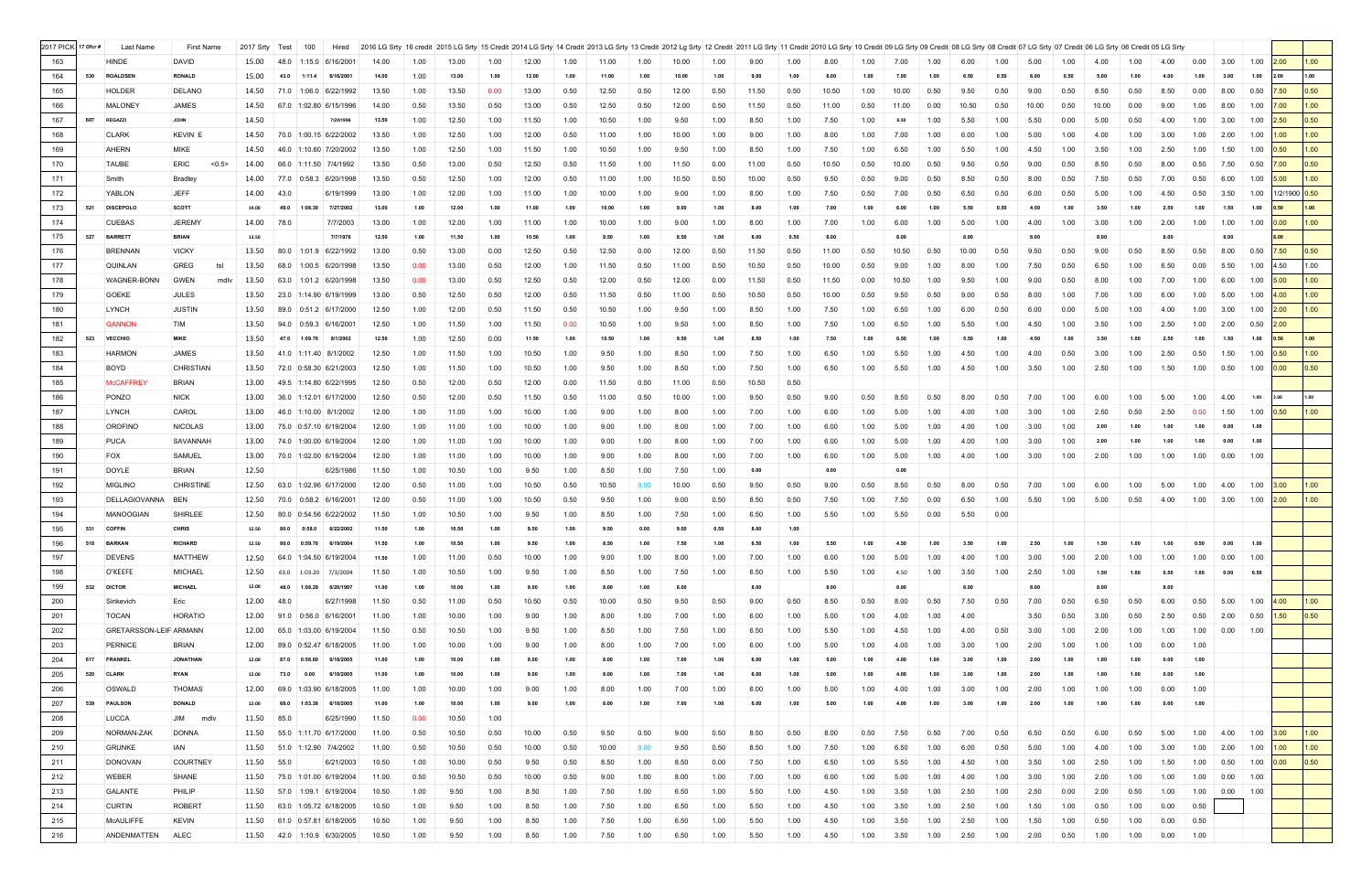| 2017 PICK 17 Ofcr # |     | Last Name          | First Name           | 2017 Srty Test | 100                         | Hired             |       |      | 2016 LG Srty   16 credit   2015 LG Srty   15 Credit   2014 LG Srty   14 Credit   2013 LG Srty   3 Credit   2012 LG Srty   12 Credit   2011 LG Srty   12 Credit   2011 LG Srty   12 Credit   2011 LG Srty   11 Credit   2011 LG |      |       |      |      |      |      |      |      |      |      |      |      |      |      |      |      |      |      |      |      |        |                      |                  |      |                |
|---------------------|-----|--------------------|----------------------|----------------|-----------------------------|-------------------|-------|------|--------------------------------------------------------------------------------------------------------------------------------------------------------------------------------------------------------------------------------|------|-------|------|------|------|------|------|------|------|------|------|------|------|------|------|------|------|------|------|------|--------|----------------------|------------------|------|----------------|
| 217                 |     | 540 SINGER-JONES*  | <b>ASHLEY</b>        | 11.50          | 48.0                        | 1:03.5 7/20/2005  |       |      | 9.50                                                                                                                                                                                                                           | 1.00 | 8.50  |      |      |      |      |      | 5.50 |      |      |      |      |      |      |      |      |      |      |      |      | 0.50   |                      |                  |      |                |
| 218                 |     | <b>WEEKS</b>       | ADAM                 | 11.00          | 76.0 1:00.00 6/19/2004      |                   | 10.50 | 0.50 | 10.00                                                                                                                                                                                                                          | 0.50 | 10.00 | 0.00 | 9.00 | 1.00 | 8.00 | 1.00 | 7.00 | 1.00 | 6.00 | 1.00 | 5.00 | 1.00 | 4.00 | 1.00 | 3.00 | 1.00 | 2.00 | 1.00 | 1.00 | 1.00   | $0.00$ 1.00          |                  |      |                |
| 219                 |     | SHIWNATH           | <b>RAJENDRA</b>      | 11.00          | 87.0 0:55.7 6/18/2005       |                   | 10.50 | 0.50 | 9.50                                                                                                                                                                                                                           | 1.00 | 8.50  | 1.00 | 7.50 | 1.00 | 6.50 | 1.00 | 5.50 | 1.00 | 4.50 | 1.00 | 3.50 | 1.00 | 2.50 | 1.00 | 1.50 | 1.00 | 1.00 | 0.50 | 0.00 | 1.00   |                      |                  |      |                |
| 220                 |     | CASEY              | JOANNE               |                | 11.00 48.0 1:11.7 7/20/2005 |                   | 10.00 | 1.00 | 9.00                                                                                                                                                                                                                           | 1.00 | 8.00  | 1.00 | 7.00 | 1.00 | 6.00 | 1.00 | 5.00 | 1.00 | 4.00 | 1.00 | 3.00 | 1.00 | 2.00 | 1.00 | 1.00 | 1.00 | 0.00 | 1.00 | 0.00 | 0.00   |                      |                  |      |                |
| 221                 |     | <b>McSHANE</b>     | <b>RACHEL</b>        | 11.00          | 77.0 1:00.7 6/17/2006       |                   | 10.00 | 1.00 | 9.00                                                                                                                                                                                                                           | 1.00 | 8.00  | 1.00 | 7.00 | 1.00 | 6.00 | 1.00 | 5.00 | 1.00 | 4.00 | 1.00 | 3.00 | 1.00 | 2.00 | 1.00 | 1.00 | 1.00 |      | 1.00 |      |        |                      |                  |      |                |
| 222                 |     | 526 KOLONKOWSKI    | <b>CHRISTOPHER</b>   | 11.00          | 74.0                        | 1:04.8 6/17/2006  | 10.00 | 1.00 | 9.00                                                                                                                                                                                                                           | 1.00 | 8.00  | 1.00 | 7.00 | 1.00 | 6.00 | 1.00 | 5.00 | 1.00 | 4.00 | 1.00 | 3.00 | 1.00 | 2.00 | 1.00 | 1.00 | 1.00 |      | 1.00 |      |        |                      |                  |      |                |
| 223                 |     | LONDINO            | <b>THOMAS</b>        |                | 11.00 70.0 1:07.8 6/17/2006 |                   | 10.00 | 1.00 | 9.00                                                                                                                                                                                                                           | 1.00 | 8.00  | 1.00 | 7.00 | 1.00 | 6.00 | 1.00 | 5.00 | 1.00 | 4.00 | 1.00 | 3.00 | 1.00 | 2.00 | 1.00 | 1.00 | 1.00 |      | 1.00 |      |        |                      |                  |      |                |
| 224                 |     | <b>HOWELL</b>      | <b>BENJAMIN</b>      | 11.00          | 65.0 1:04.7 6/17/2006       |                   | 10.00 | 1.00 | 9.00                                                                                                                                                                                                                           | 1.00 | 8.00  | 1.00 | 7.00 | 1.00 | 6.00 | 1.00 | 5.00 | 1.00 | 4.00 | 1.00 | 3.00 | 1.00 | 2.00 | 1.00 | 1.00 | 1.00 |      | 1.00 |      |        |                      |                  |      |                |
| 225                 |     | HILDEBRANDT        | <b>ROBERT</b>        | 11.00          | 65.0   1:07.1   6/17/2006   |                   | 10.00 | 1.00 | 9.00                                                                                                                                                                                                                           | 1.00 | 8.00  | 1.00 | 7.00 | 1.00 | 6.00 | 1.00 | 5.00 | 1.00 | 4.00 | 1.00 | 3.00 | 1.00 | 2.00 | 1.00 | 1.00 | 1.00 |      | 1.00 |      |        |                      |                  |      |                |
| 226                 |     | <b>MORENO</b>      | DAN                  | 10.50          | 96.0 0:53.46 6/19/1999      |                   | 10.00 | 0.50 | 9.50                                                                                                                                                                                                                           | 0.50 | 9.50  | 0.00 | 9.00 | 0.50 | 8.50 | 0.50 | 8.00 | 0.50 | 7.00 | 1.00 | 6.50 | 0.50 | 6.50 | 0.00 | 6.00 | 0.50 | 5.50 | 0.50 | 5.50 | 0.00   | 5.00                 | $0.50\quad 4.00$ |      | 1.00           |
| 227                 |     | <b>MEKEEL</b>      | <b>RICHARD</b>       | 10.50          | 71.0 1:03.40 6/19/1999      |                   | 10.00 | 0.50 | 10.00                                                                                                                                                                                                                          | 0.00 | 9.50  | 0.50 | 9.00 | 0.50 | 8.50 | 0.50 | 8.00 | 0.50 | 7.50 | 0.50 | 7.50 | 0.00 | 7.00 | 0.50 | 7.00 | 0.00 | 7.00 |      | 6.00 | 1.00   | 5.00                 | 1.00             | 4.00 | 1.00           |
| 228                 |     | <b>MORROW</b>      | JAMES                | 10.50          | 58.0 1:08.70 6/19/1999      |                   | 10.00 | 0.50 | 9.50                                                                                                                                                                                                                           | 0.50 | 9.00  | 0.50 | 8.50 | 0.50 | 8.00 | 0.50 | 7.50 | 0.50 | 7.00 | 0.50 | 6.50 | 0.50 | 6.00 | 0.50 | 5.50 | 0.50 | 5.00 | 0.50 | 4.50 | 0.50   | 4.00                 | 0.50             | 3.50 | 0.50           |
| 229                 |     | STOROSHENKO        | <b>JEDD</b>          |                | 10.50 76.0 1:00.1 6/16/2001 |                   | 10.00 | 0.50 | 10.00                                                                                                                                                                                                                          | 0.00 | 9.50  | 0.50 | 9.00 | 0.50 | 9.00 | 0.00 | 8.00 | 1.00 | 7.00 | 1.00 | 7.00 | 0.00 | 6.00 | 1.00 | 6.00 |      | 5.00 | 1.00 | 4.00 | 1.00   | 3.00                 | 1.00             | 2.00 | 1.00           |
| 230                 |     | <b>CLERICI</b>     | JOE A.               | 10.50          | 63.0 1:06.80 6/22/2002      |                   | 10.00 | 0.50 | 9.50                                                                                                                                                                                                                           | 0.50 | 9.50  | 0.00 | 9.00 | 0.50 | 8.50 | 0.50 | 8.00 | 0.50 | 7.00 | 1.00 | 7.00 | 0.00 | 6.00 | 1.00 | 5.00 | 1.00 | 4.00 | 1.00 |      | 1.00   | 2.00                 | 1.00             |      | 1.00           |
| 231                 |     | <b>NELIGAN</b>     | <b>BRITTANY</b>      | 10.50          | 77.0                        | $0.00$ 6/19/2004  | 9.50  | 1.00 | 8.50                                                                                                                                                                                                                           | 1.00 | 7.50  | 1.00 | 7.50 | 0.00 | 6.50 | 1.00 | 5.50 | 1.00 | 4.50 | 1.00 | 4.50 | 0.00 | 3.50 | 1.00 | 2.50 | 1.00 | 1.50 | 1.00 | 0.50 | 1.00   | 0.00                 | 0.50             |      |                |
| 232                 |     | <b>MILK</b>        | <b>ERIK</b>          | 10.50          | 72.0 0:58.00 6/19/2004      |                   | 10.00 | 0.50 | 9.50                                                                                                                                                                                                                           | 0.50 | 9.00  | 0.50 | 8.50 | 0.50 | 7.50 | 1.00 | 6.50 | 1.00 | 5.50 | 1.00 | 4.50 | 1.00 | 3.50 | 1.00 | 2.50 | 1.00 | 1.50 | 1.00 | 0.50 | 1.00   | 0.00                 | 0.50             |      |                |
| 233                 |     | <b>KORALEWSK</b>   | <b>BRIAN</b>         | 10.50          | 102.0 0:51.50 7/13/2004     |                   | 10.00 | 0.50 | 10.00                                                                                                                                                                                                                          | 0.00 | 9.50  | 0.50 | 8.50 | 1.00 | 7.50 | 1.00 | 6.50 | 1.00 | 5.50 | 1.00 | 4.50 | 1.00 |      | 0.50 | 3.00 | 1.00 | 2.00 | 1.00 | 1.00 | 1.00   | 0.00                 | 1.00             |      |                |
| 234                 |     | <b>McGUIRE</b>     | <b>KIERAN</b>        |                | 49.0 1:09.5 6/17/2006       |                   |       |      |                                                                                                                                                                                                                                |      |       |      |      |      |      |      |      |      |      |      |      |      | 4.00 |      |      |      |      |      |      |        |                      |                  |      |                |
|                     |     |                    |                      | 10.50          |                             |                   | 9.50  | 1.00 | 9.00                                                                                                                                                                                                                           | 0.50 | 8.00  | 1.00 | 7.00 | 1.00 | 6.00 | 1.00 | 5.00 | 1.00 | 4.00 | 1.00 | 3.00 | 1.00 | 2.00 | 1.00 | 1.00 | 1.00 | 0.00 | 1.00 |      |        |                      |                  |      |                |
| 234.5               |     | WILLIE             | RAY                  | 10.00          | 86 55.70 6/26/1989          |                   | 9.50  | 0.50 | 9.00                                                                                                                                                                                                                           | 0.50 |       |      |      |      |      |      |      |      |      |      |      |      |      |      |      |      |      |      |      |        |                      |                  |      |                |
| 235                 |     | <b>LOHIER</b>      | <b>EVENS</b>         | 10.00          | 53.0 0:59.91 6/21/1997      |                   | 9.50  | 0.50 | 9.00                                                                                                                                                                                                                           | 0.50 | 8.50  | 0.50 | 8.00 | 0.50 | 7.50 | 0.50 | 7.00 | 0.50 | 6.50 | 0.50 | 6.00 | 0.50 | 5.50 | 0.50 | 5.00 | 0.50 | 4.50 | 0.50 | 4.00 | 0.50   | 3.50                 | $0.50$ 3.00      |      | $ 0.50\rangle$ |
| 236                 |     | 541 GRANDA         | <b>JOSE</b>          | 10.00          | 56.0<br>61.50               | 6/20/1998         | 9.00  | 1.00 | 8.00                                                                                                                                                                                                                           | 1.00 |       |      |      |      |      |      |      |      |      |      |      |      |      |      |      |      |      |      |      |        |                      |                  |      |                |
| 237                 |     | <b>ALARIO</b>      | <b>JOSEPH</b>        | 10.00          | 58.0 1:10.5 7/7/2001        |                   | 9.50  | 0.50 | 8.50                                                                                                                                                                                                                           | 1.00 | 7.50  | 1.00 | 7.00 | 0.50 | 6.50 | 0.50 | 5.50 | 1.00 | 4.50 | 1.00 | 3.50 | 1.00 | 2.50 | 1.00 | 2.50 |      | 2.50 |      | 2.50 |        | 1.50                 | $1.00$ 1.00      |      | $ 0.50\rangle$ |
| 238                 |     | MOLLOY             | RIAIN                | 10.00          | 63.0 0:57.30 6/29/2002      |                   | 9.50  | 0.50 | 9.00                                                                                                                                                                                                                           | 0.50 | 8.00  | 1.00 | 8.00 | 0.00 | 7.50 | 0.50 | 7.00 | 0.50 | 6.50 | 0.50 | 6.00 | 0.50 | 5.50 | 0.50 | 5.00 | 0.50 | 4.00 | 1.00 | 3.00 | 1.00   | 2.00                 | 1.00             | 1.00 | 1.00           |
| 239                 |     | <b>SULLIVAN</b>    | <b>JOHN</b>          | 10.00          | 65.0 1:07.00 6/19/2004      |                   | 9.00  | 1.00 | 8.00                                                                                                                                                                                                                           | 1.00 | 7.00  | 1.00 | 6.00 | 1.00 | 5.00 | 1.00 | 4.00 | 1.00 | 3.50 | 0.50 | 2.50 | 1.00 | 2.00 | 0.50 | 1.50 | 0.50 | 1.00 | 0.50 | 0.50 | 0.50   | 0.00 0.50            |                  |      |                |
| 240                 |     | <b>CASSIDY</b>     | RYAN                 | 10.00          | 72.0 1:02.0 6/16/2007       |                   | 9.00  | 1.00 | 8.00                                                                                                                                                                                                                           | 1.00 | 7.00  | 1.00 | 6.00 | 1.00 | 5.00 | 1.00 | 4.00 | 1.00 | 3.00 | 1.00 | 2.00 | 1.00 | 1.00 | 1.00 |      | 1.00 |      |      |      |        |                      |                  |      |                |
| 241                 |     | 533 OGGERI         | <b>DANIEL</b>        | 10.00          | 71.0  0:57.91  6/16/2007    |                   | 9.00  | 1.00 | 8.00                                                                                                                                                                                                                           | 1.00 | 7.00  | 1.00 | 6.00 | 1.00 | 5.00 | 1.00 | 4.00 | 1.00 | 3.00 | 1.00 | 2.00 | 1.00 | 1.00 | 1.00 |      | 1.00 |      |      |      |        |                      |                  |      |                |
| 242                 |     | O'CONNELL          | <b>CHRISTOPHER</b>   | 10.00          | 68.0 1:04.34 6/16/2007      |                   | 9.00  | 1.00 | 8.00                                                                                                                                                                                                                           | 1.00 | 7.00  | 1.00 | 6.00 | 1.00 | 5.00 | 1.00 | 4.00 | 1.00 | 3.00 | 1.00 | 2.00 | 1.00 | 1.00 | 1.00 |      | 1.00 |      |      |      |        |                      |                  |      |                |
| 243                 |     | 534 ALLGIER        | <b>PATRICK</b>       | 10.00          | 61.0                        | 1:02.9 6/16/2007  | 9.00  | 1.00 | 8.00                                                                                                                                                                                                                           | 1.00 | 7.00  | 1.00 | 6.00 | 1.00 | 5.00 | 1.00 | 4.00 | 1.00 | 3.00 | 1.00 | 2.00 | 1.00 | 1.00 | 1.00 |      | 1.00 |      |      |      |        |                      |                  |      |                |
| 244                 |     | <b>ABRUZZI</b>     | <b>DENNIS</b>        | 10.00          | 38.0 1:14.31 6/16/2007      |                   | 9.00  | 1.00 | 8.00                                                                                                                                                                                                                           | 1.00 | 7.00  | 1.00 | 6.00 | 1.00 | 5.00 | 1.00 | 4.00 | 1.00 | 3.00 | 1.00 | 2.00 | 1.00 | 1.00 | 1.00 |      | 1.00 |      |      |      |        |                      |                  |      |                |
| 245                 | 552 | <b>HIRTEN</b>      | <b>KRISTIE</b>       | 10.00          | 34.0                        | 1:11.53 6/16/2007 | 9.00  | 1.00 | 8.00                                                                                                                                                                                                                           | 1.00 | 7.00  | 1.00 | 6.00 | 1.00 | 5.00 | 1.00 | 4.00 | 1.00 | 3.00 | 1.00 | 2.00 | 1.00 | 1.00 | 1.00 |      | 1.00 |      |      |      |        |                      |                  |      |                |
| 246                 |     | <b>LYNCH</b>       | <b>BRICE</b>         | 9.50           | 76.0 0:56.96 6/21/2003      |                   | 9.00  | 0.50 | 8.50                                                                                                                                                                                                                           | 0.50 | 8.00  | 0.50 | 7.50 | 0.50 | 7.00 | 0.50 | 6.50 | 0.50 | 6.00 | 0.50 | 6.00 | 0.00 | 5.00 | 1.00 | 4.00 | 1.00 | 3.00 | 1.00 | 2.00 | 1.00   | $1.00$ $1.00$ $0.00$ |                  |      | 1.00           |
| 247                 |     | <b>MACA</b>        | KEITH                | 9.50           | 73.0 1:04.24 6/18/2005      |                   | 9.00  | 0.50 | 8.50                                                                                                                                                                                                                           | 0.50 | 8.00  | 0.50 | 7.00 | 1.00 | 6.00 | 1.00 | 5.00 | 1.00 | 5.00 | 0.00 | 4.00 | 1.00 | 3.00 | 1.00 | 2.00 | 1.00 | 1.00 | 1.00 | 0.00 | 1.00   |                      |                  |      |                |
| 248                 |     | <b>GOLDEN</b>      | <b>MICHAEL</b>       | 9.50           | 67.0 1:06.10 6/18/2005      |                   | 8.50  | 1.00 | 7.50                                                                                                                                                                                                                           | 1.00 | 6.50  | 1.00 | 5.50 | 1.00 | 5.00 | 0.50 | 4.50 | 0.50 | 4.50 | 0.00 | 3.50 | 1.00 | 2.50 | 1.00 | 1.50 | 1.00 | 0.50 | 1.00 | 0.00 | 0.50   |                      |                  |      |                |
| 249                 |     | <b>BLACK</b>       | <b>RYAN</b>          |                | 9.50 64.0 1:00.85 6/18/2005 |                   | 9.00  | 0.50 | 8.00                                                                                                                                                                                                                           | 1.00 | 7.00  | 1.00 | 6.00 | 1.00 | 5.00 | 1.00 | 4.00 | 1.00 | 3.00 | 1.00 | 2.50 | 0.50 | 2.00 | 0.50 |      | 1.00 | 0.50 | 0.50 | 0.00 | 0.50   |                      |                  |      |                |
| 250                 |     | OSWALD             | MIKE<br>toss $(*)$   | 9.50           | 76.0 1:00.6 6/17/2006       |                   | 8.50  | 1.00 | 8.00                                                                                                                                                                                                                           | 0.50 | 7.50  | 0.50 | 6.50 | 1.00 | 5.50 | 1.00 | 4.50 | 1.00 | 3.50 | 1.00 | 3.00 | 0.50 | 2.00 | 1.00 | 1.00 | 1.00 |      | 1.00 |      |        |                      |                  |      |                |
| 251                 |     | <b>PORRAS</b>      | <b>SUNNY</b>         | 9.50           | 64.0 0:58.2 6/17/2006       |                   | 9.00  | 0.50 | 8.00                                                                                                                                                                                                                           | 1.00 | 7.50  | 0.50 | 7.00 | 0.50 | 6.00 | 1.00 | 5.00 | 1.00 | 4.00 | 1.00 | 3.00 | 1.00 | 2.00 | 1.00 | 1.00 | 1.00 |      | 1.00 |      |        |                      |                  |      |                |
| 252                 |     | 513 MONGAN         | <b>KEVIN</b>         | 9.50           | 80.0                        | 0:58.69 6/16/2007 | 8.50  | 1.00 | 7.50                                                                                                                                                                                                                           | 1.00 | 7.00  | 0.50 | 6.00 | 1.00 | 5.00 | 1.00 | 4.00 | 1.00 | 3.00 | 1.00 | 2.00 | 1.00 | 1.00 | 1.00 |      | 1.00 |      |      |      |        |                      |                  |      |                |
| 253                 |     | 619 BARKEY         | <b>SHANNON</b>       | 9.50           | 42.0 1:10.44 6/16/2007      |                   | 8.50  | 1.00 | 7.50                                                                                                                                                                                                                           | 1.00 | 7.00  | 0.50 | 6.00 | 1.00 | 5.00 | 1.00 | 4.00 | 1.00 | 3.00 | 1.00 | 2.00 | 1.00 | 1.00 | 1.00 | 0.00 | 1.00 | 0.00 |      | 0.00 |        | 0.00                 |                  |      |                |
| 254                 |     | <b>MELECIO</b>     | <b>JASON</b>         | 9.00           | 66.0 1:01.13 6/18/2005      |                   | 8.00  | 1.00 | 7.00                                                                                                                                                                                                                           | 1.00 | 6.00  | 1.00 | 5.00 | 1.00 | 4.00 | 1.00 | 3.00 | 1.00 |      |      |      |      |      |      |      |      |      |      |      |        |                      |                  |      |                |
| 255                 |     | <b>TESTA</b>       | <b>NICOLO</b><br>tsl | 9.00           | 59.0 1:05.50 6/18/2005      |                   | 9.00  | 0.00 | 8.50                                                                                                                                                                                                                           | 0.50 | 8.00  | 0.50 | 8.00 | 0.00 | 7.00 | 1.00 | 6.00 | 1.00 | 5.00 | 1.00 | 4.00 | 1.00 | 3.00 | 1.00 | 2.00 | 1.00 | 1.00 | 1.00 | 0.00 | 1.00   |                      |                  |      |                |
| 256                 |     | 542 ROSSI          | <b>BRIAN</b>         | 9.00           | 74.0                        | 0:57.7 6/17/2006  | 8.00  | 1.00 | 7.00                                                                                                                                                                                                                           | 1.00 | 6.00  | 1.00 | 5.00 | 1.00 | 5.00 | 0.00 | 4.00 | 1.00 | 3.00 | 1.00 | 3.00 | 0.00 | 3.00 |      |      |      |      |      |      |        |                      |                  |      |                |
| 257                 |     | <b>READE</b>       | JOSEPH tsl           | 9.00           | 70.0 0:59.57 6/16/2007      |                   | 9.00  | 0.00 | 8.00                                                                                                                                                                                                                           | 1.00 | 7.00  | 1.00 | 6.00 | 1.00 | 5.00 | 1.00 | 4.00 | 1.00 | 3.00 | 1.00 | 2.00 | 1.00 | 1.00 | 1.00 |      | 1.00 |      |      |      |        |                      |                  |      |                |
| 258                 |     | DELLAGIOVANNA      | <b>MARIA</b>         | 9.00           | 57.0 0:58.84 6/16/2007      |                   | 8.00  | 1.00 | 7.00                                                                                                                                                                                                                           | 1.00 | 7.00  | 0.00 | 6.00 | 1.00 | 5.00 | 1.00 | 4.00 | 1.00 | 3.00 | 1.00 | 2.00 | 1.00 | 1.00 | 1.00 | 0.00 | 1.00 |      |      |      |        |                      |                  |      |                |
| 259                 |     | 614 GUTIERREZ      | <b>DANIEL</b>        | 9.00           | 50.0                        | 1:03.53 6/16/2007 | 8.00  | 1.00 | 7.00                                                                                                                                                                                                                           | 1.00 | 6.00  | 1.00 | 6.00 | 0.00 | 5.00 | 1.00 | 4.00 | 1.00 | 3.00 | 1.00 | 2.00 | 1.00 | 1.00 | 1.00 |      | 1.00 |      |      |      |        |                      |                  |      |                |
| 260                 |     | <b>KWIATKOWSKI</b> | <b>BRYAN</b> mil     | 9.00           | $93.0$ 0:53.5 6/14/2008     |                   | 8.00  | 1.00 | 7.00                                                                                                                                                                                                                           | 1.00 | 6.00  | 1.00 | 5.00 | 1.00 | 4.00 | 1.00 | 3.00 | 1.00 | 2.00 | 1.00 | 1.00 | 1.00 | 0.00 | 1.00 |      |      |      |      |      |        |                      |                  |      |                |
| 261                 |     | <b>DOWLING</b>     | <b>MARK</b>          | 9.00           | 91.0 0:51.53 6/14/2008      |                   | 8.00  | 1.00 | 7.00                                                                                                                                                                                                                           | 1.00 | 6.00  | 1.00 | 5.00 | 1.00 | 4.00 | 1.00 | 3.00 | 1.00 | 2.00 | 1.00 | 1.00 | 1.00 | 0.00 | 1.00 |      |      |      |      |      |        |                      |                  |      |                |
| 262                 | 544 | LAPP               | CODY                 | 9.00           | 65.0                        | 0:59.8 6/14/2008  | 8.00  | 1.00 | 7.00                                                                                                                                                                                                                           | 1.00 | 6.00  | 1.00 | 5.00 | 1.00 | 4.00 | 1.00 | 3.00 | 1.00 | 2.00 | 1.00 | 1.00 | 1.00 | 0.00 | 1.00 |      |      |      |      |      |        |                      |                  |      |                |
| 263                 |     | KOLLAR             | <b>BRIAN</b>         | 9.00           | 59.0 1:07.3 6/14/2008       |                   | 8.00  | 1.00 | 7.00                                                                                                                                                                                                                           | 1.00 | 6.00  | 1.00 | 5.00 | 1.00 | 4.00 | 1.00 | 3.00 | 1.00 | 2.00 | 1.00 | 1.00 | 1.00 | 0.00 | 1.00 |      |      |      |      |      |        |                      |                  |      |                |
| 264                 |     | <b>McCABE</b>      | <b>JENNIFER</b>      | 9.00           | 57.0 1:06.3 6/14/2008       |                   | 8.00  | 1.00 | 7.00                                                                                                                                                                                                                           | 1.00 | 6.00  | 1.00 | 5.00 | 1.00 | 4.00 | 1.00 | 3.00 | 1.00 | 2.00 | 1.00 | 1.00 | 1.00 | 0.00 | 1.00 |      |      |      |      |      |        |                      |                  |      |                |
| 265                 |     | <b>NEWMAN</b>      | <b>RICHARD</b>       | 8.50           | 58.0 1:10.96 6/17/2000      |                   | 8.00  | 0.50 | 8.00                                                                                                                                                                                                                           | 0.00 | 7.50  | 0.50 | 7.00 | 0.50 | 6.50 | 0.50 | 6.00 | 0.50 |      |      |      |      |      |      |      |      |      |      |      |        |                      |                  |      |                |
| 266                 |     | <b>DONLEVY</b>     | <b>KEVIN</b>         | 8.50           | 88.0 0:52.00 6/19/2004      |                   | 8.00  | 0.50 | 8.00                                                                                                                                                                                                                           | 0.00 | 7.50  | 0.50 | 7.00 | 0.50 | 6.50 | 0.50 | 6.00 | 0.50 | 5.50 | 0.50 | 5.00 | 0.50 | 4.00 | 1.00 | 3.00 | 1.00 | 2.00 | 1.00 | 1.00 | 1.00   | 0.00                 | 1.00             |      |                |
| 267                 |     | <b>ESQUIROL</b>    | KYLE                 | 8.50           | 70.0 1:08.00 6/19/2004      |                   | 8.00  | 0.50 | 7.50                                                                                                                                                                                                                           | 0.50 | 7.00  | 0.50 | 6.50 | 0.50 | 6.50 | 0.00 | 5.50 | 1.00 | 4.50 | 1.00 | 4.00 | 0.50 | 3.50 | 0.50 | 3.00 | 0.50 | 2.00 | 1.00 | 1.00 | 1.00   | $0.00$ 1.00          |                  |      |                |
|                     |     |                    | <b>STACY</b>         |                |                             |                   |       |      |                                                                                                                                                                                                                                |      |       |      |      |      |      |      |      |      |      |      |      |      |      |      |      |      |      |      |      |        |                      |                  |      |                |
| 268                 |     | <b>BOEHM</b>       |                      | 8.50           | 75.0 1:01.97 6/18/2005      |                   | 8.00  | 0.50 | 8.00                                                                                                                                                                                                                           | 0.00 | 7.50  | 0.50 | 7.00 | 0.50 | 6.50 | 0.50 | 6.00 | 0.50 | 5.00 | 1.00 | 4.00 | 1.00 | 3.00 | 1.00 | 2.00 | 1.00 | 1.00 | 1.00 | 0.00 | 1.00   |                      |                  |      |                |
| 269                 |     | KINNEY             | <b>CHRISTOPHER</b>   |                | 8.50 73.0 1:00.27 6/18/2005 |                   | 8.00  | 0.50 | 7.00                                                                                                                                                                                                                           | 1.00 | 6.50  | 0.50 | 6.00 | 0.50 | 5.50 | 0.50 | 5.00 | 0.50 | 4.50 | 0.50 | 4.00 | 0.50 | 3.00 | 1.00 | 2.00 | 1.00 | 1.00 | 1.00 | 0.00 | $1.00$ |                      |                  |      |                |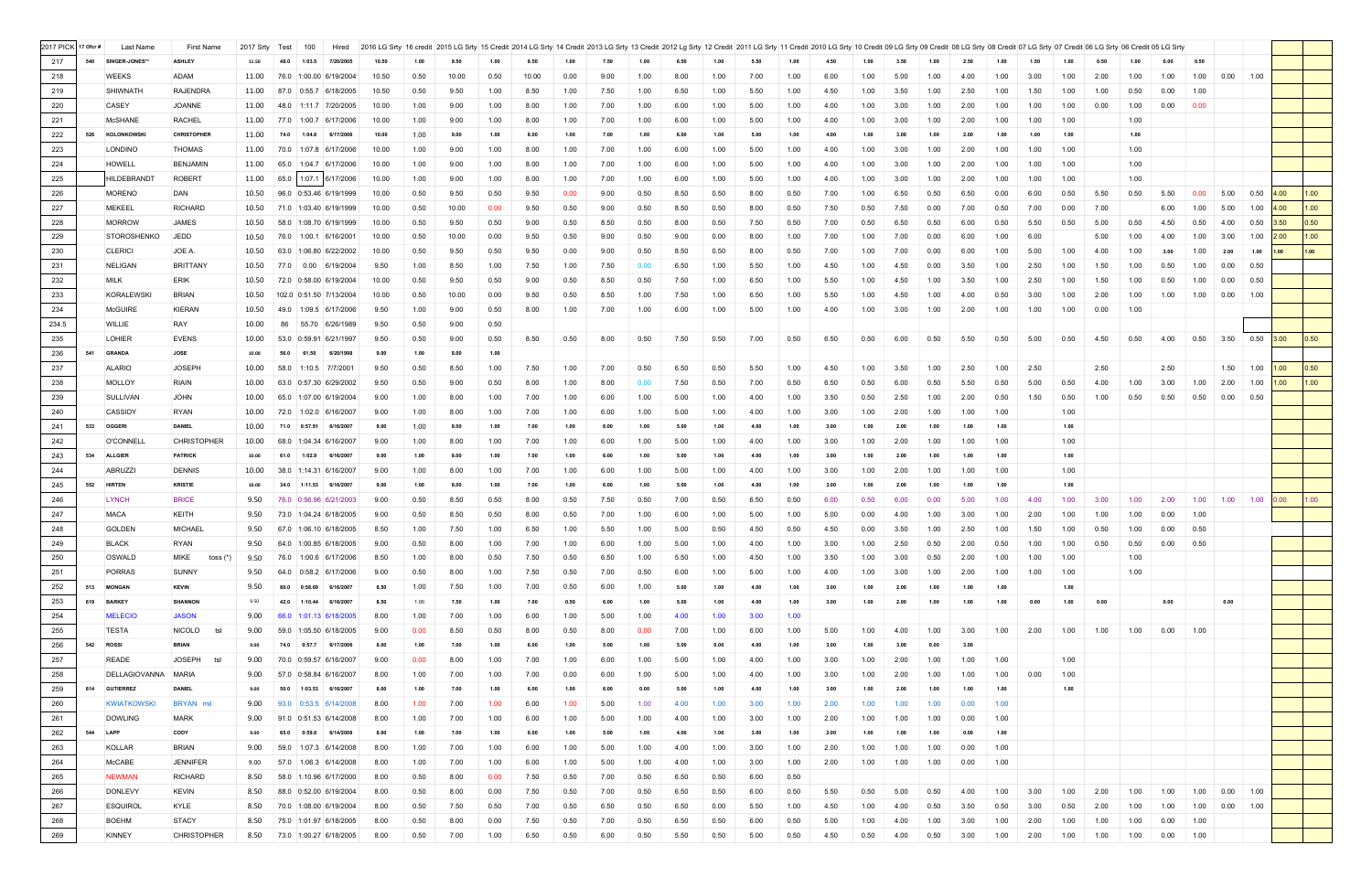| 2017 PICK 17 Ofcr # |     | Last Name         | First Name          | 2017 Srty Test | 100                   | Hired                   | 2016 LG Srty 16 credit 2015 LG Srty 15 Credit 2014 LG Srty 14 Credit 2013 LG Srty 13 Credit 2013 LG Srty 12 Credit 2011 LG Srty 11 Credit 2011 LG Srty 11 Credit 2011 LG Srty 11 Credit 2011 LG Srty 11 Credit 2011 LG Srty 11 |      |      |      |      |      |      |      |      |      |      |      |      |      |      |      |      |      |      |      |      |      |      |      |      |                   |              |
|---------------------|-----|-------------------|---------------------|----------------|-----------------------|-------------------------|--------------------------------------------------------------------------------------------------------------------------------------------------------------------------------------------------------------------------------|------|------|------|------|------|------|------|------|------|------|------|------|------|------|------|------|------|------|------|------|------|------|------|------|-------------------|--------------|
| 269.5               |     | <b>BANKS</b>      | <b>BRIAN</b>        | 8.50           |                       | 73.0 1:02.7 6/18/2005   | 8.50                                                                                                                                                                                                                           |      | 8.50 | 0.00 | 8.00 | 0.50 | 7.50 | 0.50 | 7.00 | 0.50 | 6.00 | 1.00 | 5.00 | 1.00 | 4.00 | 1.00 | 3.00 | 1.00 | 2.00 | 1.00 | 1.00 | 1.00 |      | 1.00 |      |                   |              |
| 270                 |     | <b>TORGRIMSEN</b> | <b>CHRISTOPHER</b>  | 8.50           | 68.0                  | 1:01.9 6/17/2006        | 7.50                                                                                                                                                                                                                           | 1.00 | 6.50 | 1.00 | 5.50 | 1.00 | 4.50 | 1.00 | 3.50 | 1.00 | 2.50 | 1.00 | 1.50 | 1.00 | 1.00 | 0.50 | 0.50 | 0.50 | 0.50 | 0.00 |      | 0.50 |      |      |      |                   |              |
| 271                 |     | <b>DISTEFANO</b>  | <b>DANIELLE</b>     | 8.50           |                       | 23.0 1:12.13 6/16/2007  | 7.50                                                                                                                                                                                                                           | 1.00 | 6.50 | 1.00 | 5.50 | 1.00 | 4.50 | 1.00 | 3.50 | 1.00 | 3.00 | 0.50 | 2.00 | 1.00 | 1.50 | 0.50 | 1.00 | 0.50 |      | 1.00 |      |      |      |      |      |                   |              |
| 272                 |     | NETTER            | <b>ANDREW</b>       | 8.50           |                       | 22.0 1:12.19 6/16/2007  | 8.00                                                                                                                                                                                                                           | 0.50 | 7.50 | 0.50 | 7.00 | 0.50 | 6.00 | 1.00 | 5.00 | 1.00 | 4.00 | 1.00 | 3.00 | 1.00 | 2.00 | 1.00 | 1.00 | 1.00 |      | 1.00 |      |      |      |      |      |                   |              |
| 273                 |     | 535 STASZEWSKI    | <b>ALEC</b>         | 8.50           | 95.0                  | 0:52.9 6/14/2008        | 7.50                                                                                                                                                                                                                           | 1.00 | 6.50 | 1.00 | 6.00 | 0.50 | 5.00 | 1.00 | 4.00 | 1.00 | 3.00 | 1.00 | 2.00 | 1.00 | 1.00 | 1.00 | 0.00 | 1.00 |      |      |      |      |      |      |      |                   |              |
| 274                 |     | <b>JOHNS</b>      | <b>MATTHEW</b>      | 8.50           |                       | 83.0 0:56.5 6/14/2008   | 7.50                                                                                                                                                                                                                           | 1.00 | 6.50 | 1.00 | 6.00 | 0.50 | 5.00 | 1.00 | 4.00 | 1.00 | 3.00 | 1.00 | 2.00 | 1.00 | 1.00 | 1.00 | 0.00 | 1.00 |      |      |      |      |      |      |      |                   |              |
| 275                 |     | <b>MUEGER</b>     | <b>KEVIN</b>        | 8.50           | 71.0                  | 6/14/2008               | 8.00                                                                                                                                                                                                                           | 0.50 | 7.00 | 1.00 | 6.00 | 1.00 | 5.00 | 1.00 | 4.00 | 1.00 | 3.00 | 1.00 | 2.00 | 1.00 | 1.00 | 1.00 |      | 1.00 |      |      |      |      |      |      |      |                   |              |
| 276                 |     | <b>FERRIS</b>     | <b>MIKE</b>         | 8.00           | 89.0                  | 0;53.8 6/17/2006        | 7.00                                                                                                                                                                                                                           | 1.00 | 6.00 | 1.00 | 5.00 | 1.00 | 4.00 | 1.00 | 3.00 | 1.00 | 3.00 |      | 3.00 |      | 3.00 |      | 2.00 | 1.00 | 1.00 | 1.00 |      | 1.00 |      |      |      |                   |              |
| 277                 |     | <b>RIEGEL</b>     | KYLE                | 8.00           |                       | 72.0 1:00.7 6/18/2006   | 7.50                                                                                                                                                                                                                           | 0.50 | 7.00 | 0.50 | 6.50 | 0.50 | 6.00 | 0.50 | 6.00 | 0.00 | 5.00 | 1.00 | 4.00 | 1.00 | 3.00 | 1.00 | 2.00 | 1.00 | 1.00 | 1.00 |      | 1.00 |      |      |      |                   |              |
| 278                 |     | <b>JOHNSON</b>    | <b>CHRIS</b>        | 8.00           |                       | 83.0 0:57.67 6/16/2007  | 7.50                                                                                                                                                                                                                           | 0.50 | 7.50 | 0.00 | 7.00 | 0.50 | 6.00 | 1.00 | 5.00 | 1.00 | 4.00 | 1.00 | 3.00 | 1.00 | 2.00 | 1.00 | 1.00 | 1.00 |      | 1.00 |      |      |      |      |      |                   |              |
| 279                 |     | SILEO             | JAMES               | 8.00           |                       | 85.0 0:59.1 6/14/2008   | 8.00                                                                                                                                                                                                                           | 0.00 | 7.00 | 1.00 | 6.00 | 1.00 | 5.00 | 1.00 | 4.00 | 1.00 | 3.00 | 1.00 | 2.00 | 1.00 | 1.00 | 1.00 | 0.00 | 1.00 |      |      |      |      |      |      |      |                   |              |
| 280                 |     | <b>OHARA</b>      | <b>DENNIS</b>       | 7.50           |                       | 64.5 1:03.70 6/27/1995  | 7.50                                                                                                                                                                                                                           | 0.00 | 7.50 | 0.00 | 7.00 | 0.50 | 6.50 | 0.50 | 6.50 | 0.00 | 6.50 | 0.00 | 6.00 | 0.50 | 6.00 | 0.00 | 5.50 | 0.50 | 5.50 | 0.00 | 5.00 | 0.50 | 5.00 | 0.00 | 4.50 | $0.50\quad 4.00$  | $\vert$ 0.50 |
| 281                 |     | CONNOLLY          | <b>PATRICK</b>      | 7.50           |                       | 88.0 0:58.0 6/18/2005   | 6.50                                                                                                                                                                                                                           | 1.00 | 5.50 | 1.00 | 4.50 | 1.00 | 3.50 | 1.00 | 2.50 | 1.00 | 1.50 | 1.00 |      |      |      |      |      |      |      |      |      |      |      |      |      |                   |              |
| 282                 |     | <b>WAN</b>        | <b>LAWRENCE</b>     | 7.50           | 42.0                  | $0.05$ 6/17/2006        | 7.00                                                                                                                                                                                                                           | 0.50 | 6.50 | 0.50 | 6.00 | 0.50 | 5.00 | 1.00 | 4.00 | 1.00 | 3.00 | 1.00 | 3.00 | 0.00 | 2.00 | 1.00 | 1.00 | 1.00 |      | 1.00 |      |      |      |      |      |                   |              |
| 283                 |     | SPROW-PHILCOX     | <b>ALANA</b><br>tsl | 7.50           | 76.0                  | 0:59.3 6/16/2007        | 7.50                                                                                                                                                                                                                           | 0.00 | 7.00 | 0.50 | 7.00 | 0.00 | 6.00 | 1.00 | 5.00 | 1.00 | 4.00 | 1.00 | 3.00 | 1.00 | 2.00 | 1.00 | 1.00 | 1.00 |      | 1.00 |      |      |      |      |      |                   |              |
| 284                 |     | <b>BENNETT</b>    | <b>BRIAN</b>        | 7.50           |                       | 86.0 0:54.9 6/14/2008   | 6.50                                                                                                                                                                                                                           | 1.00 | 5.50 | 1.00 | 4.50 | 1.00 | 3.50 | 1.00 | 2.50 | 1.00 | 1.50 | 1.00 | 1.50 | 0.00 | 1.00 | 0.50 | 0.00 | 1.00 |      |      |      |      |      |      |      |                   |              |
| 285                 |     | <b>LITVINOFF</b>  | <b>MICHAEL</b>      | 7.50           |                       | 82.0 0:56.5 6/14/2008   | 7.00                                                                                                                                                                                                                           | 0.50 | 6.50 | 0.50 | 6.00 | 0.50 | 5.00 | 1.00 | 4.00 | 1.00 | 3.00 | 1.00 | 2.00 | 1.00 | 1.00 | 1.00 | 0.00 | 1.00 |      |      |      |      |      |      |      |                   |              |
|                     |     |                   | <b>JASON</b>        |                |                       |                         |                                                                                                                                                                                                                                |      |      |      |      |      |      |      |      |      |      |      |      |      |      |      |      |      |      |      |      |      |      |      |      |                   |              |
| 286                 |     | <b>MILK</b>       | <b>DANIEL</b>       | 7.50           |                       | 48.0 1:07.1 7/3/2008    | 7.00                                                                                                                                                                                                                           | 0.50 | 6.00 | 1.00 | 6.00 | 0.00 | 5.00 | 1.00 | 4.00 | 1.00 | 3.00 | 1.00 | 2.00 | 1.00 | 1.00 | 1.00 | 0.00 | 1.00 | 2.50 |      | 2.00 |      |      |      |      |                   |              |
| 287                 |     | <b>BERKOWITZ</b>  |                     | 7.00           |                       | 57.0 1:08.21 6/22/2002  | 6.50                                                                                                                                                                                                                           | 0.50 | 6.00 | 0.50 | 5.50 | 0.50 | 5.50 | 0.00 | 5.00 | 0.50 | 4.50 | 0.50 | 4.00 | 0.50 | 3.50 | 0.50 | 2.50 | 1.00 |      | 0.00 |      | 0.50 | 1.50 | 0.50 | 1.00 | $0.50$ 0.50       | 0.50         |
| 288                 |     | DALY              | <b>BRITTANY</b>     | 7.00           | 73.0                  | 6/21/2003               | 6.50                                                                                                                                                                                                                           | 0.50 | 6.00 | 0.50 | 5.50 | 0.50 | 5.00 | 0.50 | 4.00 | 1.00 | 4.00 | 0.00 | 4.00 | 0.00 | 4.00 | 0.00 | 4.00 | 0.00 | 4.00 | 0.00 | 3.00 | 1.00 | 2.00 | 1.00 | 1.00 | $1.00 \quad 0.00$ | 1.00         |
| 289                 |     | VALENTINE         | <b>LISA</b>         | 7.00           | 49.0                  | 1:10.8 6/17/2006        | 6.00                                                                                                                                                                                                                           | 1.00 | 5.00 | 1.00 | 4.00 | 1.00 | 3.00 | 1.00 | 3.00 | 0.00 | 3.00 | 0.00 | 2.00 | 1.00 | 2.00 | 0.00 | 1.50 | 0.50 | 1.00 | 0.50 |      | 1.00 |      |      |      |                   |              |
| 290                 |     | <b>BATTISTI</b>   | <b>MARC</b>         | 7.00           |                       | 94.0 0:53.9 6/14/2008   | 6.50                                                                                                                                                                                                                           | 0.50 | 6.00 | 0.50 | 6.00 | 0.00 | 5.00 | 1.00 | 4.00 | 1.00 | 3.00 | 1.00 | 2.00 | 1.00 | 1.00 | 1.00 | 0.00 | 1.00 |      |      |      |      | 0.00 |      | 0.00 |                   |              |
| 291                 |     | PAMLANYE          | MATTHEW S.          | 7.00           | 87.0 0:53.1 6/19/2010 |                         | 6.00                                                                                                                                                                                                                           | 1.00 | 5.00 | 1.00 | 4.00 | 1.00 | 3.00 | 1.00 | 2.00 | 1.00 | 1.00 | 1.00 |      | 1.00 |      |      |      |      |      |      |      |      |      |      |      |                   |              |
| 292                 |     | <b>ELLIOT</b>     | <b>DANIEL</b>       | 7.00           |                       | 84.0 0:55.2 6/19/2010   | 6.00                                                                                                                                                                                                                           | 1.00 | 5.00 | 1.00 | 4.00 | 1.00 | 3.00 | 1.00 | 2.00 | 1.00 | 1.00 | 1.00 |      | 1.00 |      |      |      |      |      |      |      |      |      |      |      |                   |              |
| 293                 |     | Smith             | <b>ASHLEY</b>       | 7.00           |                       | 83.0 0:56.4 6/19/2010   | 6.00                                                                                                                                                                                                                           | 1.00 | 5.00 | 1.00 | 4.00 | 1.00 | 3.00 | 1.00 | 2.00 | 1.00 | 1.00 | 1.00 |      | 1.00 |      |      |      |      |      |      |      |      |      |      |      |                   |              |
| 294                 |     | <b>JOHNS</b>      | <b>MARGARET</b>     | 7.00           | 78.0                  | $0.57.2$ 6/19/2010      | 6.00                                                                                                                                                                                                                           | 1.00 | 5.00 | 1.00 | 4.00 | 1.00 | 3.00 | 1.00 | 2.00 | 1.00 | 1.00 | 1.00 |      | 1.00 |      |      |      |      |      |      |      |      |      |      |      |                   |              |
| 295                 | 543 | <b>NOWICKI</b>    | CARL A.             | 7.00           | 0:58.9                | 6/19/2010               | 6.00                                                                                                                                                                                                                           | 1.00 | 5.00 | 1.00 | 4.00 | 1.00 | 3.00 | 1.00 | 2.00 | 1.00 | 1.00 | 1.00 |      | 1.00 |      |      |      |      |      |      |      |      |      |      |      |                   |              |
| 296                 | 537 | <b>MAYER</b>      | <b>MORGAN</b>       | 7.00           | 62.0<br>1:01.4        | 6/19/2010               | 6.00                                                                                                                                                                                                                           | 1.00 | 5.00 | 1.00 | 4.00 | 1.00 | 3.00 | 1.00 | 2.00 | 1.00 | 1.00 | 1.00 |      | 1.00 |      |      |      |      |      |      |      |      |      |      |      |                   |              |
| 297                 |     | <b>HIRTEN</b>     | <b>THOMAS</b>       | 7.00           | 58<br>0.00            | 06/19/10                | 6.00                                                                                                                                                                                                                           | 1.00 | 5.00 | 1.00 | 4.00 | 1.00 | 3.00 | 1.00 | 2.00 | 1.00 | 1.00 | 1.00 |      | 1.00 |      |      |      |      |      |      |      |      |      |      |      |                   |              |
| 298                 |     | <b>BARKEY</b>     | <b>MEGHANN</b>      | 7.00           |                       | 55.0 1:01.2 6/19/2010   | 6.00                                                                                                                                                                                                                           | 1.00 | 5.00 | 1.00 | 4.00 | 1.00 | 3.00 | 1.00 | 2.00 | 1.00 | 1.00 | 1.00 |      | 1.00 | 0.00 |      | 0.00 |      | 0.00 |      | 0.00 |      | 0.00 |      | 0.00 |                   |              |
| 299                 |     | <b>HIRTEN</b>     | <b>KIMBERLY</b>     | 7.00           |                       | 33.0 1:14.48 6/19/2010  | 6.00                                                                                                                                                                                                                           | 1.00 | 5.00 | 1.00 | 4.00 | 1.00 | 3.00 | 1.00 | 2.00 | 1.00 | 1.00 | 1.00 |      | 1.00 |      |      |      |      |      |      |      |      |      |      |      |                   |              |
| 300                 |     | <b>OUTCAULT</b>   | RYAN F.             | 7.00           |                       | 60.0 1:00.1 6/20/2010   | 6.00                                                                                                                                                                                                                           | 1.00 | 5.00 | 1.00 | 4.00 | 1.00 | 3.00 | 1.00 | 2.00 | 1.00 | 1.00 | 1.00 |      | 1.00 |      |      |      |      |      |      |      |      |      |      |      |                   |              |
| 301                 |     | <b>DONLEVY</b>    | <b>KELLY</b>        | 6.50           |                       | 7/13/1991               | 6.00                                                                                                                                                                                                                           | 0.50 |      |      |      |      |      |      |      |      |      |      |      |      |      |      |      |      |      |      |      |      |      |      |      |                   |              |
| 302                 |     | <b>BISHOP</b>     | <b>RACHEL</b>       | 6.50           |                       | 60.0 1:02.46 6/16/2007  | 6.00                                                                                                                                                                                                                           | 0.50 | 5.50 | 0.50 | 4.50 | 1.00 | 4.00 | 0.50 | 3.00 | 1.00 | 2.50 | 0.50 | 2.00 | 0.50 | 1.50 | 0.50 | 1.00 | 0.50 |      | 1.00 |      |      |      |      |      |                   |              |
| 303                 |     | <b>NUSSEN</b>     | <b>ADAM</b>         | 6.50           |                       | $79.0$ 0:59.2 6/14/2008 | 5.50                                                                                                                                                                                                                           | 1.00 | 4.50 | 1.00 | 3.50 | 1.00 | 2.50 | 1.00 | 1.50 | 1.00 | 0.50 | 1.00 |      |      |      |      |      |      |      |      |      |      |      |      |      |                   |              |
| 304                 |     | <b>CHEN</b>       | <b>CALVIN</b>       | 6.50           |                       | 77.0 0:56.1 6/14/2008   | 5.50                                                                                                                                                                                                                           | 1.00 | 4.50 | 1.00 | 3.50 | 1.00 | 2.50 | 1.00 | 1.50 | 1.00 | 1.50 | 0.00 | 1.00 | 0.50 | 0.50 | 0.50 | 0.00 | 0.50 |      |      |      |      |      |      |      |                   |              |
| 305                 |     | <b>RIEGEL</b>     | <b>KIERAN</b>       | 6.50           | 62.0                  | 1:04.9 6/14/2008        | 6.00                                                                                                                                                                                                                           | 0.50 | 5.50 | 0.50 | 5.50 | 0.00 | 5.00 | 0.50 | 4.00 | 1.00 | 3.00 | 1.00 | 2.00 | 1.00 | 1.00 | 1.00 | 0.00 | 1.00 |      |      |      |      |      |      |      |                   |              |
| 306                 | 517 | <b>HENRY</b>      | <b>KEVIN C.</b>     | 6.50           | 64.0                  | 0:57.2 6/19/2010        | 5.50                                                                                                                                                                                                                           | 1.00 | 4.50 | 1.00 | 3.50 | 1.00 | 2.50 | 1.00 | 1.50 | 1.00 | 0.50 | 1.00 |      | 0.50 |      |      |      |      |      |      |      |      |      |      |      |                   |              |
| 307                 |     | <b>MILK</b>       | MATTHEW J.          | 6.50           |                       | 60.0 1:01.0 6/19/2010   | 6.00                                                                                                                                                                                                                           | 0.50 | 5.00 | 1.00 | 4.00 | 1.00 | 3.00 | 1.00 | 2.00 | 1.00 | 1.00 | 1.00 |      | 1.00 |      |      |      |      |      |      |      |      |      |      |      |                   |              |
| 308                 |     | <b>MADDEN</b>     | ANDREW T.           | 6.50           |                       | 54.0 1:07.9 6/19/2010   | 5.50                                                                                                                                                                                                                           | 1.00 | 4.50 | 1.00 | 3.50 | 1.00 | 2.50 | 1.00 | 1.50 | 1.00 | 0.50 | 1.00 |      | 0.50 |      |      |      |      |      |      |      |      |      |      |      |                   |              |
| 309                 |     | COTE              | DAVID               | 6.50           |                       | 52.0 1:04.23 6/19/2010  | 5.50                                                                                                                                                                                                                           | 1.00 | 5.00 | 0.50 | 4.00 | 1.00 | 3.00 | 1.00 | 2.00 | 1.00 | 1.00 | 1.00 |      | 1.00 |      |      |      |      |      |      |      |      |      |      |      |                   |              |
| 310                 |     | LAPP              | CORY                | 6.50           |                       | 41.0 1:09.0 6/19/2010   | 5.50                                                                                                                                                                                                                           | 1.00 | 4.50 | 1.00 | 3.50 | 1.00 | 2.50 | 1.00 | 2.00 | 0.50 | 1.00 | 1.00 |      | 1.00 |      |      |      |      |      |      |      |      |      |      |      |                   |              |
| 312                 |     | <b>HAHN</b>       | GARY                | 6.00           | 59.0                  | 1:05.8 6/28/2008        | 6.00                                                                                                                                                                                                                           | 0.00 | 6.00 | 0.00 | 5.00 | 1.00 | 5.00 | 0.00 | 4.00 | 1.00 | 3.00 | 1.00 | 2.00 | 1.00 | 1.00 | 1.00 | 0.00 | 1.00 |      |      |      |      |      |      |      |                   |              |
| 313                 |     | QUIJANO           | VICTOR M.<br>tsl    | 6.00           |                       | 52.0 1:00.1 6/19/2010   | 6.00                                                                                                                                                                                                                           | 0.00 | 5.00 | 1.00 | 4.00 | 1.00 | 3.00 | 1.00 | 2.00 | 1.00 | 1.00 | 1.00 |      | 1.00 |      |      |      |      |      |      |      |      |      |      |      |                   |              |
| 314                 |     | PANGAL            | <b>JOHN</b>         | 6.00           | 99                    | 0.51.8 6/18/2011        | 5.00                                                                                                                                                                                                                           | 1.00 | 4.00 | 1.00 | 3.00 | 1.00 | 2.00 | 1.00 | 1.00 | 1.00 |      | 1.00 |      |      |      |      |      |      |      |      |      |      |      |      |      |                   |              |
| 315                 |     | WENDT             | WILLIAM             | 6.00           | 97                    | 0.54.6 6/18/2011        | 5.00                                                                                                                                                                                                                           | 1.00 | 4.00 | 1.00 | 3.00 | 1.00 | 2.00 | 1.00 | 1.00 | 1.00 |      | 1.00 |      |      |      |      |      |      |      |      |      |      |      |      |      |                   |              |
| 316                 |     | 536 MITCHELL      | <b>JOHN F</b>       | 6.00           | 96                    | 0.53.3 6/18/2011        | 5.00                                                                                                                                                                                                                           | 1.00 | 4.00 | 1.00 | 3.00 | 1.00 | 2.00 | 1.00 | 1.00 | 1.00 |      | 1.00 |      |      |      |      |      |      |      |      |      |      |      |      |      |                   |              |
| 317                 |     | HOLTZMAN          | SCOTT               | 6.00           | 88                    | $0.55.8$ 6/18/2011      | 5.00                                                                                                                                                                                                                           | 1.00 | 4.00 | 1.00 | 3.00 | 1.00 | 2.00 | 1.00 | 1.00 | 1.00 |      | 1.00 |      |      |      |      |      |      |      |      |      |      |      |      |      |                   |              |
| 318                 |     | <b>PENTECK</b>    | <b>STEPHEN</b>      | 6.00           | 87                    | $0.54.9$ 6/18/2011      | 5.00                                                                                                                                                                                                                           | 1.00 | 4.00 | 1.00 | 3.00 | 1.00 | 2.00 | 1.00 | 1.00 | 1.00 |      | 1.00 |      |      |      |      |      |      |      |      |      |      |      |      |      |                   |              |
| 319                 |     | <b>RUSSELL</b>    | <b>CLARA</b>        | 6.00           | 87                    | 0.59.0 6/18/2011        | 5.00                                                                                                                                                                                                                           | 1.00 | 4.00 | 1.00 | 3.00 | 1.00 | 2.00 | 1.00 | 1.00 | 1.00 |      | 1.00 |      |      |      |      |      |      |      |      |      |      |      |      |      |                   |              |
| 320                 |     | <b>RAMIREZ</b>    | <b>JOHNNY A</b>     | 6.00           | 82                    | 0.57.5 6/18/2011        | 5.00                                                                                                                                                                                                                           | 1.00 | 4.00 | 1.00 | 3.00 | 1.00 | 2.00 | 1.00 | 1.00 | 1.00 |      | 1.00 |      |      |      |      |      |      |      |      |      |      |      |      |      |                   |              |
| 321                 |     | <b>SWEENEY</b>    | BRIAN P.            | 5.50           | 71.0 0:57.5 6/19/2010 |                         | 5.00                                                                                                                                                                                                                           | 0.50 | 4.50 | 0.50 | 4.00 | 0.50 | 3.00 | 1.00 | 2.00 | 1.00 | 1.00 | 1.00 |      | 1.00 |      |      |      |      |      |      |      |      |      |      |      |                   |              |
| 322                 |     | DALY              | SARAH               | 5.50           | 65                    | $0.57.3$ 6/19/2010      | 4.50                                                                                                                                                                                                                           | 1.00 | 4.00 | 0.50 | 3.00 | 1.00 | 2.50 | 0.50 | 1.50 | 1.00 | 0.50 | 1.00 |      | 0.50 |      |      |      |      |      |      |      |      |      |      |      |                   |              |
| 323                 |     | <b>BUSCHMAN</b>   | <b>DAVID</b>        | 5.50           |                       | 92 0.55.1 6/18/2011     | 5.00                                                                                                                                                                                                                           | 0.50 | 4.00 | 1.00 | 3.00 | 1.00 | 2.00 | 1.00 | 1.00 | 1.00 |      | 1.00 |      |      |      |      |      |      |      |      |      |      |      |      |      |                   |              |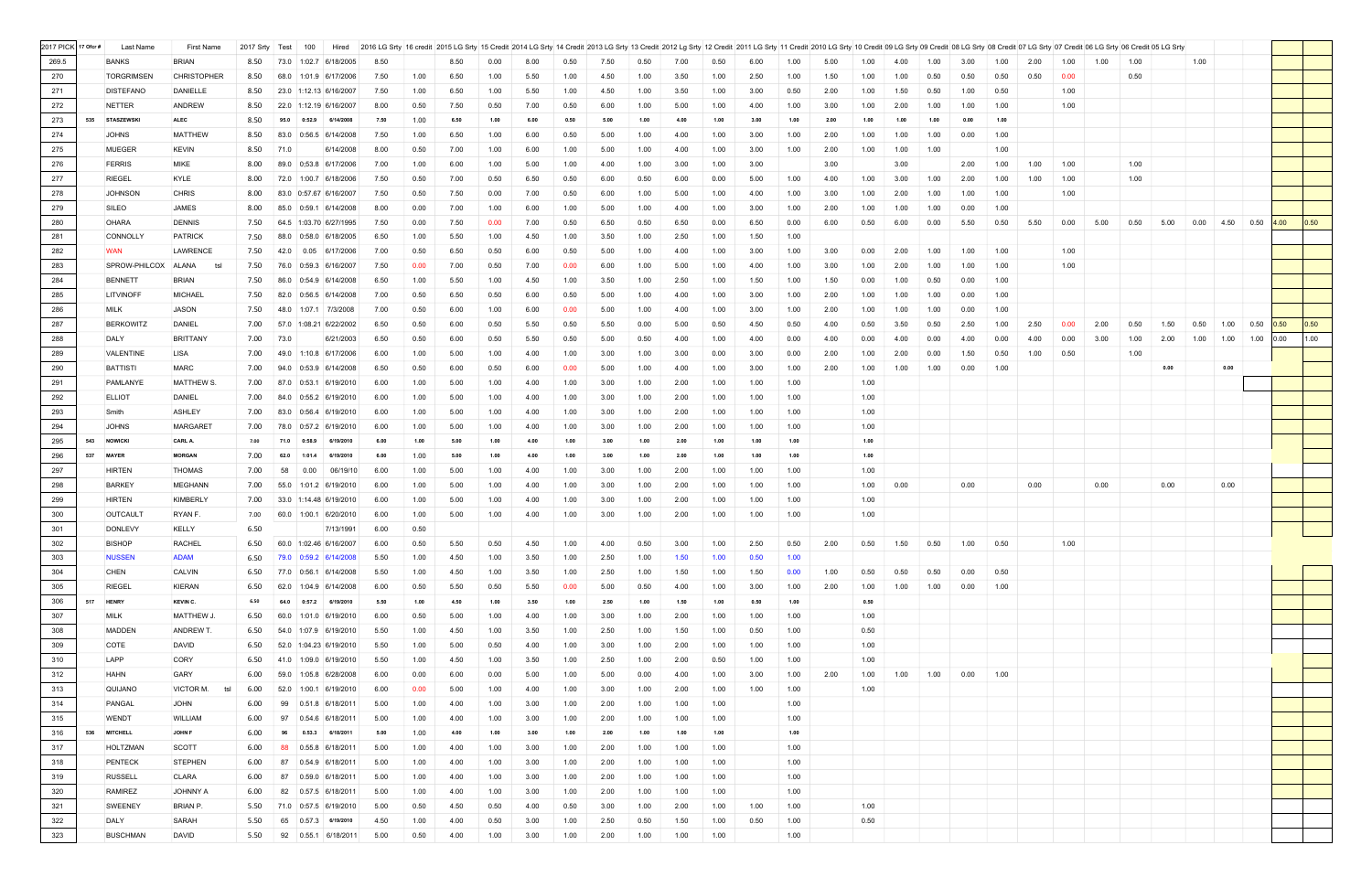| 2017 PICK 17 Ofcr # |            | Last Name                      | <b>First Name</b>                | 2017 Srty Test | 100<br>Hired                                     |              |              |              |              |              |              |      |              |      |      |      |      |      |      |      | 2016 LG Srty   16 credit   2015 LG Srty   15 Credit   2014 LG Srty   14 Credit   2013 LG Srty   13 Credit   2012 Lg Srty   12 Credit   2011 LG Srty   11 Credit   2011 LG Srty   12 Credit   2011 LG Srty   11 Credit   2011 L |      |      |      |      |      |      |  |
|---------------------|------------|--------------------------------|----------------------------------|----------------|--------------------------------------------------|--------------|--------------|--------------|--------------|--------------|--------------|------|--------------|------|------|------|------|------|------|------|--------------------------------------------------------------------------------------------------------------------------------------------------------------------------------------------------------------------------------|------|------|------|------|------|------|--|
| 324                 |            | <b>MULLEN</b>                  | <b>MATTHEW</b>                   | 5.50           | 92<br>$0.56.7$ 6/18/2011                         | 4.50         | 1.00         | 3.50         | 1.00         | 2.50         | 1.00         | 1.50 | 1.00         | 1.00 | 0.50 |      | 1.00 |      |      |      |                                                                                                                                                                                                                                |      |      |      |      |      |      |  |
| 325                 |            | <b>MORRISON</b>                | <b>JENNIFER</b>                  | 5.00           | 52.0<br>64.62 6/16/2007                          | 4.00         | 1.00         | 3.00         | 1.00         |              |              |      |              |      |      |      |      |      |      |      |                                                                                                                                                                                                                                |      |      |      |      |      |      |  |
| 326                 |            | <b>BYSTRY</b>                  | <b>RAFAL</b>                     | 5.00           | 76<br>55.80 6/19/2010                            | 4.00         | 1.00         | 3.00         | 1.00         | 3.00         | 0.00         | 3.00 | 0.00         | 2.00 | 1.00 | 1.00 | 1.00 | 0.00 | 1.00 |      |                                                                                                                                                                                                                                |      |      |      |      |      |      |  |
| 327                 |            | <b>PARMITER</b>                | LINDSEY T.                       | 5.00           | 65<br>0:58.5 6/19/2010                           | 4.50         | 0.50         | 4.00         | 0.50         | 3.50         | 0.50         | 2.50 | 1.00         | 1.50 | 1.00 | 1.00 | 0.50 |      | 1.00 |      |                                                                                                                                                                                                                                |      |      |      |      |      |      |  |
| 328                 |            | <b>CASH</b>                    | <b>KEVIN</b><br>tsl              | 5.00           | 62.0 1:03.1 6/19/2010                            | 5.00         | 0.00         | 4.50         | 0.50         | 4.00         | 0.50         | 3.00 | 1.00         | 2.00 | 1.00 | 1.00 | 1.00 |      | 1.00 |      |                                                                                                                                                                                                                                |      |      |      |      |      |      |  |
| 329                 |            | <b>GIVENTER</b>                | ETHAN                            | 5.00           | 80<br>$1.03.0$ 6/18/2011                         | 4.00         | 1.00         | 3.50         | 0.50         | 3.00         | 0.50         | 2.00 | 1.00         | 1.00 | 1.00 |      | 1.00 |      |      |      |                                                                                                                                                                                                                                |      |      |      |      |      |      |  |
| 330                 |            | <b>BISCHOFF</b>                | <b>KENT</b>                      | 5.00           | 95.0<br>$0:52.2$ 6/16/2012                       | 4.00         | 1.00         | 3.00         | 1.00         | 2.00         | 1.00         | 1.00 | 1.00         |      | 1.00 |      |      |      |      |      |                                                                                                                                                                                                                                |      |      |      |      |      |      |  |
| 331                 |            | <b>DONAGHY</b>                 | <b>DANIEL</b>                    | 5.00           | 93.0 0:54.00 6/16/2012                           | 4.00         | 1.00         | 3.00         | 1.00         | 2.00         | 1.00         | 1.00 | 1.00         |      | 1.00 |      |      |      |      |      |                                                                                                                                                                                                                                |      |      |      |      |      |      |  |
| 332                 |            | <b>CAULFIELD</b>               | <b>THOMAS III</b>                | 5.00           | 92.0 0:54.50 6/16/2012                           | 4.00         | 1.00         | 3.00         | 1.00         | 2.00         | 1.00         | 1.00 | 1.00         |      | 1.00 |      |      |      |      |      |                                                                                                                                                                                                                                |      |      |      |      |      |      |  |
| 333                 |            | <b>KOWALSKY</b>                | <b>AUSTIN</b>                    | 5.00           | 90.0 0:49.50 6/16/2012                           | 4.00         | 1.00         | 3.00         | 1.00         | 2.00         | 1.00         | 1.00 | 1.00         |      | 1.00 |      |      |      |      |      |                                                                                                                                                                                                                                |      |      |      |      |      |      |  |
| 334                 |            | <b>MURRAY</b>                  | CONNOR mil                       | 5.00           | 88.0 0:54.40 6/16/2012                           | 4.00         | 1.00         | 3.00         | 1.00         | 2.00         | 1.00         | 1.00 | 1.00         |      | 1.00 |      |      |      |      |      |                                                                                                                                                                                                                                |      |      |      |      |      |      |  |
| 335                 |            | <b>REIN</b>                    | <b>JOHN</b>                      | 5.00           | 81.0 0:52.10 6/16/2012                           | 4.00         | 1.00         | 3.00         | 1.00         | 2.00         | 1.00         | 1.00 | 1.00         |      | 1.00 |      |      |      |      |      |                                                                                                                                                                                                                                |      |      |      |      |      |      |  |
| 336                 |            | <b>JOHNS</b>                   | <b>NICHOLAS</b>                  | 5.00           | 81.0 0:56.60 6/16/2012                           | 4.00         | 1.00         | 3.00         | 1.00         | 2.00         | 1.00         | 1.00 | 1.00         |      | 1.00 |      |      |      |      |      |                                                                                                                                                                                                                                |      |      |      |      |      |      |  |
| 337                 |            | PRESTA                         | <b>ANDREW</b>                    | 5.00           | 81.0 0:57.32 6/16/2012                           | 4.00         | 1.00         | 3.00         | 1.00         | 2.00         | 1.00         | 1.00 | 1.00         |      | 1.00 |      |      |      |      |      |                                                                                                                                                                                                                                |      |      |      |      |      |      |  |
| 338                 |            | <b>SCHAEDTLER</b>              | <b>ANDREW</b>                    | 5.00           | 80.0 0:52.70 6/16/2012                           | 4.00         | 1.00         | 3.00         | 1.00         | 2.00         | 1.00         | 1.00 | 1.00         |      | 1.00 |      |      |      |      |      |                                                                                                                                                                                                                                |      |      |      |      |      |      |  |
| 339                 |            | <b>SMITH</b>                   | <b>CARYN</b>                     | 5.00           | 75.0 0:58.4 6/16/2012                            | 4.00         | 1.00         | 3.00         | 1.00         | 2.00         | 1.00         | 1.00 | 1.00         |      | 1.00 |      |      |      |      |      |                                                                                                                                                                                                                                |      |      |      |      |      |      |  |
| 340                 |            | <b>GORDON</b>                  | <b>DYLAN</b>                     | 5.00           | 74.0 1:01.4 6/16/2012                            | 4.00         | 1.00         | 3.00         | 1.00         | 2.00         | 1.00         | 1.00 | 1.00         |      | 1.00 |      |      |      |      |      |                                                                                                                                                                                                                                |      |      |      |      |      |      |  |
| 341                 |            | <b>BURTIS</b>                  | <b>JUSTIN</b>                    | 5.00           | 72.0 0:58.50 6/16/2012                           | 4.00         | 1.00         | 3.00         | 1.00         | 2.00         | 1.00         | 1.00 | 1.00         |      | 1.00 |      |      |      |      |      |                                                                                                                                                                                                                                |      |      |      |      |      |      |  |
| 342                 |            | <b>MILLS</b>                   | <b>GREGORY</b>                   | 5.00           | 72.0 1:01.20 6/16/2012                           | 4.00         | 1.00         | 3.00         | 1.00         | 2.00         | 1.00         | 1.00 | 1.00         |      | 1.00 |      |      |      |      |      |                                                                                                                                                                                                                                |      |      |      |      |      |      |  |
| 343                 |            | <b>BLACK</b>                   | <b>CAMERON</b>                   | 5.00           | $0:56.7$ 6/16/2012<br>71.0                       | 4.00         | 1.00         | 3.00         | 1.00         | 2.00         | 1.00         | 1.00 | 1.00         |      | 1.00 |      |      |      |      |      |                                                                                                                                                                                                                                |      |      |      |      |      |      |  |
| 344                 |            | <b>GRAHAM</b>                  | DANIEL J.                        | 4.50           | 96<br>$0.52.9$ 6/18/2011                         | 4.00         | 0.50         | 4.00         | 0.00         | 3.00         | 1.00         | 2.00 | 1.00         | 1.00 | 1.00 |      | 1.00 |      |      |      |                                                                                                                                                                                                                                |      |      |      |      |      |      |  |
| 345                 |            | <b>CAMPBELL</b>                | <b>PATRICK</b>                   | 4.50           | 89<br>$0.57.5$ 6/18/2011                         | 4.00         | 0.50         | 3.50         | 0.50         | 3.00         | 0.50         | 2.00 | 1.00         | 1.00 | 1.00 |      | 1.00 |      |      |      |                                                                                                                                                                                                                                |      |      |      |      |      |      |  |
| 346                 |            | <b>VERES</b>                   | <b>ANDREW</b>                    | 4.50           | 79 0.59.5 6/18/2011                              | 3.50         | 1.00         | 3.00         | 0.50         | 2.50         | 0.50         | 2.00 | 0.50         | 1.00 | 1.00 |      | 1.00 |      |      |      |                                                                                                                                                                                                                                |      |      |      |      |      |      |  |
| 347                 |            | <b>CANNON</b>                  | <b>CHRIS</b>                     | 4.50           | 82 0:54.70 6/16/2012                             | 3.50         | 1.00         | 3.00         | 0.50         | 2.00         | 1.00         | 1.00 | 1.00         |      | 1.00 |      |      |      |      |      |                                                                                                                                                                                                                                |      |      |      |      |      |      |  |
| 348                 |            | PIERCE                         | <b>TYLER</b>                     | 4.50           | 76.0 0:57.45 6/26/2012                           | 3.50         | 1.00         | 2.50         | 1.00         | 1.50         | 1.00         | 0.50 | 1.00         |      | 0.50 |      |      |      |      |      |                                                                                                                                                                                                                                |      |      |      |      |      |      |  |
| 349                 |            | <b>FANNON</b>                  | PATRICK                          | 4.50           | 56.0   1:09.37   7/7/2012                        | 3.50         | 1.00         | 2.50         | 1.00         | 1.50         | 1.00         | 0.50 | 1.00         |      | 0.50 |      |      |      |      |      |                                                                                                                                                                                                                                |      |      |      |      |      |      |  |
| 350                 |            | <b>NORMAN</b>                  | <b>JOSEPH</b>                    | 4.50           | 48.0<br>7/8/2012                                 | 3.50         | 1.00         | 2.50         | 1.00         | 1.50         | 1.00         | 0.50 | 1.00         |      | 0.50 |      |      |      |      |      |                                                                                                                                                                                                                                |      |      |      |      |      |      |  |
|                     |            |                                |                                  |                |                                                  |              |              |              |              |              |              |      |              |      |      |      |      |      |      |      |                                                                                                                                                                                                                                |      |      |      |      |      |      |  |
| 351                 |            | <b>CURRY</b>                   | <b>DAVID</b>                     | 4.50           | 47.0 1:06.10 7/12/2012                           | 3.50         | 1.00         | 2.50         | 1.00         | 1.50         | 1.00         | 0.50 | 1.00         |      | 0.50 |      |      |      |      |      |                                                                                                                                                                                                                                |      |      |      |      |      |      |  |
| 352                 |            | <b>McGUIRE</b>                 | PETER                            | 4.00           | 68.0<br>$1:02.8$ 6/18/2005                       | 4.00         | 0.00         | 3.50         | 0.50         | 3.50         | 0.00         | 3.00 | 0.50         | 3.00 | 0.00 | 3.00 | 0.00 | 3.00 | 0.00 | 3.00 | 0.00<br>3.00                                                                                                                                                                                                                   | 0.00 | 2.00 | 1.00 | 1.00 | 1.00 | 1.00 |  |
| 353                 |            | <b>WENDT</b>                   | JULIA                            | 4.00           | 76.0 61.30 6/30/2011                             | 3.50         | 0.50         | 2.50         | 1.00         | 1.50         | 1.00         | 1.50 | 0.00         | 0.50 | 1.00 |      | 0.50 |      |      |      |                                                                                                                                                                                                                                |      |      |      |      |      |      |  |
| 354                 |            | <b>GARCES</b>                  | <b>DANNY</b>                     | 4.00           | 68<br>1.01.3<br>6/30/2011                        | 3.00         | 1.00         | 2.00         | 1.00         | 2.00         | 0.00         | 1.00 | 1.00         | 1.00 | 0.00 |      | 1.00 |      |      |      |                                                                                                                                                                                                                                |      |      |      |      |      |      |  |
| 355                 |            | <b>JOHNSON</b>                 | CRAIG                            | 4.00           | 91.0 0;50.95 6/16/2012                           | 3.00         | 1.00         | 2.00         | 1.00         | 1.50         | 0.50         | 1.00 | 0.50         |      | 1.00 |      |      |      |      |      |                                                                                                                                                                                                                                |      |      |      |      |      |      |  |
| 356                 |            | <b>VINGAN</b>                  | <b>ISAAC</b>                     | 4.00           | 90.0 0:52.20 6/16/2012                           | 3.00         | 1.00         | 3.00         | 0.00         | 2.00         | 1.00         | 1.00 | 1.00         | 0.00 | 1.00 | 0.00 |      | 0.00 |      | 0.00 |                                                                                                                                                                                                                                |      |      |      |      |      |      |  |
| 357                 |            | <b>VAN MANEN</b>               | RYAN                             | 4.00           | 89.0 0:53.00 6/16/2012                           | 3.00         | 1.00         | 3.00         | 0.00         | 2.00         | 1.00         | 1.00 | 1.00         |      | 1.00 |      |      |      |      |      |                                                                                                                                                                                                                                |      |      |      |      |      |      |  |
| 358                 |            | PETERSON                       | ROBERT J mdlv                    | 4.00           | 7/7/2012<br>60.0                                 | 4.00         | 0.00         | 3.00         | 1.00         | 2.00         | 1.00         | 1.00 | 1.00         |      | 1.00 |      |      |      |      |      |                                                                                                                                                                                                                                |      |      |      |      |      |      |  |
| 359                 |            | <b>CHRISTIANSON</b>            | KEITH                            | 4.00           | 95 0:54.8 6/15/2013                              | 3.00         | 1.00         | 2.00         | 1.00         | 1.00         | 1.00         |      | 1.00         |      |      |      |      |      |      |      |                                                                                                                                                                                                                                |      |      |      |      |      |      |  |
| 359.5               |            | <b>MIGNANO</b>                 | <b>DOMINICK</b>                  | 4.00           | 93<br>$0:52.9$ 6/15/2013                         | 3.00         | 1.00         | 2.00         | 1.00         | 1.00         | 1.00         |      | 1.00         |      |      |      |      |      |      |      |                                                                                                                                                                                                                                |      |      |      |      |      |      |  |
| 360                 |            | <b>MAYER</b>                   | <b>MICHAEL</b>                   | 4.00           | 92<br>$0:51.3$ 6/15/2013                         | 3.00         | 1.00         | 2.00         | 1.00         | 1.00         | 1.00         |      | 1.00         |      |      |      |      |      |      |      |                                                                                                                                                                                                                                |      |      |      |      |      |      |  |
| 361                 |            | <b>GOLDSHAHR</b>               | <b>NADER</b>                     | 4.00           | $0:53.8$ 6/15/2013<br>91                         | 3.00         | 1.00         | 2.00         | 1.00         | 1.00         | 1.00         |      | 1.00         |      |      |      |      |      |      |      |                                                                                                                                                                                                                                |      |      |      |      |      |      |  |
| 362                 | 548 PISANO |                                | <b>JAKE</b>                      | 4.00           | 0:50.9 6/15/2013<br>90                           | 3.00         | 1.00         | 2.00         | 1.00         | 1.00         | 1.00         |      | 1.00         |      |      |      |      |      |      |      |                                                                                                                                                                                                                                |      |      |      |      |      |      |  |
| 363                 |            | <b>GLAVIN</b>                  | <b>TYLER</b>                     | 4.00           | 88<br>0:55.2 6/15/2013                           | 3.00         | 1.00         | 2.00         | 1.00         | 1.00         | 1.00         |      | 1.00         |      |      |      |      |      |      |      |                                                                                                                                                                                                                                |      |      |      |      |      |      |  |
| 364                 |            | <b>DARCY</b>                   | <b>MATTHEW</b>                   | 4.00           | 0:54.2 6/15/2013<br>87                           | 3.00         | 1.00         | 2.00         | 1.00         | 1.00         | 1.00         |      | 1.00         |      |      |      |      |      |      |      |                                                                                                                                                                                                                                |      |      |      |      |      |      |  |
| 365                 |            | <b>CLARKE</b>                  | <b>KRISTOPHER</b>                | 4.00           | 87<br>$0:56.3$ 6/15/2013                         | 3.00         | 1.00         | 2.00         | 1.00         | 1.00         | 1.00         |      | 1.00         |      |      |      |      |      |      |      |                                                                                                                                                                                                                                |      |      |      |      |      |      |  |
| 366                 |            | SAWAN                          | TAMER                            | 4.00           | 83<br>$0:57.3$ 6/15/2013                         | 3.00         | 1.00         | 2.00         | 1.00         | 1.00         | 1.00         |      | 1.00         |      |      |      |      |      |      |      |                                                                                                                                                                                                                                |      |      |      |      |      |      |  |
| 367                 |            | <b>BROOKER</b>                 | <b>RACHEL</b>                    | 4.00           | 83 0:57.4 6/15/2013                              | 3.00         | 1.00         | 2.00         | 1.00         | 1.00         | 1.00         |      | 1.00         |      |      |      |      |      |      |      |                                                                                                                                                                                                                                |      |      |      |      |      |      |  |
| 368                 |            | <b>CROW</b>                    | <b>MATTHEW</b>                   | 4.00           | 82 0:53.6 6/15/2013                              | 3.00         | 1.00         | 2.00         | 1.00         | 1.00         | 1.00         |      | 1.00         |      |      |      |      |      |      |      |                                                                                                                                                                                                                                |      |      |      |      |      |      |  |
| 369                 | 545 BYRNE  |                                | <b>CAMERON</b>                   | 4.00           | 0:54.4 6/15/2013<br>81                           | 3.00         | 1.00         | 2.00         | 1.00         | 1.00         | 1.00         | 0.00 | 1.00         | 0.00 |      | 0.00 |      | 0.00 |      |      |                                                                                                                                                                                                                                |      |      |      |      |      |      |  |
| 370                 |            | HORACE                         | <b>COLLIN</b>                    | 4.00           | 81<br>$1:03.9$ 6/15/2013                         | 3.00         | 1.00         | 2.00         | 1.00         | 1.00         | 1.00         |      | 1.00         |      |      |      |      |      |      |      |                                                                                                                                                                                                                                |      |      |      |      |      |      |  |
| 371                 |            | <b>PUJALS</b>                  | <b>MICHAELA</b>                  | 4.00           | 80<br>0:59.2 6/15/2013                           | 3.00         | 1.00         | 2.00         | 1.00         | 1.00         | 1.00         |      | 1.00         |      |      |      |      |      |      |      |                                                                                                                                                                                                                                |      |      |      |      |      |      |  |
| 372                 |            | <b>GLENDAY</b>                 | <b>KERRY</b>                     | 4.00           | 79<br>1:02.6 6/15/2013                           | 3.00         | 1.00         | 2.00         | 1.00         | 1.00         | 1.00         |      | 1.00         |      |      |      |      |      |      |      |                                                                                                                                                                                                                                |      |      |      |      |      |      |  |
| 373                 |            | <b>RYAN</b>                    | CONOR                            | 4.00           | 77<br>$0:57.3$ 6/15/2013                         | 3.00         | 1.00         | 2.00         | 1.00         | 1.00         | 1.00         |      | 1.00         |      |      |      |      |      |      |      |                                                                                                                                                                                                                                |      |      |      |      |      |      |  |
| 374                 |            | LAINE                          | <b>KENNETH</b>                   | 4.00           | 77 0:58.4 6/15/2013                              | 3.00         | 1.00         | 2.00         | 1.00         | 1.00         | 1.00         |      | 1.00         |      |      |      |      |      |      |      |                                                                                                                                                                                                                                |      |      |      |      |      |      |  |
| 375<br>376          | 553        | <b>RHOADS</b><br><b>HARRIS</b> | HIRAM mil lv<br><b>KRISTOFER</b> | 4.00<br>4.00   | 77<br>0:58.6 6/15/2013<br>0:56.8 6/15/2013<br>76 | 3.00<br>3.00 | 1.00<br>1.00 | 2.00<br>2.00 | 1.00<br>1.00 | 1.00<br>1.00 | 1.00<br>1.00 |      | 1.00<br>1.00 |      |      |      |      |      |      |      |                                                                                                                                                                                                                                |      |      |      |      |      |      |  |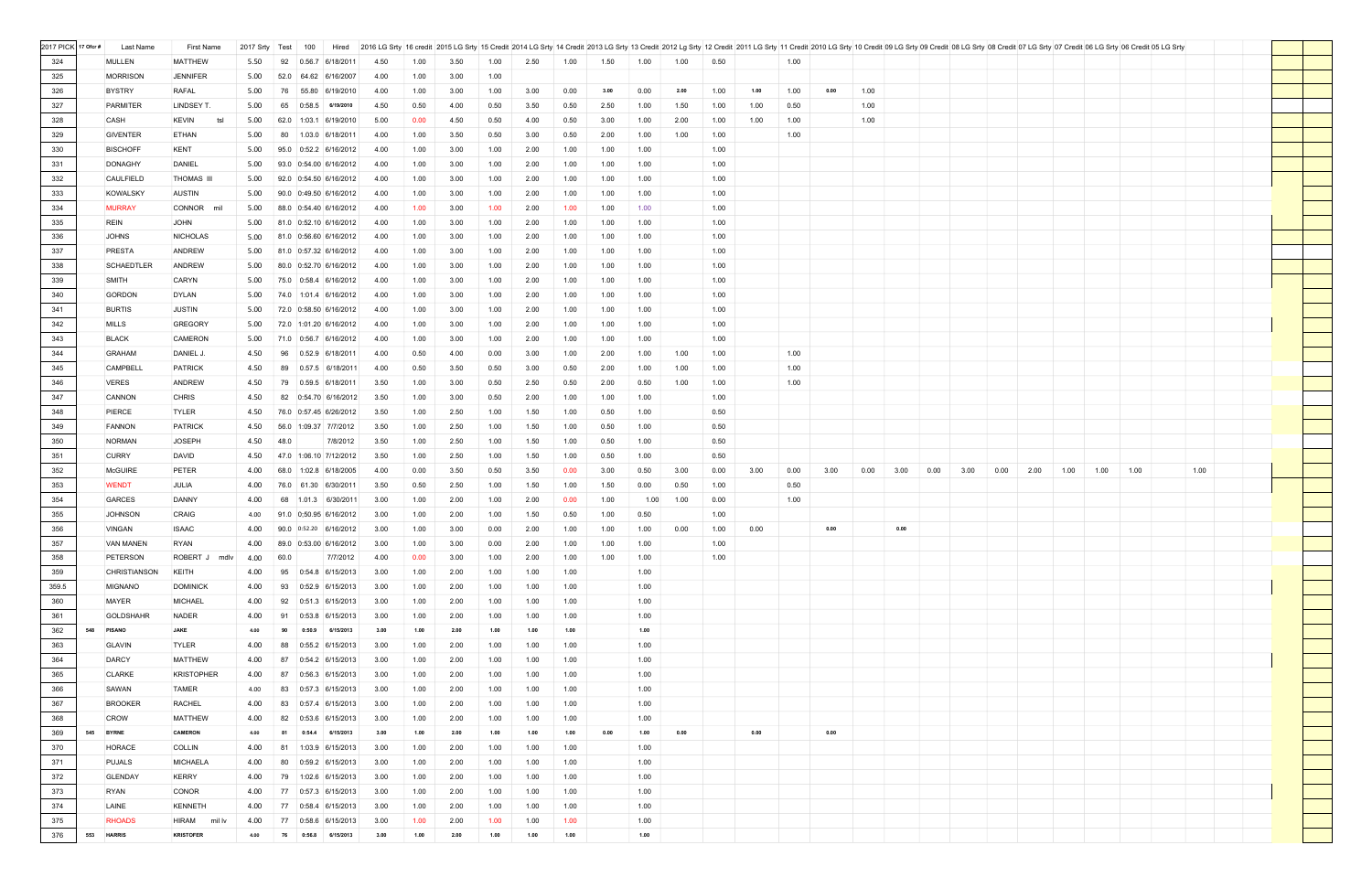| 2017 PICK 17 Ofcr # | Last Name           | First Name         | 2017 Srty Test |      | Hired<br>100              |      |      |      |      |      |      |      |      |      |      |      |      |      | 2016 LG Srty 16 credit 2015 LG Srty 15 Credit 2014 LG Srty 14 Credit 2013 LG Srty 13 Credit 2012 Lg Srty 12 Credit 2011 LG Srty 11 Credit 2011 LG Srty 11 Credit 2011 LG Srty 11 Credit 2011 LG Srty 11 Credit 2011 LG Srty 11 |  |  |  |
|---------------------|---------------------|--------------------|----------------|------|---------------------------|------|------|------|------|------|------|------|------|------|------|------|------|------|--------------------------------------------------------------------------------------------------------------------------------------------------------------------------------------------------------------------------------|--|--|--|
| 377                 | <b>HLAVENKA</b>     | <b>THOMAS</b>      | 4.00           | 76   | $1:00.0$ 6/15/2013        | 3.00 | 1.00 | 2.00 | 1.00 | 1.00 | 1.00 |      | 1.00 |      |      |      |      |      |                                                                                                                                                                                                                                |  |  |  |
|                     |                     |                    |                |      |                           |      |      |      |      |      |      |      |      |      |      |      |      |      |                                                                                                                                                                                                                                |  |  |  |
| 378                 | <b>SULLIVAN</b>     | THOMAS M.          | 4.00           | 76   | 1:03.7 6/15/2013          | 3.00 | 1.00 | 2.00 | 1.00 | 1.00 | 1.00 |      | 1.00 |      |      |      |      |      |                                                                                                                                                                                                                                |  |  |  |
| 379                 | DANIN               | <b>MARC</b>        | 4.00           | 74   | 0:57.5 6/15/2013          | 3.00 | 1.00 | 2.00 | 1.00 | 1.00 | 1.00 |      | 1.00 |      |      |      |      |      |                                                                                                                                                                                                                                |  |  |  |
| 380                 | SENKEN              | <b>NATASHA</b>     | 4.00           | 73   | $1:01.0$ 6/15/2013        | 3.00 | 1.00 | 2.00 | 1.00 | 1.00 | 1.00 |      | 1.00 |      |      |      |      |      |                                                                                                                                                                                                                                |  |  |  |
| 381                 | <b>BARABAN</b>      | <b>ALLYSON</b>     | 4.00           | 73   | 1:01.1 6/15/2013          | 3.00 | 1.00 | 2.00 | 1.00 | 1.00 | 1.00 |      | 1.00 |      |      |      |      |      |                                                                                                                                                                                                                                |  |  |  |
| 382                 | O'SULLIVAN          | <b>KIERAN</b>      | 4.00           | 72   | 1:01.2 6/15/2013          | 3.00 | 1.00 | 2.00 | 1.00 | 1.00 | 1.00 |      | 1.00 |      |      |      |      |      |                                                                                                                                                                                                                                |  |  |  |
| 383                 | <b>McCORMICK</b>    | <b>TERENCE</b>     | 4.00           | 72   | 1:04.7 6/15/2013          | 3.00 | 1.00 | 2.00 | 1.00 | 1.00 | 1.00 |      | 1.00 |      |      |      |      |      |                                                                                                                                                                                                                                |  |  |  |
| 384                 | <b>WILLIAMSON</b>   | <b>DOUGLAS</b>     | 4.00           | 71   | $1:01.3$ 6/15/2013        | 3.00 | 1.00 | 2.00 | 1.00 | 1.00 | 1.00 |      | 1.00 |      |      |      |      |      |                                                                                                                                                                                                                                |  |  |  |
|                     |                     |                    |                |      |                           |      |      |      |      |      |      |      |      |      |      |      |      |      |                                                                                                                                                                                                                                |  |  |  |
| 385                 | CARDULLO            | <b>ANTHONY</b>     | 4.00           | 67   | 1:04.8 6/15/2013          | 3.00 | 1.00 | 2.00 | 1.00 | 1.00 | 1.00 |      | 1.00 |      |      |      |      |      |                                                                                                                                                                                                                                |  |  |  |
| 386                 | KONOP               | <b>MICHAEL</b>     | 4.00           | 66   | 1:07.7 6/15/2013          | 3.00 | 1.00 | 2.00 | 1.00 | 1.00 | 1.00 |      | 1.00 |      |      |      |      |      |                                                                                                                                                                                                                                |  |  |  |
| 387                 | <b>VACCHIANO</b>    | CALLIE             | 4.00           | 65   | $1:01.1$ 6/15/2013        | 3.00 | 1.00 | 2.00 | 1.00 | 1.00 | 1.00 |      | 1.00 |      |      |      |      |      |                                                                                                                                                                                                                                |  |  |  |
| 388                 | <b>FISCHER</b>      | <b>STEVEN</b>      | 4.00           | 65   | 1:05.9 6/15/2013          | 3.00 | 1.00 | 2.00 | 1.00 | 1.00 | 1.00 |      | 1.00 |      |      |      |      |      |                                                                                                                                                                                                                                |  |  |  |
| 389                 | <b>REBHOLZ</b>      | <b>PAMELA</b>      | 4.00           | 63   | 1:04.9 6/15/2013          | 3.00 | 1.00 | 2.00 | 1.00 | 1.00 | 1.00 | 0.00 | 1.00 |      |      |      |      |      |                                                                                                                                                                                                                                |  |  |  |
| 390                 | <b>CRONIN</b>       | <b>BARBARA</b>     | 4.00           | 63   | 1:06.7 6/15/2013          | 3.00 | 1.00 | 2.00 | 1.00 | 1.00 | 1.00 |      | 1.00 |      |      |      |      |      |                                                                                                                                                                                                                                |  |  |  |
| 391                 | <b>TUTONE</b>       | <b>CHRISTOPHER</b> | 4.00           | 62   | $0:59.1$ 6/15/2013        | 3.00 | 1.00 | 2.00 | 1.00 | 1.00 | 1.00 |      | 1.00 |      |      |      |      |      |                                                                                                                                                                                                                                |  |  |  |
| 392                 | HOGAN               | <b>BEN</b>         | 4.00           | 62   | 1:10.8 6/15/2013          | 3.00 | 1.00 | 2.00 | 1.00 | 1.00 | 1.00 |      | 1.00 |      |      |      |      |      |                                                                                                                                                                                                                                |  |  |  |
|                     |                     |                    |                |      | 1:05.2 6/15/2013          |      |      |      |      |      |      |      |      |      |      |      |      |      |                                                                                                                                                                                                                                |  |  |  |
| 393                 | <b>RAWLEY</b>       | <b>ALEX</b>        | 4.00           | 60   |                           | 3.00 | 1.00 | 2.00 | 1.00 | 1.00 | 1.00 |      | 1.00 |      |      |      |      |      |                                                                                                                                                                                                                                |  |  |  |
| 394                 | <b>RAWLEY</b>       | <b>IAN</b>         | 4.00           | 58   | 1:06.0 6/15/2013          | 3.00 | 1.00 | 2.00 | 1.00 | 1.00 | 1.00 |      | 1.00 |      |      |      |      |      |                                                                                                                                                                                                                                |  |  |  |
| 395                 | 538 HICKEY          | <b>COLIN</b>       | 4.00           | 58   | 1:08.0<br>6/15/2013       | 3.00 | 1.00 | 2.00 | 1.00 | 1.00 | 1.00 |      | 1.00 |      |      |      |      |      |                                                                                                                                                                                                                                |  |  |  |
| 396                 | <b>FEIS</b>         | <b>NICHOLAS</b>    | 4.00           | 58   | 1:08.9 6/15/2013          | 3.00 | 1.00 | 2.00 | 1.00 | 1.00 | 1.00 |      | 1.00 |      |      |      |      |      |                                                                                                                                                                                                                                |  |  |  |
| 397                 | LAPP                | <b>COLBY</b>       | 4.00           | 57   | 1:08.6 6/15/2013          | 3.00 | 1.00 | 2.00 | 1.00 | 1.00 | 1.00 |      | 1.00 |      |      |      |      |      |                                                                                                                                                                                                                                |  |  |  |
| 398                 | <b>KRAMER</b>       | <b>DERMOTT</b>     | 4.00           | 49   | $1:10.2$ 6/15/2013        | 3.00 | 1.00 | 2.00 | 1.00 | 1.00 | 1.00 |      | 1.00 |      |      |      |      |      |                                                                                                                                                                                                                                |  |  |  |
| 399                 | <b>ROGERS</b>       | <b>KIERAN</b>      | 4.00           | 39   | $1:11.4$ 6/15/2013        | 3.00 | 1.00 | 2.00 | 1.00 | 1.00 | 1.00 |      | 1.00 |      |      |      |      |      |                                                                                                                                                                                                                                |  |  |  |
| 400                 | PAWELKO             | <b>JOHN</b>        | 4.00           | 89   | 0:51.0 6/22/2013          | 3.00 | 1.00 | 2.00 | 1.00 | 1.00 | 1.00 |      | 1.00 |      |      |      |      |      |                                                                                                                                                                                                                                |  |  |  |
| 401                 | <b>SMITH</b>        | KEVIN J.           | 3.50           |      | 47.0 1:11.9 6/19/2010     | 3.00 | 0.50 | 2.50 | 0.50 | 2.00 | 0.50 | 1.50 | 0.50 | 1.00 | 0.50 | 0.50 | 0.50 | 0.50 |                                                                                                                                                                                                                                |  |  |  |
|                     |                     |                    |                |      |                           |      |      |      |      |      |      |      |      |      |      |      |      |      |                                                                                                                                                                                                                                |  |  |  |
| 402                 | <b>GRAY</b>         | <b>CONNOR C</b>    | 3.50           | 84   | $1.00.3$ 6/18/2011        | 2.50 | 1.00 | 2.00 | 0.50 | 1.50 | 0.50 | 1.00 | 0.50 | 0.50 | 0.50 |      | 0.50 |      |                                                                                                                                                                                                                                |  |  |  |
| 403                 | <b>NAWROCKI</b>     | ALANNA             | 3.50           |      | 75.0 0:57.60 6/16/2012    | 2.50 | 1.00 | 2.50 | 0.00 | 1.50 | 1.00 | 0.50 | 1.00 |      | 0.50 |      |      |      |                                                                                                                                                                                                                                |  |  |  |
| 405                 | 547<br><b>WENDT</b> | <b>THOMAS</b>      | 3.50           | 87   | 0:55.6 6/15/2013          | 3.00 | 0.50 | 2.00 | 1.00 | 1.00 | 1.00 |      | 1.00 |      |      |      |      |      |                                                                                                                                                                                                                                |  |  |  |
| 406                 | <b>TOTH</b>         | KAYLEIGH           | 3.50           | 81   | $0:57.8$ 6/15/2013        | 2.50 | 1.00 | 1.50 | 1.00 | 1.00 | 0.50 |      | 1.00 |      |      |      |      |      |                                                                                                                                                                                                                                |  |  |  |
| 407                 | RUIZ                | <b>JONATHON</b>    | 3.50           | 80   | 0:56.9 6/15/2013          | 2.50 | 1.00 | 1.50 | 1.00 | 1.00 | 0.50 |      | 1.00 |      |      |      |      |      |                                                                                                                                                                                                                                |  |  |  |
| 408                 | <b>MANNING</b>      | COLLEEN            | 3.50           | 58   | 1:01.4 6/15/2013          | 3.00 | 0.50 | 2.00 | 1.00 | 1.00 | 1.00 |      | 1.00 |      |      |      |      |      |                                                                                                                                                                                                                                |  |  |  |
| 409                 | <b>WYSOCKI</b>      | <b>ROBERT</b>      | 3.50           | 57   | 1:04.3 6/15/2013          | 2.50 | 1.00 | 1.50 | 1.00 | 1.00 | 0.50 |      | 1.00 |      |      |      |      |      |                                                                                                                                                                                                                                |  |  |  |
| 410                 | <b>SULLIVAN</b>     | DANIELLE J. tsl    | 3.00           | 66   | 6/19/2010                 | 3.00 | 0.00 | 2.50 | 0.50 | 2.00 | 0.50 | 1.50 | 0.50 | 1.00 | 0.50 | 0.50 | 0.50 | 0.5  |                                                                                                                                                                                                                                |  |  |  |
| 410.5               | <b>DONLEVY</b>      | JAMES              | 3.00           | 89   | 0:49.4 6/15/2013          | 3.00 |      | 2.00 | 1.00 | 1.00 | 1.00 |      | 1.00 |      |      |      |      |      |                                                                                                                                                                                                                                |  |  |  |
|                     |                     |                    |                |      |                           |      |      |      |      |      |      |      |      |      |      |      |      |      |                                                                                                                                                                                                                                |  |  |  |
| 411                 | <b>KELLARAKOS</b>   | <b>TAKIS</b>       | 3.00           |      | 72 0:59.0 6/15/2013       | 2.00 | 1.00 | 1.00 | 1.00 | 0.50 | 0.50 |      | 0.50 |      |      |      |      |      |                                                                                                                                                                                                                                |  |  |  |
| 412                 | <b>WREN</b>         | <b>CHRISTOPHER</b> | 3.00           | 65   | 1:04.9 6/15/2013          | 2.50 | 0.50 | 2.00 | 0.50 | 1.00 | 1.00 |      | 1.00 |      |      |      |      |      |                                                                                                                                                                                                                                |  |  |  |
| 413                 | <b>LARCOM</b>       | <b>JOSHUA</b>      | 3.00           | 64   | 1:05.4 6/15/2013          | 2.00 | 1.00 | 1.00 | 1.00 | 0.50 | 0.50 |      | 0.50 |      |      |      |      |      |                                                                                                                                                                                                                                |  |  |  |
| 414                 | 555 YANAR           | <b>MELANIE</b>     | 3.00           | -59  | 1:02.9 6/15/2013          | 2.00 | 1.00 | 1.00 | 1.00 | 0.50 | 0.50 |      | 0.50 |      |      |      |      |      |                                                                                                                                                                                                                                |  |  |  |
| 415                 | <b>RENNEISEN</b>    | <b>JOSEPH</b>      | 3.00           | 55   | 1:08.1 6/15/2013          | 2.00 | 1.00 | 1.00 | 1.00 | 0.50 | 0.50 |      | 0.50 |      |      |      |      |      |                                                                                                                                                                                                                                |  |  |  |
| 416                 | <b>KERESZTES</b>    | <b>ANDREW</b>      | 3.00           | 55   | 1:11.8 6/15/2013          | 2.00 | 1.00 | 1.00 | 1.00 | 0.50 | 0.50 |      | 0.50 |      |      |      |      |      |                                                                                                                                                                                                                                |  |  |  |
| 417                 | 549 SCHMIDT         | <b>GEORGE</b>      | 3.00           | 55   | 1:12.4 6/15/2013          | 2.00 | 1.00 | 1.00 | 1.00 | 0.50 | 0.50 |      | 0.50 |      |      |      |      |      |                                                                                                                                                                                                                                |  |  |  |
| 418                 | 550 ROGERS          | <b>KEVIN</b>       | 3.00           | 52   | 1:08.8 6/15/2013          | 2.00 | 1.00 | 1.00 | 1.00 | 0.50 | 0.50 |      | 0.50 |      |      |      |      |      |                                                                                                                                                                                                                                |  |  |  |
| 419                 | <b>FREDERICKS</b>   | CARLOS             | 3.00           | 50.0 | 70.00 6/15/2013           | 2.00 | 1.00 | 1.00 | 1.00 | 1.00 | 0.00 | 0.00 | 1.00 |      |      |      |      |      |                                                                                                                                                                                                                                |  |  |  |
|                     |                     |                    |                |      |                           |      |      |      |      |      |      |      |      |      |      |      |      |      |                                                                                                                                                                                                                                |  |  |  |
| 420                 | <b>DEVENS</b>       | <b>CHRISTOPHER</b> | 3.00           | 48   | 1:02.3 6/15/2013          | 2.00 | 1.00 | 1.00 | 1.00 | 1.00 | 0.00 |      | 1.00 |      |      |      |      |      |                                                                                                                                                                                                                                |  |  |  |
| 421                 | <b>WREN</b>         | <b>BRIAN</b>       | 2.50           |      | 61  1:01.2  6/15/2013     | 2.00 | 0.50 | 1.50 | 0.50 | 1.00 | 0.50 |      | 1.00 |      |      |      |      |      |                                                                                                                                                                                                                                |  |  |  |
| 422                 | <b>BOHACK</b>       | <b>ROBERT</b>      | 2.00           | 69   | 1:00.8 6/16/2013          | 1.50 | 0.50 | 1.00 | 0.50 | 0.50 | 0.50 |      | 0.50 |      |      |      |      |      |                                                                                                                                                                                                                                |  |  |  |
| 423                 | <b>TOWERS</b>       | ZACHARY            | 2.00           | 95   | 49.70 6/20/2015           | 1.00 | 1.00 | 0.00 | 1.00 |      |      |      |      |      |      |      |      |      |                                                                                                                                                                                                                                |  |  |  |
| 424                 | <b>MODELEWSKI</b>   | <b>MATTHEW</b>     | 2.00           |      | 94 51.11 6/20/2015        | 1.00 | 1.00 | 0.00 | 1.00 |      |      |      |      |      |      |      |      |      |                                                                                                                                                                                                                                |  |  |  |
| 425                 | <b>DEVITO</b>       | <b>MATT</b>        | 2.00           | 93.0 | 50.55 6/20/2015           | 1.00 | 1.00 | 0.00 | 1.00 |      |      |      |      |      |      |      |      |      |                                                                                                                                                                                                                                |  |  |  |
| 426                 | <b>CONNORS</b>      | <b>BRIAN</b>       | 2.00           | 92.0 | 52.61 6/20/2015           | 1.00 | 1.00 | 0.00 | 1.00 |      |      |      |      |      |      |      |      |      |                                                                                                                                                                                                                                |  |  |  |
| 427                 | <b>VAN MANEN</b>    | <b>DYLAN</b>       | 2.00           |      | 91.0 51.19 6/20/2015      | 1.00 | 1.00 | 0.00 | 1.00 |      |      |      |      |      |      |      |      |      |                                                                                                                                                                                                                                |  |  |  |
| 428                 | <b>BATTISTI</b>     | <b>EVAN</b>        |                |      | 2.00 91.0 52.56 6/20/2015 | 1.00 | 1.00 |      | 1.00 |      |      |      |      |      |      |      |      |      |                                                                                                                                                                                                                                |  |  |  |
|                     |                     |                    |                |      |                           |      |      |      |      |      |      |      |      |      |      |      |      |      |                                                                                                                                                                                                                                |  |  |  |
| 429                 | <b>BARABAN</b>      | <b>BRANDON</b>     | 2.00           |      | 91   52.95   6/20/2015    | 1.00 | 1.00 |      | 1.00 |      |      |      |      |      |      |      |      |      |                                                                                                                                                                                                                                |  |  |  |
| 430                 | <b>COWDEN</b>       | LUKE               |                |      | 2.00 90.0 51.12 6/20/2015 | 1.00 | 1.00 | 0.00 | 1.00 |      |      |      |      |      |      |      |      |      |                                                                                                                                                                                                                                |  |  |  |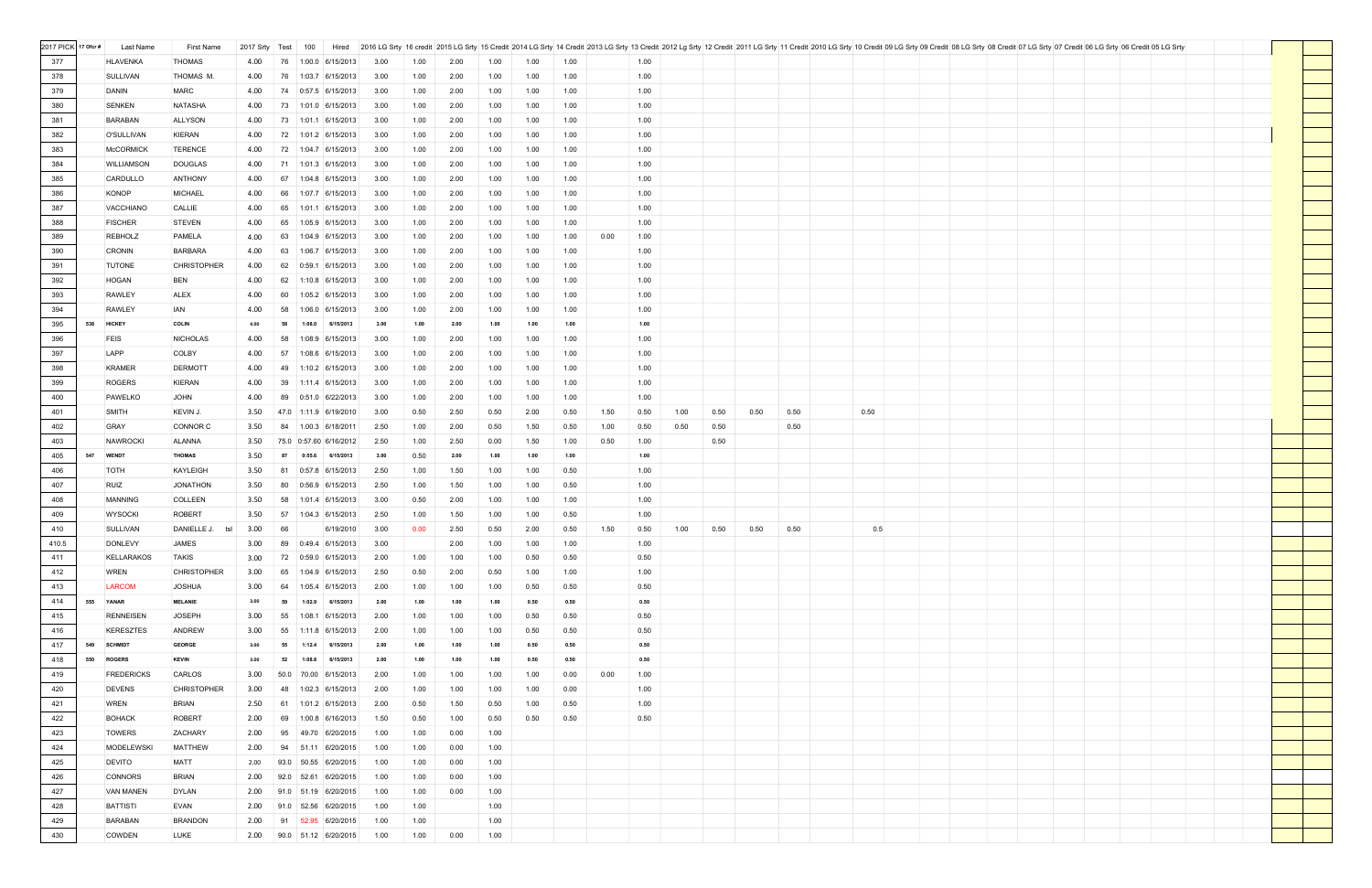| 2017 PICK 17 Ofcr # | Last Name                 | First Name           | 2017 Srty | Test<br>100   | Hired                     |      |      |      |      |  |  |  |  |  | 2016 LG Srty 16 credit 2015 LG Srty 15 Credit 2014 LG Srty 14 Credit 2013 LG Srty 13 Credit 2012 Lg Srty 12 Credit 2011 LG Srty 11 Credit 2011 LG Srty 11 Credit 2011 LG Srty 11 Credit 2011 LG Srty 11 Credit 2011 LG Srty 11 |  |  |
|---------------------|---------------------------|----------------------|-----------|---------------|---------------------------|------|------|------|------|--|--|--|--|--|--------------------------------------------------------------------------------------------------------------------------------------------------------------------------------------------------------------------------------|--|--|
| 431                 | <b>MASSA</b>              | ALEX                 | 2.00      | 89.0<br>53.24 | 6/20/2015                 | 1.00 | 1.00 | 0.00 | 1.00 |  |  |  |  |  |                                                                                                                                                                                                                                |  |  |
| 432                 | 551<br><b>BARNOLA</b>     | <b>JAMES</b>         | 2.00      | 88.0<br>49.90 | 6/20/2015                 | 1.00 | 1.00 |      | 1.00 |  |  |  |  |  |                                                                                                                                                                                                                                |  |  |
|                     |                           |                      |           |               |                           |      |      |      | 1.00 |  |  |  |  |  |                                                                                                                                                                                                                                |  |  |
| 433                 | <b>HAWKINS</b>            | <b>ANDREW</b>        | 2.00      | 87.0          | 50.28 6/20/2015           | 1.00 | 1.00 |      |      |  |  |  |  |  |                                                                                                                                                                                                                                |  |  |
| 434                 | <b>CONNOR</b>             | <b>DEIRDRE</b>       | 2.00      | 84.0          | 56.12 6/20/2015           | 1.00 | 1.00 | 0.00 | 1.00 |  |  |  |  |  |                                                                                                                                                                                                                                |  |  |
| 435                 | <b>RENART</b>             | GARY                 | 2.00      | 84.0<br>58.00 | 6/20/2015                 | 1.00 | 1.00 | 0.00 | 1.00 |  |  |  |  |  |                                                                                                                                                                                                                                |  |  |
| 436                 | <b>HAYES</b>              | <b>COLLIN</b>        | 2.00      | 83.0          | 54.00 6/20/2015           | 1.00 | 1.00 |      | 1.00 |  |  |  |  |  |                                                                                                                                                                                                                                |  |  |
| 437                 | <b>THEOPHILIDIS</b>       | <b>GERARD</b>        | 2.00      | 81.0          | 53.60 6/20/2015           | 1.00 | 1.00 | 0.00 | 1.00 |  |  |  |  |  |                                                                                                                                                                                                                                |  |  |
| 438                 | 547<br><b>RAMANAUSKAS</b> | <b>LINAS</b>         | 2.00      | 71.0<br>55.80 | 7/11/2015                 | 1.00 | 1.00 | 0.00 | 1.00 |  |  |  |  |  |                                                                                                                                                                                                                                |  |  |
| 439                 | LAURITANO                 | <b>NICHOLAS</b>      | 1.50      | 89.0          | 51.37 6/20/2015           | 0.50 | 1.00 | 0.00 | 0.50 |  |  |  |  |  |                                                                                                                                                                                                                                |  |  |
| 440                 | <b>WENDT</b>              | <b>BRIAN</b>         | 1.50      |               | 83.0 55.60 6/20/2015      | 0.50 | 1.00 | 0.00 | 0.50 |  |  |  |  |  |                                                                                                                                                                                                                                |  |  |
| 441                 | <b>BRITTAN</b>            | <b>JAMES</b>         | 1.50      |               | 81.0 51.62 6/20/2015      | 0.50 | 1.00 |      | 0.50 |  |  |  |  |  |                                                                                                                                                                                                                                |  |  |
| 442                 | <b>KLAGES</b>             | <b>RYAN</b>          | 1.50      |               | 81.0 54.86 6/20/2015      | 0.50 | 1.00 | 0.00 | 0.50 |  |  |  |  |  |                                                                                                                                                                                                                                |  |  |
| 443                 | PORTERFIELD               | <b>TRAVIS</b>        | 1.50      | 80.0          | 56.50 6/20/2015           | 0.50 | 1.00 | 0.00 | 0.50 |  |  |  |  |  |                                                                                                                                                                                                                                |  |  |
| 444                 | <b>OCCHIUTO</b>           | <b>MARC</b>          | 1.50      | 79.0          | 54.00 7/11/2015           | 0.50 | 1.00 | 0.00 | 0.50 |  |  |  |  |  |                                                                                                                                                                                                                                |  |  |
| 445                 | <b>SHEMET</b>             | <b>NANCY</b>         | 1.50      | 78            | 57.10 7/11/2015           | 0.50 | 1.00 | 0.00 | 0.50 |  |  |  |  |  |                                                                                                                                                                                                                                |  |  |
| 446                 | 546<br><b>SCHOENBRUN</b>  | <b>JOSHUA</b>        | 1.50      | 77.0<br>56.90 | 7/11/2015                 | 0.50 | 1.00 | 0.00 | 0.50 |  |  |  |  |  |                                                                                                                                                                                                                                |  |  |
| 447                 | KAIN                      | <b>RYAN</b>          | 1.50      |               | 73.0 57.40 7/11/2015      | 0.50 | 1.00 | 0.00 | 0.50 |  |  |  |  |  |                                                                                                                                                                                                                                |  |  |
| 448                 | ABBAS                     | ADAM                 | 1.50      |               | 71.0 57.90 7/11/2015      | 0.50 | 1.00 |      | 0.50 |  |  |  |  |  |                                                                                                                                                                                                                                |  |  |
| 449                 | <b>O'SULLIVAN</b>         | <b>MICHAEL</b>       | 1.00      | 79            | 56.00 7/11/2015           | 0.50 | 0.50 | 0.00 | 0.50 |  |  |  |  |  |                                                                                                                                                                                                                                |  |  |
| 450                 | <b>CHEN</b>               | <b>CHRIS</b>         | 1.00      |               | 74.0 53.50 7/11/2015      | 0.50 | 0.50 |      | 0.50 |  |  |  |  |  |                                                                                                                                                                                                                                |  |  |
| 451                 | <b>PROKOPIOU</b>          | <b>NICOS</b>         | 1.00      | 94.0          | 50.95 6/18/2016           |      | 1.00 |      |      |  |  |  |  |  |                                                                                                                                                                                                                                |  |  |
| 452                 | <b>ORTOFF</b>             | HARRY r              | 1.00      |               | 94.0 52.30 6/18/2016      |      | 1.00 |      |      |  |  |  |  |  |                                                                                                                                                                                                                                |  |  |
| 453                 | <b>RUTILIANO</b>          | CONOR r              | 1.00      |               | 93 50.73 6/18/2016        |      | 1.00 |      |      |  |  |  |  |  |                                                                                                                                                                                                                                |  |  |
| 454                 | <b>CONO</b>               | <b>BENJAMIN</b>      | 1.00      |               | 92.0 50.15 6/18/2016      |      | 1.00 |      |      |  |  |  |  |  |                                                                                                                                                                                                                                |  |  |
| 455                 | <b>GALETO</b>             | NICHOLAS r           | 1.00      | 92.0          | 50.64 6/18/2016           |      | 1.00 |      |      |  |  |  |  |  |                                                                                                                                                                                                                                |  |  |
| 456                 | <b>WYCHE</b>              | <b>TYORI</b><br>i in | 1.00      |               |                           |      | 1.00 |      |      |  |  |  |  |  |                                                                                                                                                                                                                                |  |  |
| 457                 | <b>DEGUZMAN</b>           | CAMERON r            | 1.00      |               | 90.0 52.78 6/18/2016      |      | 1.00 |      |      |  |  |  |  |  |                                                                                                                                                                                                                                |  |  |
| 458                 | <b>WHALEN</b>             | <b>CHRISTOPHER</b>   | 1.00      | 89            | 50.57 6/18/2016           |      | 1.00 |      |      |  |  |  |  |  |                                                                                                                                                                                                                                |  |  |
| 459                 | <b>MERINOGLO</b>          | LOUDEN <sub>r</sub>  | 1.00      |               | 89.0 52.37 6/18/2016      |      | 1.00 |      |      |  |  |  |  |  |                                                                                                                                                                                                                                |  |  |
|                     | <b>TONNA</b>              | JOHN r               | 1.00      |               | 88.0 48.83 6/18/2016      |      | 1.00 |      |      |  |  |  |  |  |                                                                                                                                                                                                                                |  |  |
| 460                 |                           |                      |           |               | 51.74 6/18/2016           |      |      |      |      |  |  |  |  |  |                                                                                                                                                                                                                                |  |  |
| 461                 | <b>MEYERS</b>             | TYLER <sub>r</sub>   | 1.00      | 88.0          |                           |      | 1.00 |      |      |  |  |  |  |  |                                                                                                                                                                                                                                |  |  |
| 462                 | <b>BARRY</b>              | KYLE r               | 1.00      |               | 88.0 52.25 6/18/2016      |      | 1.00 |      |      |  |  |  |  |  |                                                                                                                                                                                                                                |  |  |
| 463                 | <b>WILLIAMS</b>           | TYLER <sub>r</sub>   |           |               | 1.00 87 53.27 6/18/2016   |      | 1.00 |      |      |  |  |  |  |  |                                                                                                                                                                                                                                |  |  |
| 464                 | KOHLHOFF                  | ERIC r               |           |               | 1.00 87.0 54.80 6/18/2016 |      | 1.00 |      |      |  |  |  |  |  |                                                                                                                                                                                                                                |  |  |
| 465                 | <b>MULDERRIG</b>          | AIDEN <sub>r</sub>   |           |               | 1.00 87.0 55.57 6/18/2016 |      | 1.00 |      |      |  |  |  |  |  |                                                                                                                                                                                                                                |  |  |
| 466                 | <b>KAJA</b>               | DUNCAN <sub>r</sub>  | 1.00      |               | 86.0 52.61 6/18/2016      |      | 1.00 |      |      |  |  |  |  |  |                                                                                                                                                                                                                                |  |  |
| 467                 | <b>PARRINELLO</b>         | ANTHONY r            |           |               | 1.00 83 54.88 6/18/2016   |      | 1.00 |      |      |  |  |  |  |  |                                                                                                                                                                                                                                |  |  |
| 468                 | <b>KOEHLER</b>            | SIERRA r             | 1.00      |               | 83.0 57.72 6/18/2016      |      | 1.00 |      |      |  |  |  |  |  |                                                                                                                                                                                                                                |  |  |
| 469                 | <b>DONLEVY</b>            | WILLIAM r            |           |               | 1.00 82.0 53.43 6/18/2016 |      | 1.00 |      |      |  |  |  |  |  |                                                                                                                                                                                                                                |  |  |
| 470                 | <b>SLATTERY</b>           | MEGHAN r             |           |               | 1.00 81.0 54.01 6/18/2016 |      | 1.00 |      |      |  |  |  |  |  |                                                                                                                                                                                                                                |  |  |
| 471                 | <b>ALLIANO</b>            | <b>DOUGLAS</b>       | 1.00      |               | 80.0 55.49 6/18/2016      |      | 1.00 |      |      |  |  |  |  |  |                                                                                                                                                                                                                                |  |  |
| 472                 | 554 RAY                   | JOSEPH r             | 1.00      |               | 74 63.82 6/18/2016        |      | 1.00 |      |      |  |  |  |  |  |                                                                                                                                                                                                                                |  |  |
| 473                 | <b>TUCKER</b>             | ALINA r              | 1.00      |               | 72 57.88 6/18/2016        |      | 1.00 |      |      |  |  |  |  |  |                                                                                                                                                                                                                                |  |  |
| 474                 | <b>CARNEY</b>             | COLIN r              | 1.00      |               | 70   52.40   6/18/2016    |      | 1.00 |      |      |  |  |  |  |  |                                                                                                                                                                                                                                |  |  |
| 475                 | <b>KAEFER</b>             | JAIMIE r             | 1.00      |               | 70.0 58.97 6/18/2016      |      | 1.00 |      |      |  |  |  |  |  |                                                                                                                                                                                                                                |  |  |
| 476                 | <b>CRIOLLO</b>            | JOHNCARLOS r ml      | 1.00      |               | 67.0 60.16 6/18/2016      |      | 1.00 |      |      |  |  |  |  |  |                                                                                                                                                                                                                                |  |  |
| 477                 | <b>BARRY</b>              | AMANDA r             | 1.00      |               | 67.0 60.44 6/18/2016      |      | 1.00 |      |      |  |  |  |  |  |                                                                                                                                                                                                                                |  |  |
| 478                 | <b>JONES</b>              | JAMES r              | 1.00      |               | 67.0 68.63 6/18/2016      |      | 1.00 |      |      |  |  |  |  |  |                                                                                                                                                                                                                                |  |  |
| 479                 | <b>WILLIE</b>             | CASSANDRA r          | 1.00      |               | 66 57.59 6/18/2016        |      | 1.00 |      |      |  |  |  |  |  |                                                                                                                                                                                                                                |  |  |
| 480                 | <b>CHU</b>                | JASMINE r            | 1.00      |               | 66 60.06 6/18/2016        |      | 1.00 |      |      |  |  |  |  |  |                                                                                                                                                                                                                                |  |  |
| 481                 | <b>PESKETT</b>            | BRANDON r            | 1.00      |               | 65.0 55.58 6/18/2016      |      | 1.00 |      |      |  |  |  |  |  |                                                                                                                                                                                                                                |  |  |
| 482                 | <b>TUTONE</b>             | MARISA r             |           |               | 1.00 64 61.40 6/18/2016   |      | 1.00 |      |      |  |  |  |  |  |                                                                                                                                                                                                                                |  |  |
| 483                 | <b>SULLIVAN</b>           | MATTHEW r            |           |               | 1.00 64.0 68.44 6/18/2016 |      | 1.00 |      |      |  |  |  |  |  |                                                                                                                                                                                                                                |  |  |
| 484                 | <b>WOODS</b>              | THOMAS r             |           |               | 1.00 61.0 67.43 6/18/2016 |      | 1.00 |      |      |  |  |  |  |  |                                                                                                                                                                                                                                |  |  |